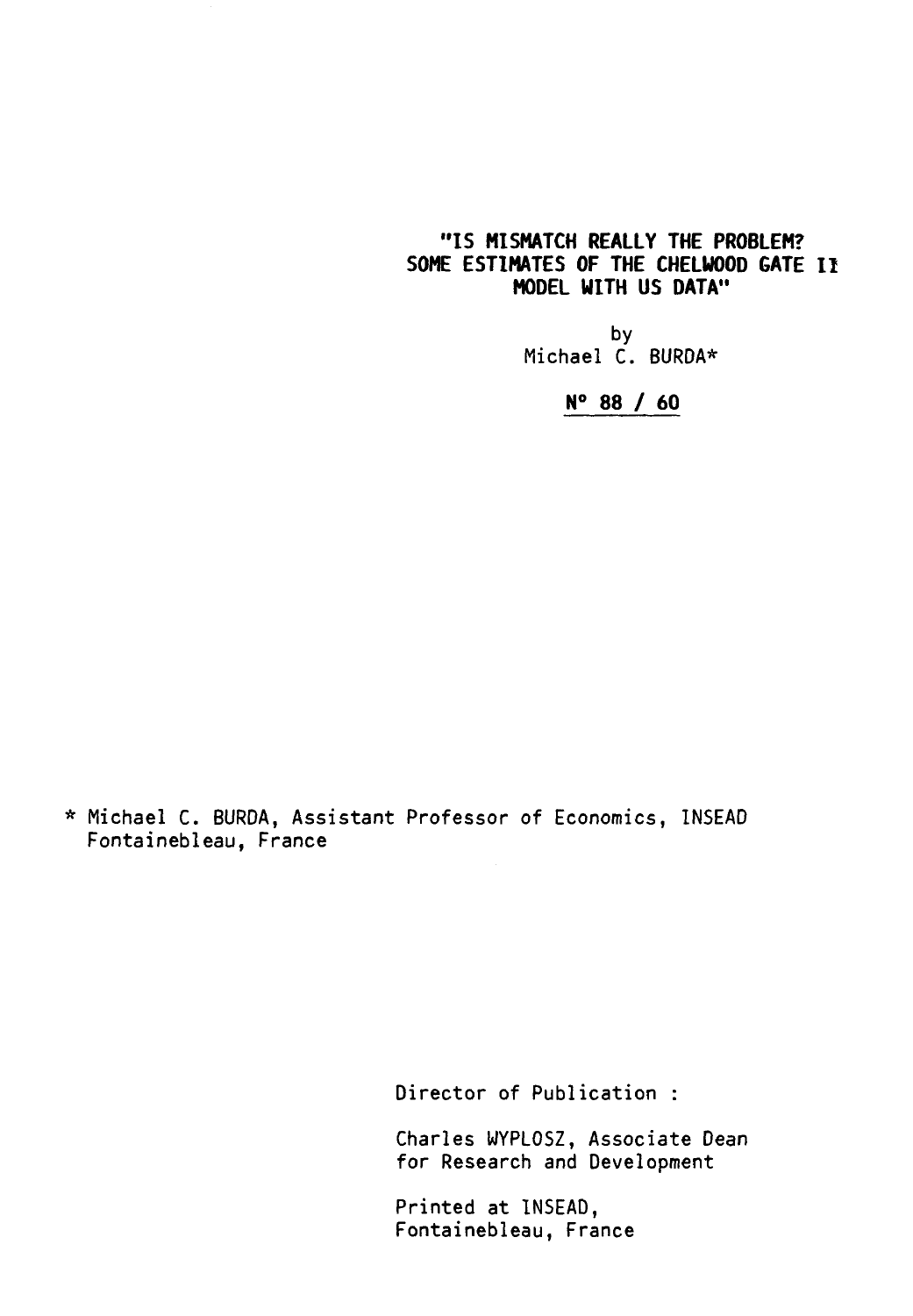### IS MISMATCH REALLY THE PROBLEM? SOME ESTIMATES

### OF THE CHELVOOD GATE II MODEL WITH US DATA

Michael C. Burda\*

INSEAD, Fontainebleau, France

December 1987 Revised September 1988

#### Abstract

Estimates of the Chelwood Gate II model with postwar US data are reported. The results are strikingly similar to current work on Western European<br>economies. In particular, our estimates imply a modest increase in the economies. In particular, our estimates imply a modest increase in degree of mismatch or structural imbalance over the last ten years in the United States. The robustness of these results and the constancy of the estimated natural rate of unemployment over the sample period suggest that microeconomic "tension" across submarkets in the Lambert (1987) framework may play only a limited role in accounting for the divergent behavior of European and US unemployment rates.

\* I am very grateful to Andrea Gavosto, Peter Jarrett, George Johnson, John Muellbauer, Lars-Hendrik Röller, Charles Wyplosz and to participants in the European Unemployment Programme for valuable comments. Katrina Maxwell provided useful research assistance.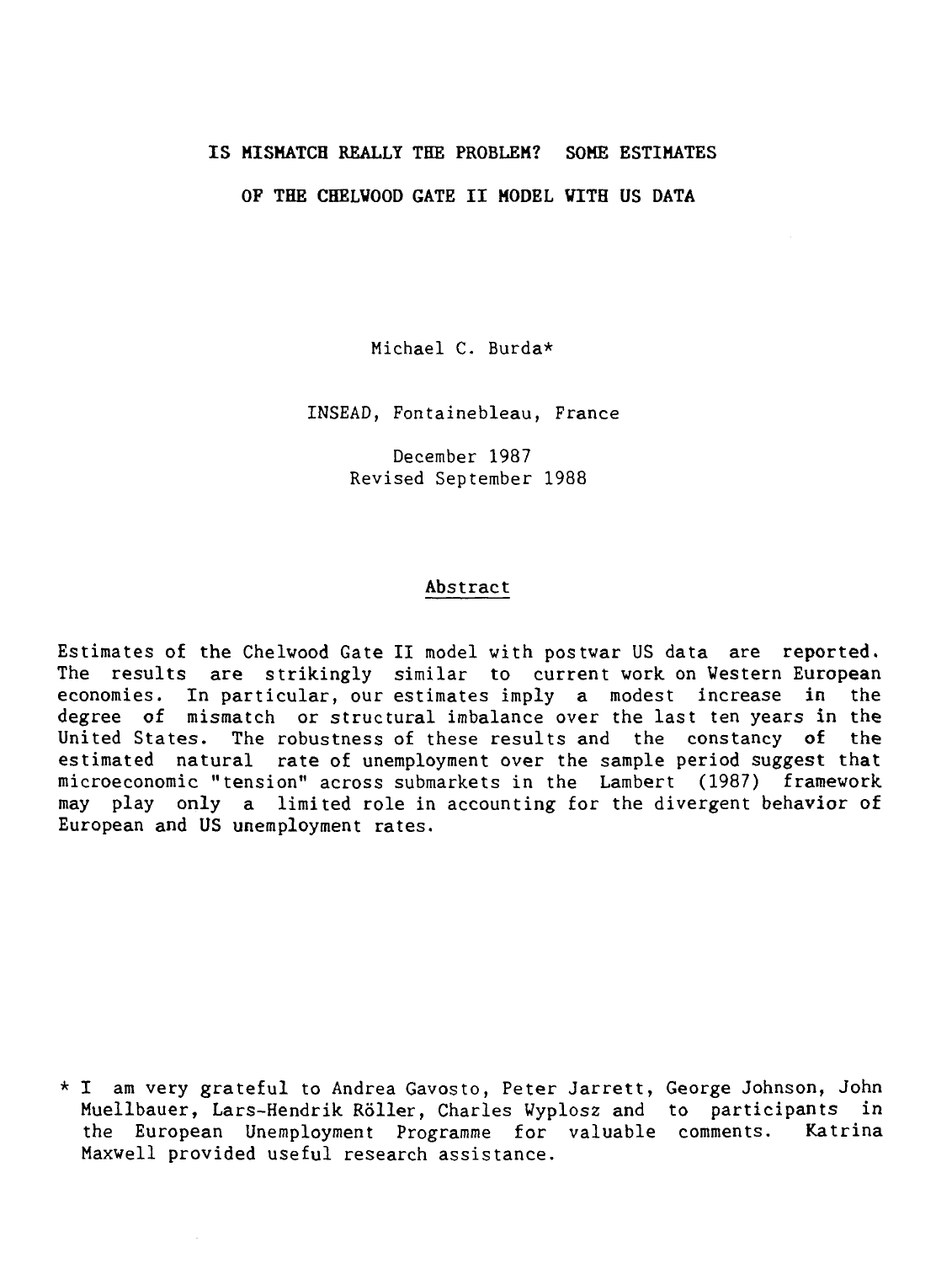The United States has a potentially large contribution to make towards understanding the stubborn rise of European unemployment rates over the past fifteen years. As Figure 1 illustrates, unemployment in the US has fallen more or less continuously from 10.8% of the labor force in November 1982 to 5.2% in June 1988, its lowest level since May 1974. The gentle acceleration of inflation in recent months has already prompted a tighter monetary policy stance by the Federal Reserve. In contrast to Europe, there is little evidence of a sustained rise in the natural or equilibrium rate of unemployment since the 1960s. The motivation for including the United States in the European Unemployment Programme was the view that the markedly different labor market performance of the US should provide power to discriminate among alternative explanations of high employment, which in the Chelwood Gate II framework can be due to deficient demand, capacity shortage, adverse movements in labor supply, or an increase in tension or heterogeneity across micromarkets.

This paper reports estimates of a variant of the aggregate Chelwood Gate II model with postwar US data. At a general level, our findings are encouragingly similar to those for other Western European economies. For example, we find a significant and large "spillover effect" of capacity utilization on imports, controlling for the influence of income. Estimates for the US economy also imply a modest but robust increase in the degree **of**  structural mismatch over the last ten years. The constancy of the estimated natural rate of unemployment however suggests that microeconomic "tension" across submarkets in the Lambert (1987) framework may play only a limited role in accounting for divergent behavior of European and US unemployment rates. The most evident difference seems to be the lack of trend in

- z -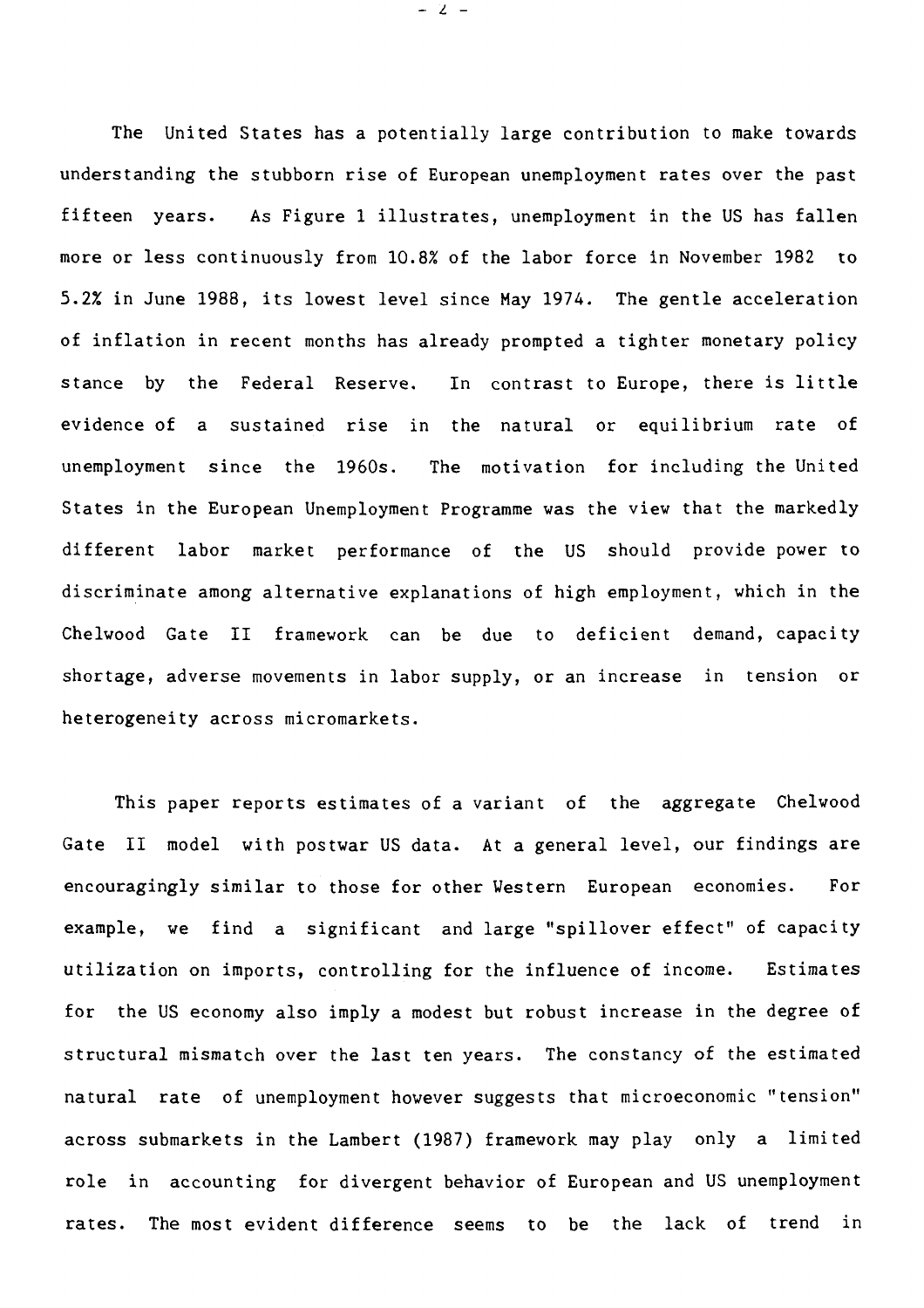estimated US regime proportions over the sample period, lending more credibility to deficient demand, capital shortage, and labor supply explanations of Europe's disappointing labor market performance.

The presentation proceeds as follows. Section 1 briefly discusses the US labor market "miracle" of the past two decades. A broad outline of the aggregate disequilibrium approach and the model's econometric implementation comprise Section 2. The estimation results are presented in Section 3, and the computation of mismatch, proportions, and equilibrium unemployment rates are the subject of Section 4. Section 5 concludes the paper with a general discussion of tentative lessons than might be gleaned from the US experience.

### I . The Background: The US "Employment Miracle"

The employment performance of the United States economy has often been characterized in hyperbole, yet by any standard it is remarkable just how many individuals seeking work have been absorbed by US labor markets over the past two decades. Since 1970, employment in the United States has increased by more than 35 million jobs, roughly one-quarter of the noninstitutional civilian population.<sup>1</sup> High labor force growth in the 1970s (2.6% per annum), which has been linked to both the maturation of the babyboom generation and the well-documented influx of women and minorities into the workforce, was considerably higher than in previous decades (1.1% and

1. Manfred Wegner (1983) was one of the first to apply the term "employment miracle" to the United States experience.

- 3 -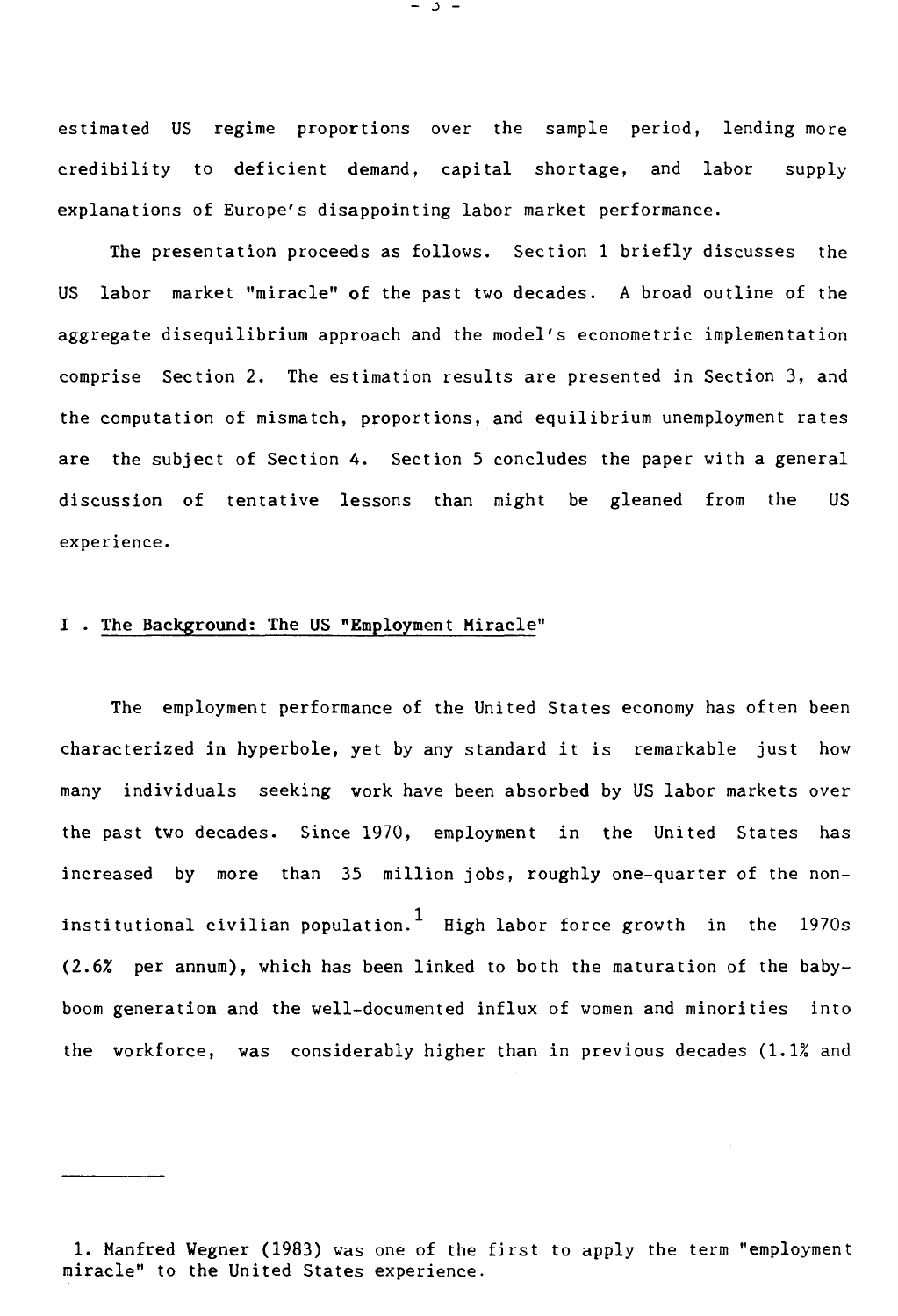1.7% in the 1950s and 1960s, respectively). Remarkably, growth in total employment in the 1970s roughly moved in tow at 2.4%, much higher than the 1.9% average growth of the previous decade. A symmetric phenomenon occurs in the 1980s: slower growth in labor force participation rates has contributed to a decline in labor force growth (1.8%), and employment growth has also slowed considerably (1.6%). In stark contrast, most of the large European economies have not matched labor force growth with jobs. Total employment in OECD Europe since 1970 has been flat (0.2% annual growth) while the labor force continues to expand at a 0.8% clip; it is not surprising that the unemployment rate averaged over the cycle has risen from 2-3% in the early 1970s to well over 10% in recent years.

The plight of the long-term unemployed in the United States seems to have improved dramatically in the past two years, in marked contrast to the European experience (OECD, 1987). Most recently, the number of unemployed in the United States in long-term unemployment (US definition: more than fifteen weeks) has dropped by about 550,000 since mid-1987, or roughly 25%. The resurgence of high-wage export industries (real exports grew at a 20% annual rate over the year ending in Q2:1988, real durables exports by almost 33%) has probably led to the reemployment of many workers experiencing longterm joblessness. The unemployment rate among those reporting a durables manufacturing job as last employment, which had hovered between 6.5% and 8.0% between January 1984 and March 1987, dropped as low as 4.4% in June 1988. The picture for the unemployed of longest duration (more than 26 weeks) has improved the least: they represented 0.67% of the labor force in August 1988, no less than they did in the early months of 1980. Thus while evidence on inflow and outflow rates indicates that average escape probabilities from unemployment have fallen slightly, variation in inflow

- 4 -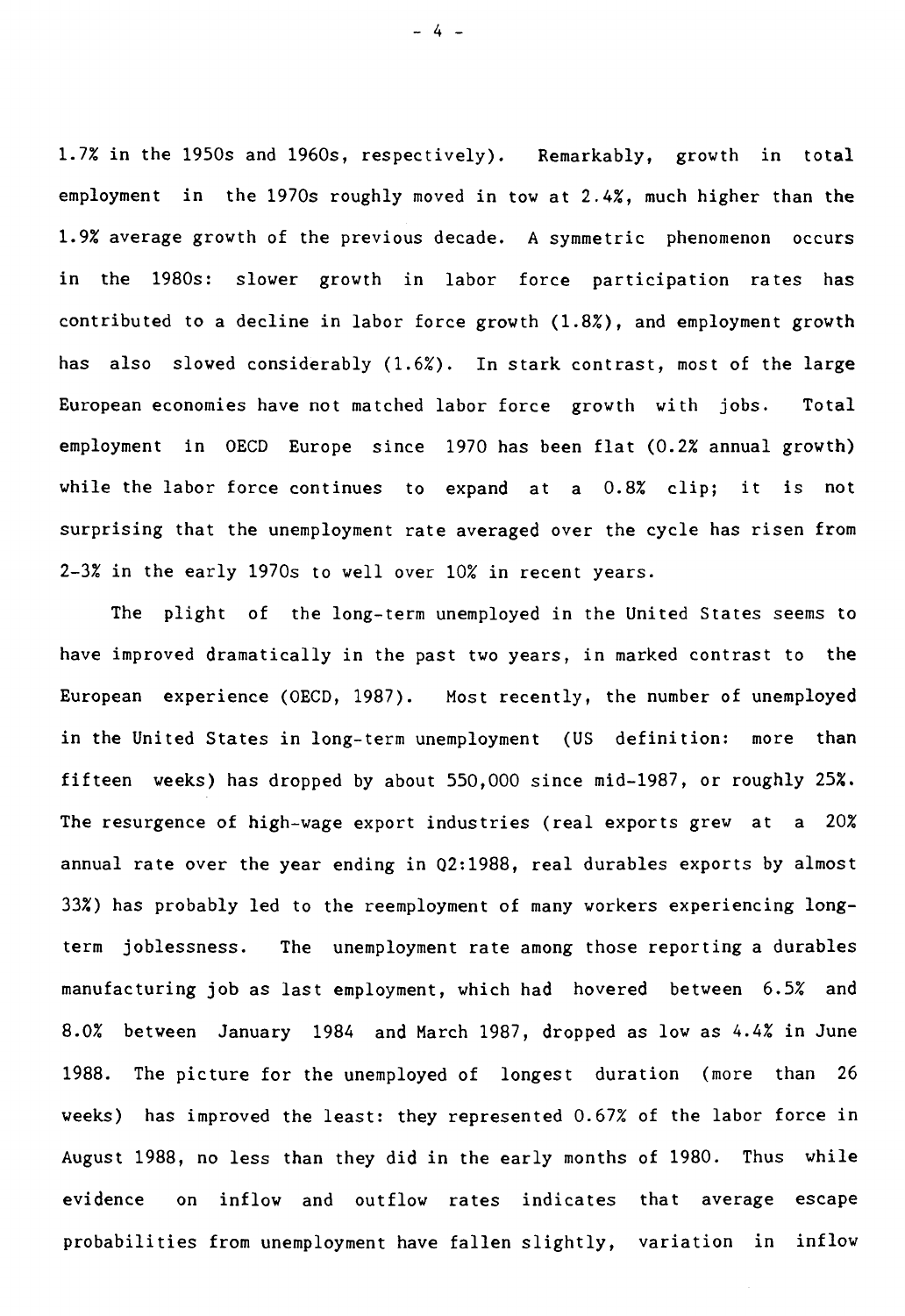rates may have been much more important in contributing to any rise in "normal unemployment" over the past fifteen years (Darby, Haltiwanger, and Plant 1986).<sup>2</sup> The lack of a European-style trend in the share of long-term unemployment in Figure 2 supports this assessment.

The miracle has not been without cost. Aggregate real (CPI deflated) wages in 1985 stood below 1978 levels, although the recent decline in oil prices and increased imports from newly industrialized countries have allowed them to rise at an average 1.2% rate in the 1980s (Figure 3).<sup>3</sup> Slow aggregate wage growth also masks a significant increase in wage dispersion across one-digit industries (Burda and Sachs 1988), meaning that real compensation in some service industries has declined significantly. Per-worker productivity for the aggregate non-farm economy has grown at only 0.3% per annum since OPEC I, compared with 1.55% for the period 1960-73. The current recovery has been characterized by a pickup in productivity growth (1.3% from 1984-1987) which is dominated by manufacturing (5.1% from 1984-1986), where the lean years of the high dollar have kept employment roughly constant since 1980.4

Another dark side of the "employment miracle" is the continuing US fiscal deficit, which has remained stubbornly large despite the economy's proximity to whatever "high" or "full" employment actually is (see Figure

- D \_

<sup>2.</sup> In contrast, Pissarides (1986) reports significant decreases in outflow rates in the UK. See Flanagan (1987) for evidence on other European countries.

<sup>3.</sup> The aggregate hourly earnings measure considered here includes all forms of compensation, including overtime, fringe benefits, sick leave, and health and social insurance contributions of both employer and employee.

<sup>4.</sup> Since January 1987, however, manufacturing employment has surged by roughly 700,000 to levels of mid-1984.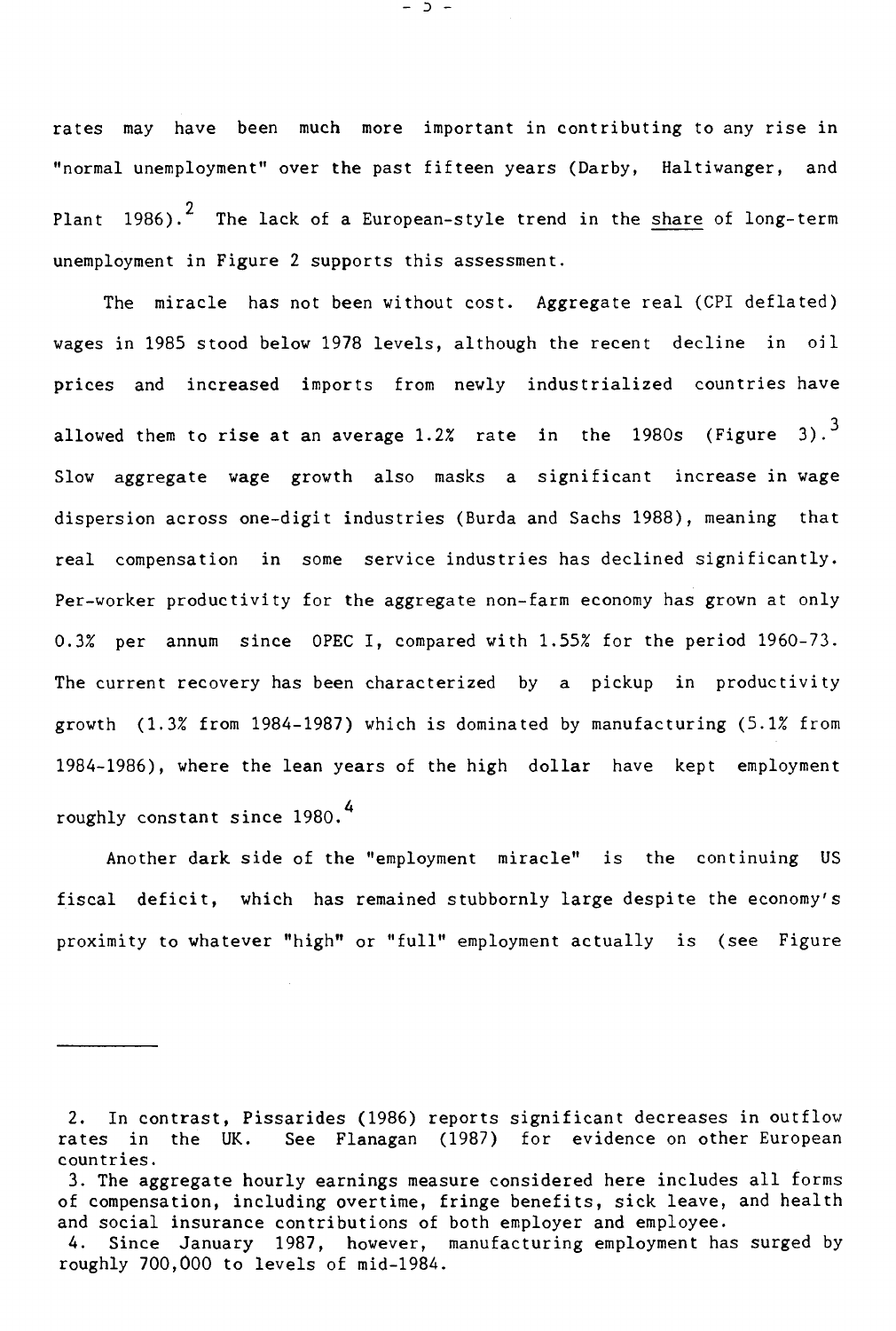4). Central to the controversy is the link between the federal budget deficit and the current account. For given private savings and investment behavior, the national income identity implies that an increase in the government budget deficit will correspond to a deterioration of the current account. While foreign financing of the deficit was probably facilitated by the tax cuts, considerable concern has arisen that continued national dissaving on such a large scale (about \$150 billion in 1987) will ultimately lead to large foreign indebtedness and/or the "great American selloff" of national assets. Others have argued that the current account deficit reflects productive investment and durable goods purchases, which properly measured would show less consumption and more private sector saving.

The role of the fiscal expansion in the current account deficit is one of several issues the model below may illuminate. Capacity utilization rates, which are plotted for key industrial sectors in Figure 5, have risen sharply. Can the model explain why imports continue to be strong despite a low dollar, i.e. via the so-called spillover effect? Has the fiscal expansion represented an increase in aggregate demand? Is there **also a**  capital shortage in the United States, as some have argued for Europe? Is there evidence for state dependence in unemployment rates, i.e. that changes in unemployment influence the natural rate? Finally what are the most evident differences between the United States and Europe?

## **II. The Theoretical Model and its Econometric Specification**

The great disappointment of the disequilibrium models of the last decade (Barro and Grossman 1971, Malinvaud 1977, Muellbauer and Portes 1978, and many others) was the difficulty with which they could be empirically

- 6 -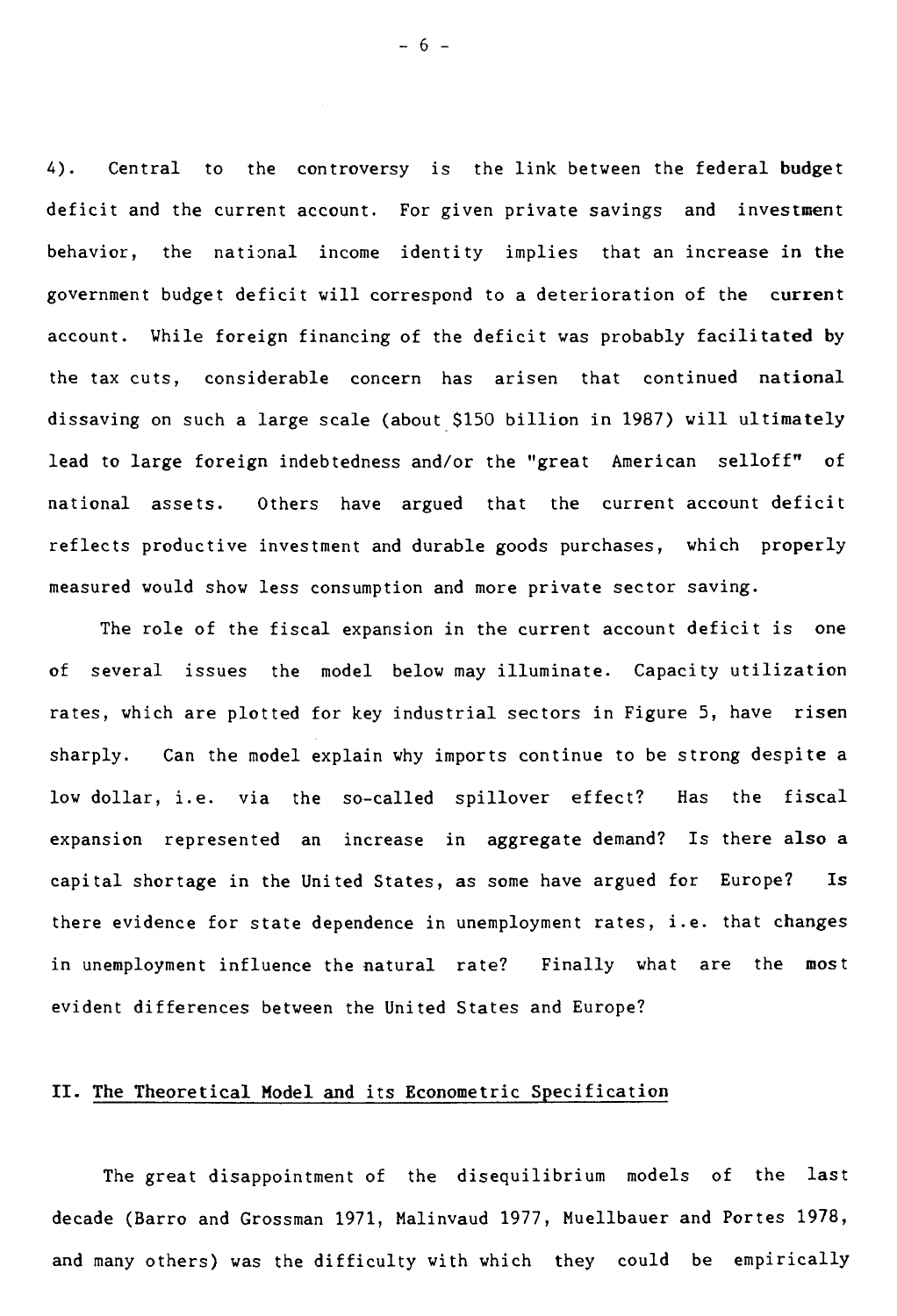implemented. First, the arbitrariness of the fixed-price assumption was compounded by equally arbitrary price adjustment mechanisms. Second, one is hard-pressed to identify empirically the discontinuity with which economies switch "regimes" in comparative statics exercises. It is thus not surprising that the paradigm model is often regarded (especially in US circles) as more relevant for Poland or the German Democratic Republic than for the industrialized capitalist economies.

This notwithstanding, the European Unemployment Programme has decided to adopt the Chelwood Gate II framework in light of two important innovations. The first is the monopolistic competition models of wage and price setting set out, for example, in Blanchard (1986a, 1988) or the London School of Economics in numerous papers (e.g. Newell and Symons 1985, Layard and Nickell 1986), and most recently summarized by Ball, Mankiw and Romer (1988). The central insight of this "neo-Keynesian" approach is that small costs of changing prices may lead to price inertia at the firm or worker level, which in turn has large impact on the way the macroeconomy responds to aggregate demand disturbances. The investigation of these models has been stimulated by recent advances in the econometrics of cointegration (Engle and Granger 1987), which allow imposition of long run equilibrium conditions (stationarity restrictions on linear combinations of fundamentally nonstationary time series), while leaving short run dynamics relatively unconstrained.

The second advance is Lambert's (1987) aggregation theorem for mixed disequilibrium models, in which different regimes can exist simultaneously in different submarkets. Under certain assumptions on the distribution of "submarkets" across regimes, observed employment (LT) is no longer the minimum of effective labor demand (LD), notional or "capacity" labor demand

- 7 -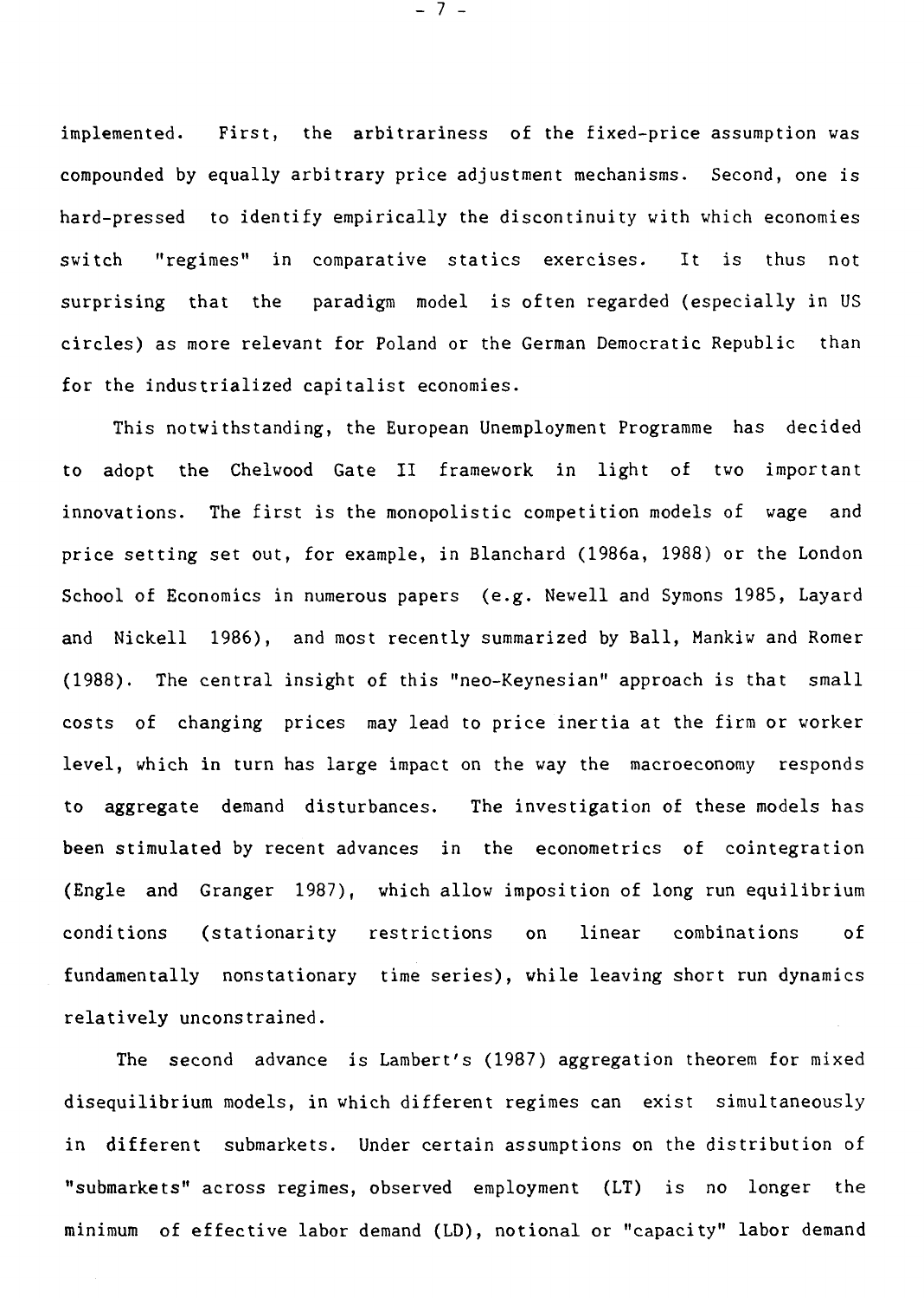given factor prices and capital stock (LC), and potential labor supply (LS), but a CES function of the three:

$$
LT = [LC^{-\rho} + LD^{-\rho} + LS^{-\rho}]^{-1/\rho}.
$$
 (1)

Here p, which is constrained to be strictly positive, parametrizes the "tension" or mismatch across submarkets; the minimum condition obtains as the limiting case as mismatch disappears  $(\rho - \ge \infty)$ . Unlike previous work, the Lambert approach allows all three regimes to exist simultaneously with the striking implication that a relaxation of the minimum of the three will not increase transacted employment pari passu, but by an elasticity equal to the fraction of markets in that regime. Thus, in the Chelwood Gate II model, which adopts the Lambert framework, there are decreasing returns with respect to the relaxation of aggregate demand, capacity and labor supply constraints.5

The strategy of the European Unemployment Programme is to use a common framework to estimate, track and compare LD, LC, and LS, the evolution of "mismatch" over time, the behavior of investment, and in addition, wage and price behavior across many countries. Proceeding under putty-clay assumptions, capacity employment at any point in time is defined as  $LC =$  $A^{-1}$ where K is the measured real capital stock, A is the technical coefficient for labor (adjusted for labor utilization or labor hoarding),

 $- 8 -$ 

<sup>5.</sup> The interested reader is referred to Lambert (1987) and Sneesens and Dreze (1986) for a complete treatment of the aggregate disequilibrium model and its empirical implementation.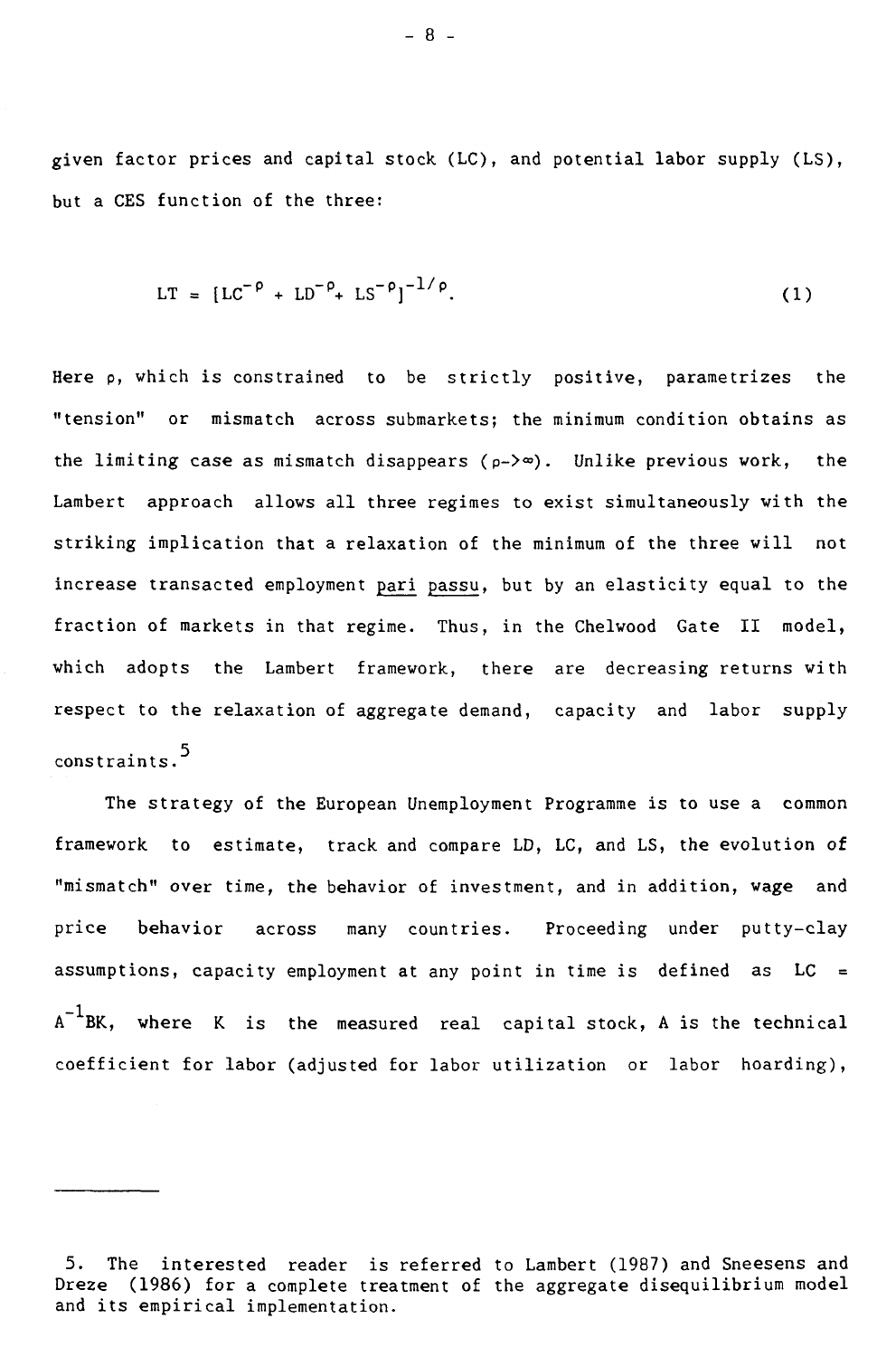and B is the technical coefficient for labor (adjusted for capacity utilization). The consensus approach has been to estimate these technical coefficients from regressions of average factor productivities on their neoclassical determinants, with due attention to factor utilization. The demand-determined employment level LD equals the product of an estimate of aggregate demand YD and the (adjusted) estimated labor technical coefficient. In theory, identification of aggregate demand is made possible through spillover effects of aggregate demand on imports and exports predicted by the model; consumers divert demand abroad as they are increasingly rationed at home. Demand-determined employment is then estimated as the employment level that would obtain if imports were at their "notional" levels; that is, if all imports resulting from domestic rationing were instead actually produced at home. Finally, under an assumption of inelastic labor supply, LS is simply the measured national labor force.

The common framework discussed below can be conveniently described in terms of three blocks: a production block, a trade block, and a wage/price block. Estimates of key parameters will enable the construction of the demand and capacity-constrained employment series, the evolution of mismatch over time, and the implied proportions of markets in each regime. Moreover, one can use the constructed series to compute the "structural unemployment rate in equilibrium" (SURE) which obtains when  $LC=LD \approx LS$ , or when  $U=1-$ LT/LS=1-3-1/p. The wage **and** markup equations allow estimation of the NAIRU, the unemployment rate under steady state conditions, inter alia, when inflation rate is constant. The econometric implementation of the model follows other country studies fairly closely, and relies extensively on error correction parametrizations, which allow flexible dynamic structures

- 9 -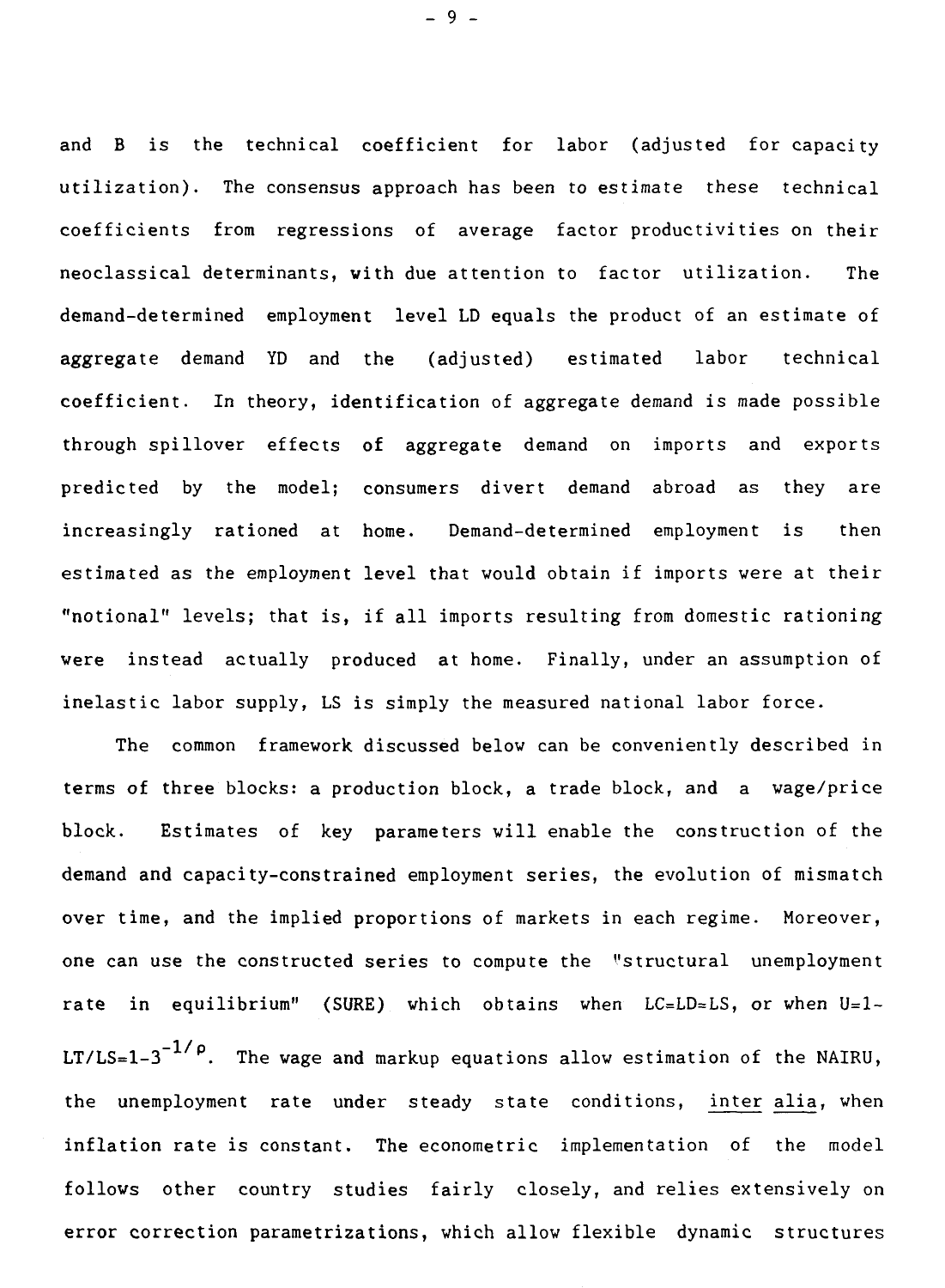while imposing some long-run conditions on the model. In the discussion below, we address more specifically the long-run relationships embedded in the equations.

## **Technical Coefficients**

A putty-clay specification implies that at any point in time, output is produced according to a fixed coefficient (Ricardo/Marx/Leontief) technology; over time, these fixed coefficients are governed by a smooth neoclassical production function and respond to the usual stimuli: wages, the rental cost of capital, and technical progress. For the US, the Cobb-Douglas specification is probably not a bad approximation for the aggregate economy. National accounts data show that the labor share in non-farm GDP - -appropriately adjusted for self-employment-- has been roughly constant since the early 1950s (see Figure 6) while the non-residential gross capital-output ratio has fluctuated widely from 1.5 to 1.9 over the same period, falling secularly until the mid 1960's, when it began rising again.6

Under cost minimization subject to Cobb-Douglas technology with constant returns to scale, the optimal output-capital and output-labor ratios are functions of the relative price of labor and capital services as well as the evolution of technical progress. At the same time, observed productivities YT/LT and YT/K will normally deviate over the cycle from values predicted by neoclassical theory if there is underutilization of

 $-10 -$ 

<sup>6.</sup> Recall that constant labor share is consistent with non-unitary elasticities of substitution only along a constant capital-output growth path.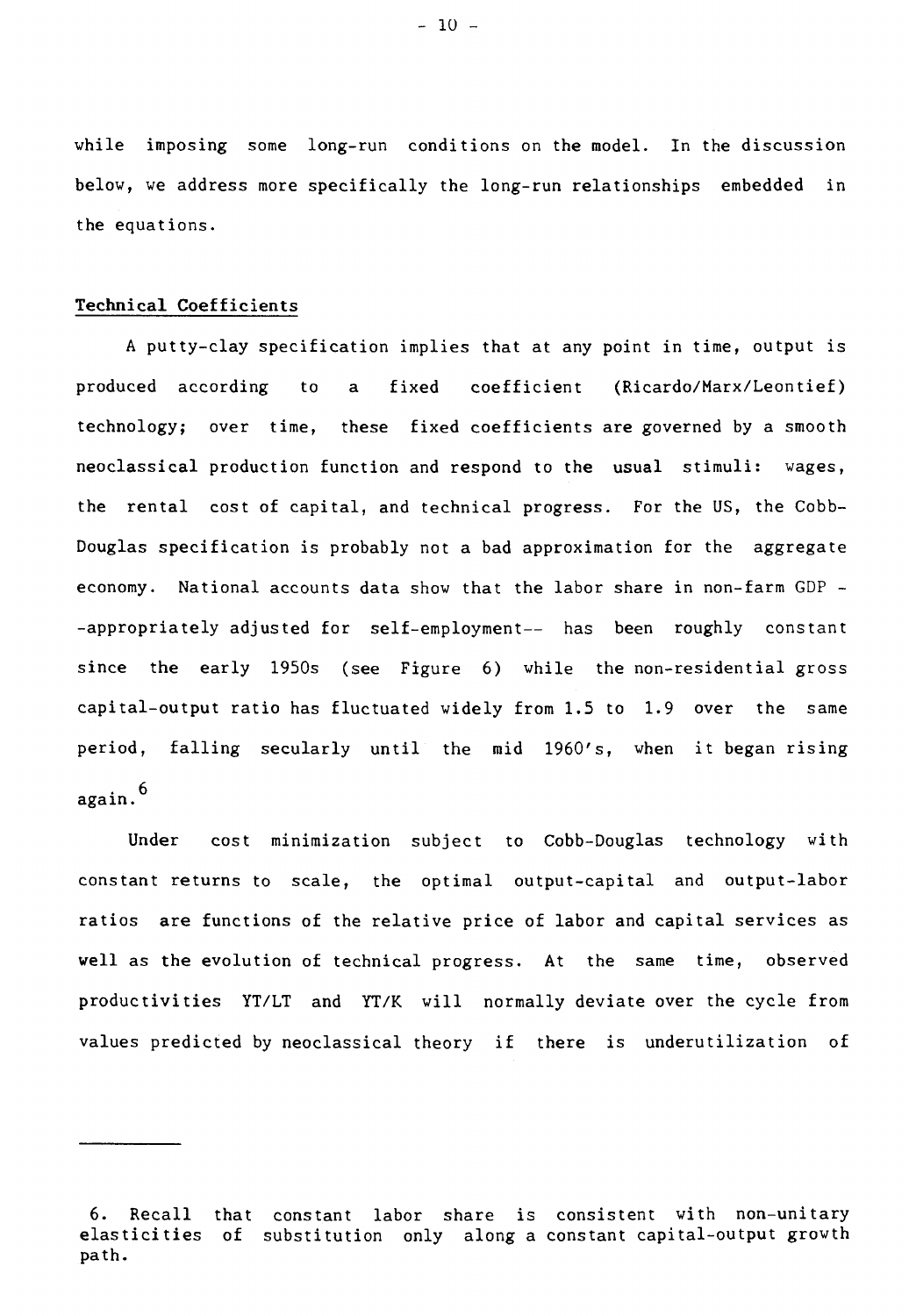observed inputs. Capital is underutilized if factories are operating at lower than normal levels of capacity; labor may be hoarded over the cycle if there are fixed costs (training, search, etc) and if firms are outputconstrained or have market power. Thus one would expect the Cobb-Douglas relationship to obtain only at normal levels of labor inputs and historically high levels of capacity.

This relationship was embedded in the following flexible specification:

$$
\Delta(yt-1t - \beta DUL)_{t} = a_0 + a_1 \Delta(yt-1t - \beta DUL)_{t-1} + a_2(yt-1t - \beta DUL)_{t-1} + a_3 \omega_{t-1} + a_4 \Delta \omega_{t-1} + a_5 t + a_6 t^{74}
$$
\n(2)

$$
\Delta(yt-k-\gamma DUC)_{t} = b_{0} + b_{1}\Delta(yt-k-\gamma DUC)_{t-1} + b_{2}(yt-k-\gamma DUC)_{t-1} + b_{3}\omega_{t-1} + b_{4}\Delta\omega_{t-1} + b_{5}t + b_{6}t^{74}
$$
\n(3)

where YT and LT are transacted output and employment in man-hours, K is the capital stock,  $\Omega$  is the wage/user cost of capital ratio, t and t74 are a time trend and a time trend beginning in 1974. DUC is the rate of capacity utilization and DUL a measure of labor utilization. As throughout this volume, small letters denote natural logarithms. These equations can be interpreted as an error-correction model for the equilibrium factor productivities when the underlying technology has the Cobb-Douglas specification. Long-run equilibrium is given by setting  $\Delta'$ s to zero and DUC and DUL to arbitrary values, in which case the labor share parameter could be estimated as -(1-a<sub>3</sub>)/a<sub>2</sub> or b<sub>3</sub>/b<sub>2</sub>. Technical progress is proxied by a time trend plus a time trend shift in 1974, and the estimated rate of change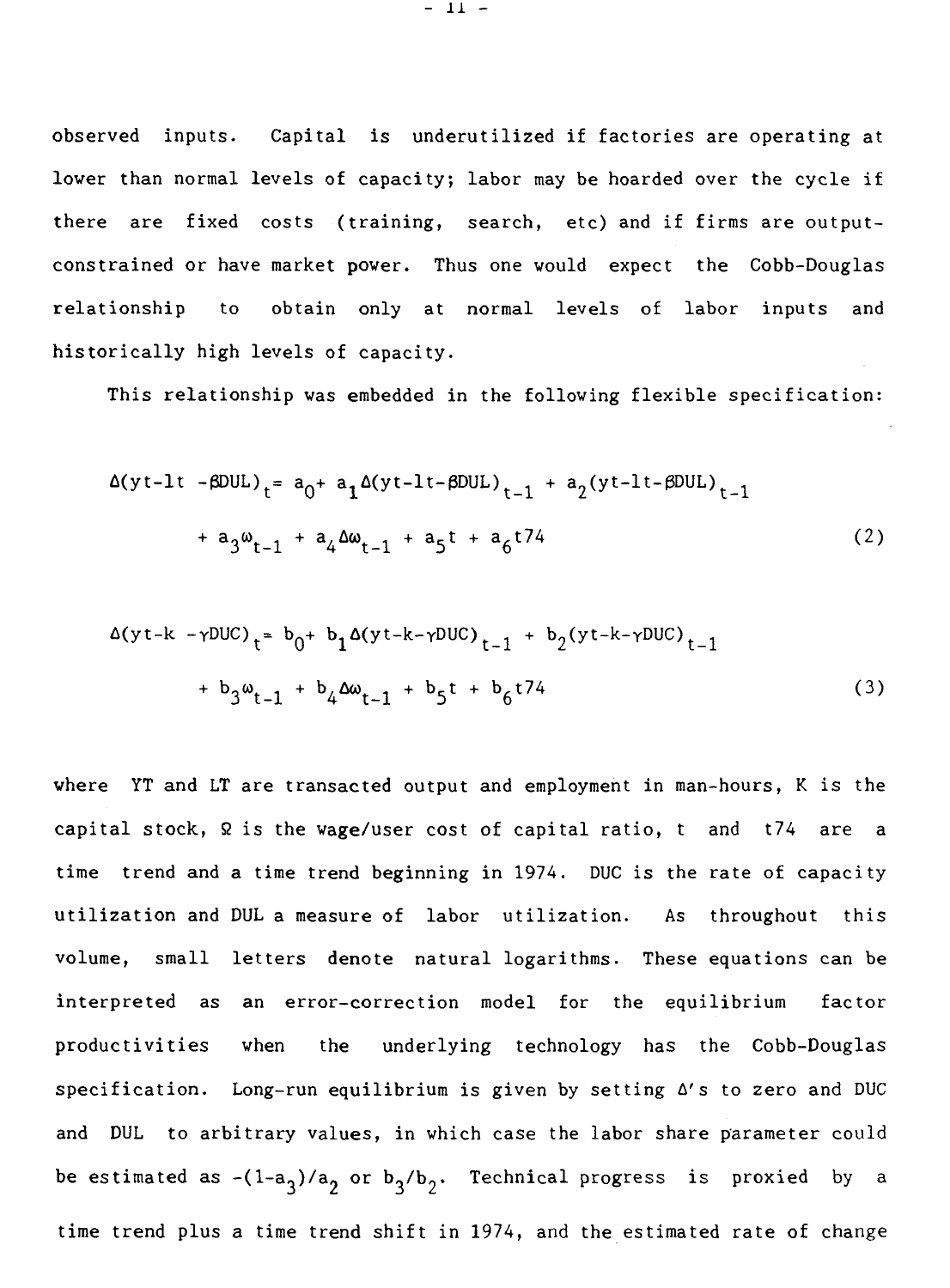will be -a<sub>5</sub>/a<sub>2</sub> or -b<sub>5</sub>/b<sub>2</sub>. Clearly, the Cobb-Douglas assumption will imply several cross equation restrictions that should be tested, if not actually imposed, at the estimation stage.

#### Investment

The evolution of real gross increments to the capital stock is captured by the investment equation. Success in estimating investment equations has been notoriously spotty with US data, as variables which neoclassical theory predicts should matter generally do not.<sup>7</sup> Why these models are rejected may be as much an artifact of errors-in-variables as misspecification. The cointegration approach is followed here: we let theory guide our choice of candidates for an error-correction relationship but retain a flexible misspecification.

Two obvious candidates for cointegration are investment and GDP. Intuitively, some fraction of output produced by residents in domestic production must be diverted towards maintenance of productive capacity. While volatile, the share of gross private domestic investment in US GDP has shown no trend, averaging about 16% since since World War II. In contrast, investment and Tobin's q--the ratio of the market value of capital to its replacement cost-- will not be cointegrated since most theories of investment under constant returns in production and adjustment technology predict it to be a stationary series, while investment levels appear

- 12 -

<sup>7.</sup> This point was first made by Bischoff (1971) and later by Clark (1979). More modern approaches, i.e. Euler equation techniques (Shapiro 1986) have had limited success, although overidentifying restrictions implied by the theory are almost always rejected and adjustment costs are generally imprecisely estimated.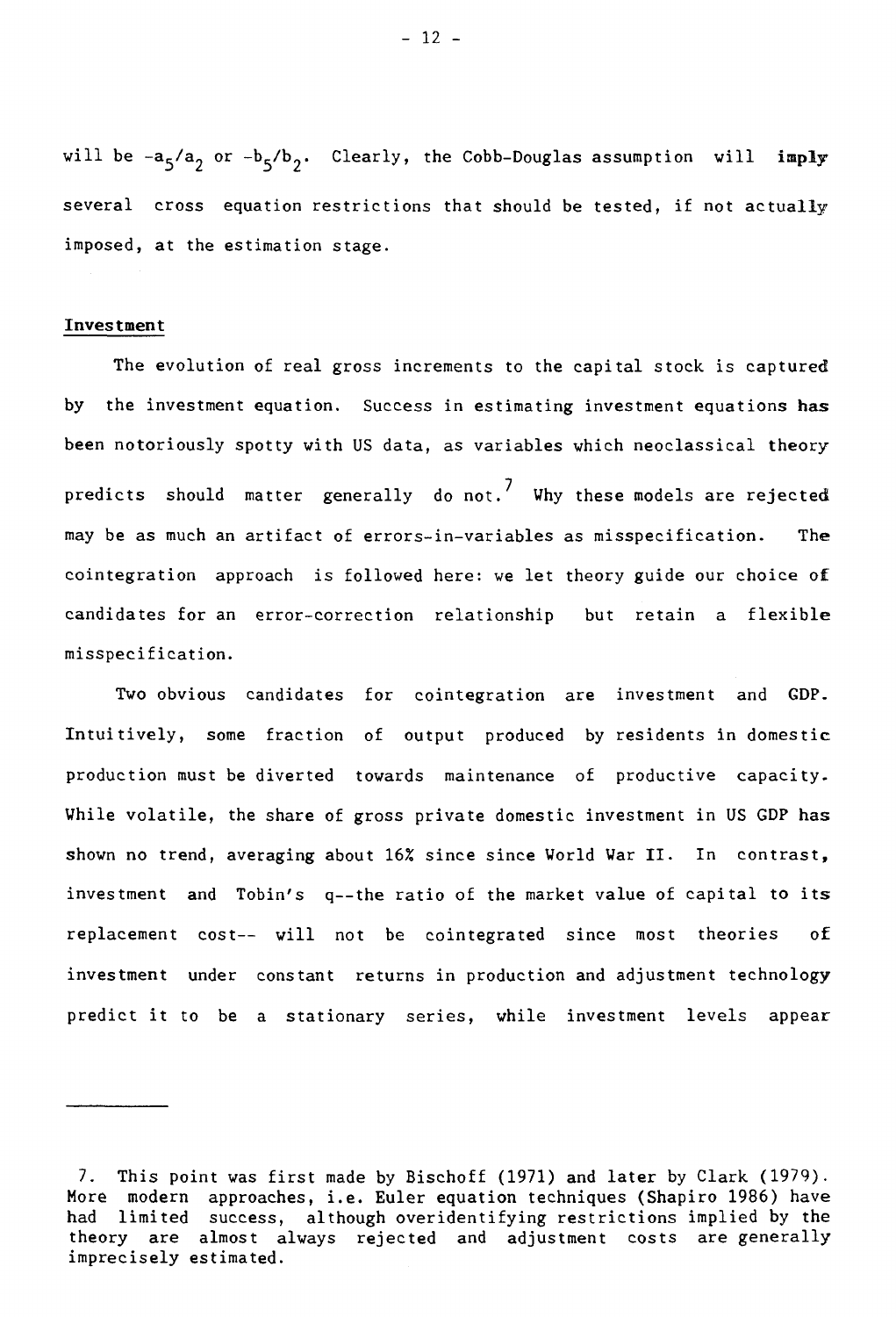nonstationary. On the other hand the level or changes in q may still have important effects on short run dynamics, exactly as predicted by modern theories of investment in which Tobin's q proxies for the shadow value of an additional unit of capital in place.

The specification we estimate is:

$$
\Delta i_{t} = p_{0} + p_{1} \Delta i_{t-1} + p_{2} \Delta i_{t-2} + p_{3} \Delta i_{t-3} + p_{4} \Delta q_{t-1} + p_{5} \Delta \pi_{t-1} + p_{6} \Delta y t_{-1} + p_{7} \Delta DUC_{t-1} + p_{8}i_{t-1} + p_{9}y t_{t-1}
$$
\n(4)

where I is real gross investment,  $Q$  is the ratio of stock market value to the implicit GNP deflator for investment, and II is real corporate profits.

## **The Trade Block**

The trade block similarly embodies a long-run relationship of among (possibly) nonstationary variables in an error-correction framework:

$$
\Delta(x-\alpha_1 DUC)_t = a_0 + a_1 \Delta(x-\alpha_1 DUC)_{t-1} + a_2 (x-\alpha_1 DUC)_{t-1}
$$
  
+  $a_3 (px-pw)_{t-1} + a_4 \Delta(px-pw)_{t-1} + a_5 w t_{t-1} + a_6 \Delta w t_t$  (5)

$$
\Delta(m-\alpha_2 DUC)_{t} = b_0 + b_1 \Delta(m-\alpha_2 DUC)_{t-1} + b_2 (m-\alpha_2 DUC)_{t-1}
$$
  
+ b\_3 (pm-p)\_{t-1} + b\_4 \Delta(pm-p)\_{t-1} + b\_5 y t\_{t-1} + b\_6 \Delta y t\_{t-1} (6)

where M and X are real imports and exports with log deflators PM and PX, respectively; PW is the price index of industrial countries' exports, WT is an index of world trade, **and** YT is transacted output. As discussed above,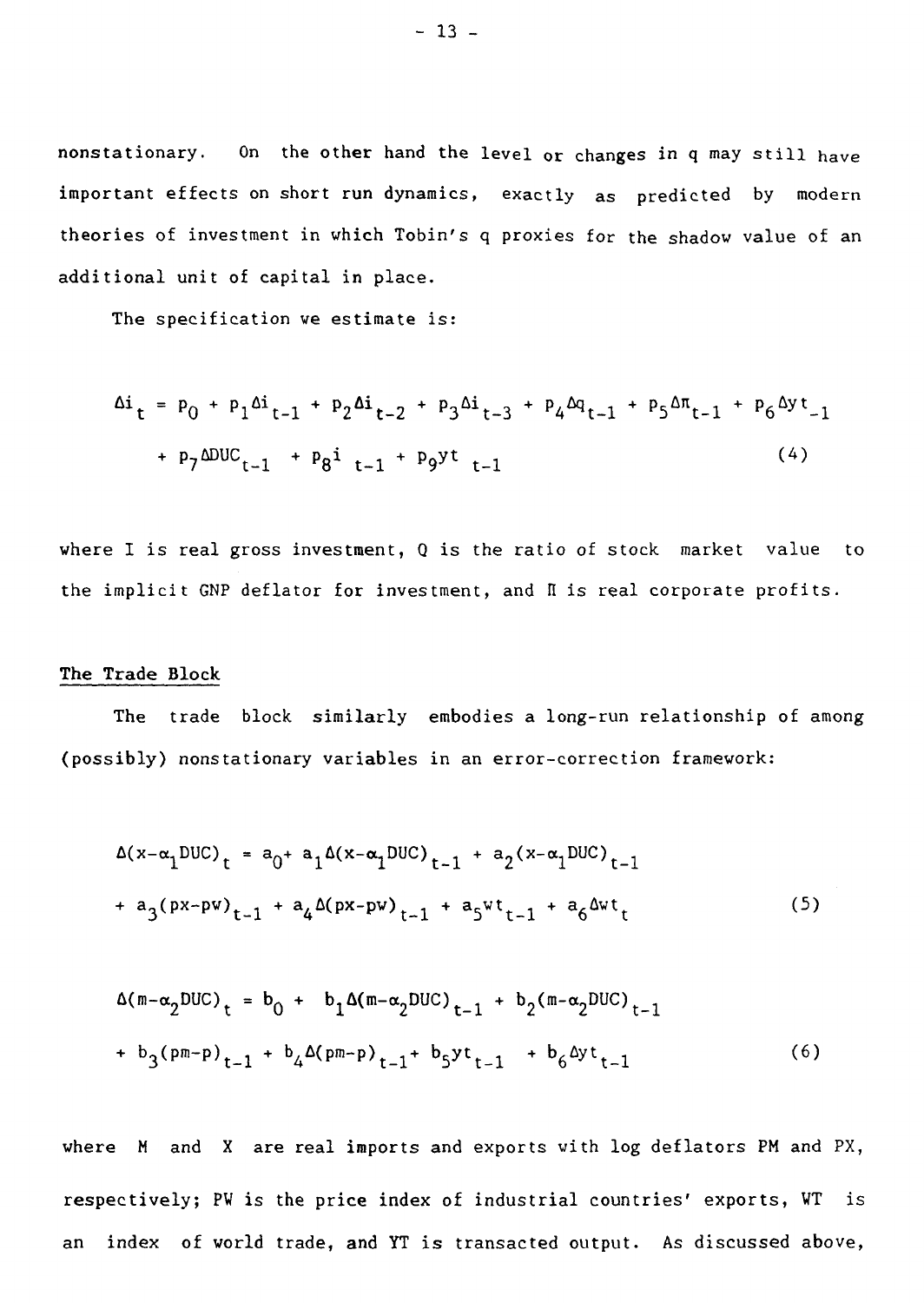the presence of the capacity variable should capture spillover effects of domestic aggregate demand. If consumers are rationed at home, they may import more than that predicted by notional demands; if producers are rationed, they may "dump" their output on the world market.

## Wage/Price Block

Rather than an expectations-augmented Phillips curve, the following "battle of the markups" framework common to most other country studies was employed. The evolution of real wages is characterized by:

$$
\Delta(w-p)_{t} = f_0 + f_1 \Delta(w-p)_{t-1} + f_2(w-p)_{t-1} + f_3 U_{t-1} + f_4 \Delta U_{t-1} + f_5 wedge_{t-1}
$$
 (7)  
+  $f_6 D_{t-1} + f_7 \Delta^2 p_t + f_8 t$ 

The long-run relationship incorporated in (7) relates the level of log real product wages to the unemployment rate (negatively), the logarithm of the wedge--defined here as  $(PM/P)$  -- (sign uncertain), demographic or other wage push factors represented by D, and the evolution of long term productivity, proxied here by a time trend. The speed of adjustment to the new equilibrium will be related to the size of  $f_2$ , which should be negative; a large (absolute) value will imply rapid adjustment to changes in the underlying determinants of W/P.

The evolution of the aggregate markup is modeled as a function of capacity utilization, the import price wedge, "wage surprises," and time:

$$
\Delta(p-w)_t = g_0 + g_1 \Delta(p-w)_{t-1} + g_2(p-w)_{t-1} + g_3 \text{DUC}_{t-1} + g_5 \text{wedge}_{t-1}
$$
  
+  $g_7 \Delta^2 w_t + g_8 t$ . (8)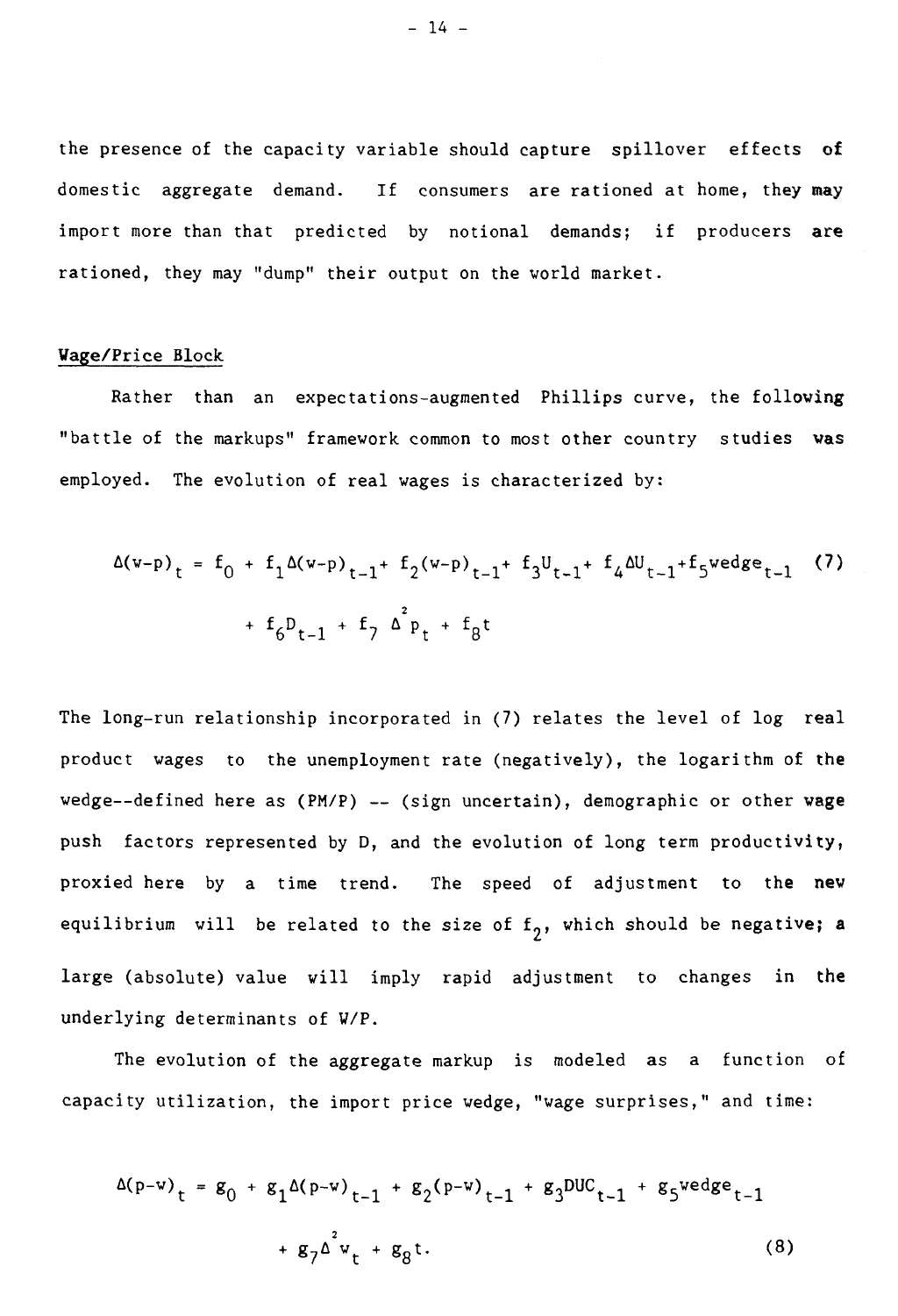WEDGE will appear in the markup equation unless the production function is separable in value-added and materials (imports); in general, an increase in materials prices will induce changes in the relative marginal products of K and L and thus affect the price markup.  $8$ 

Note that this specification allows for nominal rigidities to influence the dynamics of real wages and markup through the  $\Delta^2$  terms. A large (absolute) value of  $f_7$  would signal nominal wage rigidities and real effects of unanticipated inflation. A large (absolute) value of  $g_7$  would reflect similar effects of increases in nominal wage growth on the markup. On the other hand, the persistence of the real wage (and markup) over time is captured in  $f_2$  and  $g_2$ ; larger (absolute) values imply more rapid response to changes in its long run determinants. Real wage rigidity in the sense of Grubb, Layard, and Jackman (1983) or Coe and Gagliardi (1985), in which real wages are unresponsive to labor market conditions, may obtain in the short run either because  $f_2$  or  $f_3$  are small. Hysteresis or state dependence of the natural rate is implied if  $f_3 = 0$  and  $f_4 \neq 0$ .

The two equations are estimated jointly. The<code>NAIRU</code> ( $\texttt{U}^{\text{N}}$ ) and real product wage level (w-p) will constitute a solution of the system when  $\Delta$  (w-p)= $\Delta$ (p-w)= $\Delta^2$ w= $\Delta^2$ p=  $\Delta$ U = 0, and DUC is set to some average value  $\bar{D}\bar{U}\bar{C}$ :

<sup>8.</sup> For example, if energy and capital are complements in production, an increase in oil prices will reduce capital intensity and the marginal product of labor and thus increase marginal cost.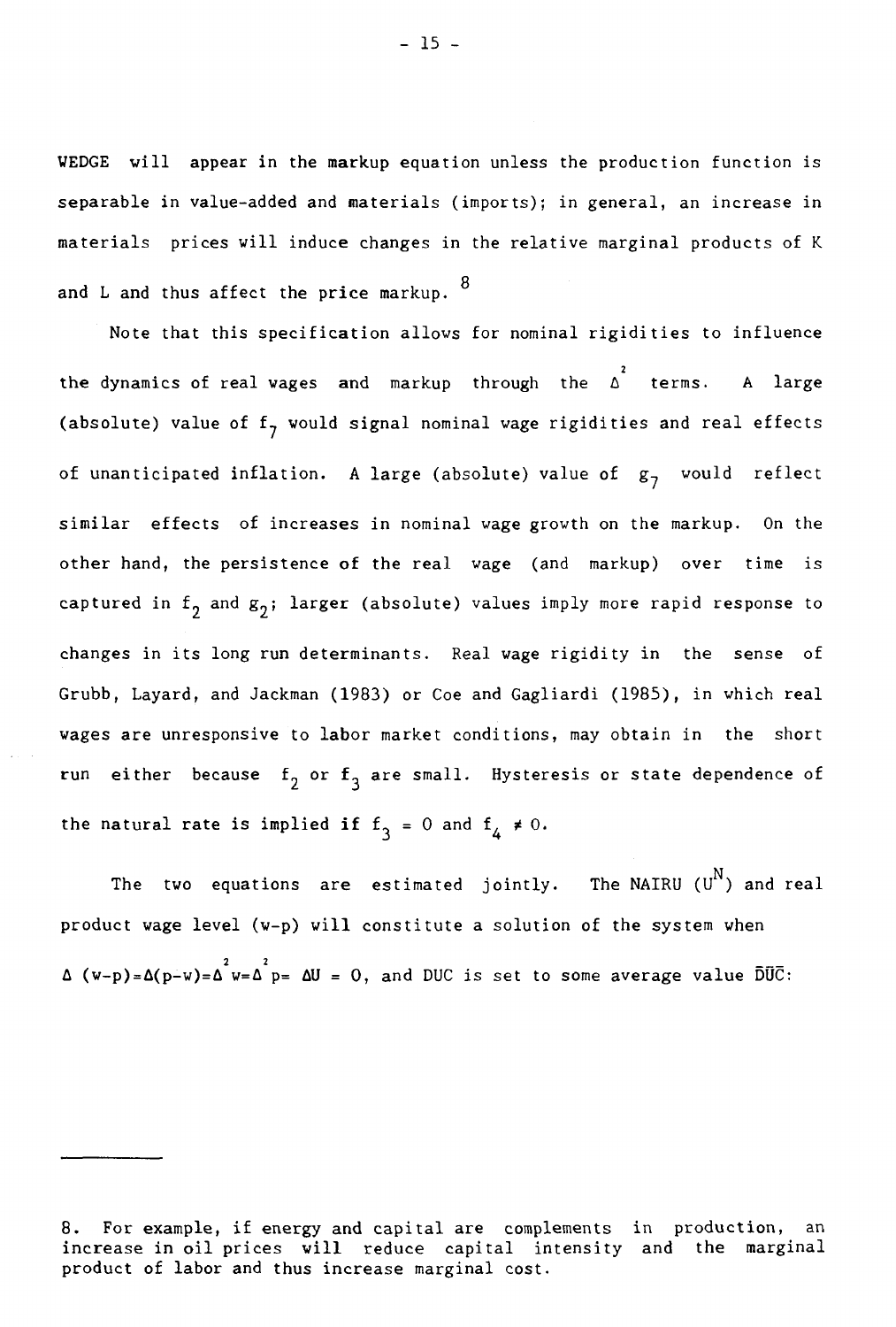$$
w-p = (1/g_2) (g_0 + g_3 \overline{D} \overline{U} \overline{C} + g_5 \text{ wedge } + g_6 D + g_8 t)
$$
 (9)

$$
U^{N} = (-1/f_{2}) \left[ (f_{0} + f_{2}g_{0}/g_{2}) + g_{3}\overline{D}\overline{U}\overline{C} + (f_{5} + f_{2}g_{5}/g_{2}) \text{ wedge} \right]
$$
\n
$$
+ f_{6}D + (f_{8} + f_{2}g_{8}/g_{2})t)
$$
\n(10)

The restrictions  $f_5 = -f_2 g_5 / g_2$ ,  $f_6 = -f_2 g_6 / g_2$ , and  $f_8 = -f_2 g_8 / g_2$  might thus correspond to the null hypothesis of neutrality of WEDGE, D, and the time trend with respect to the NAIRU.

## III. Econometric Results

Equations (2)-(8) were estimated for postwar annual US data, described in detail in this chapter's appendix. Whenever possible we have conformed to the consensus of the European Unemployment Programme.

#### The Productivity Block

Equations (2) and (3) were estimated jointly by nonlinear least squares with instrumental variables to exploit potential covariance of the disturbances. Since actual estimation included current DUC and DUL on the right hand side, an IV procedure was necessary to purge these of joint endogeneity with yt-lt and yt-k, as well as measurement error. The former may arise if productivity shocks induce contemporaneous responses in factorutilization. The latter is perforce present since DUC is a survey result and DUL is the (log) average workweek in manufacturing only. Current and two lags of real government spending and real exports, relatively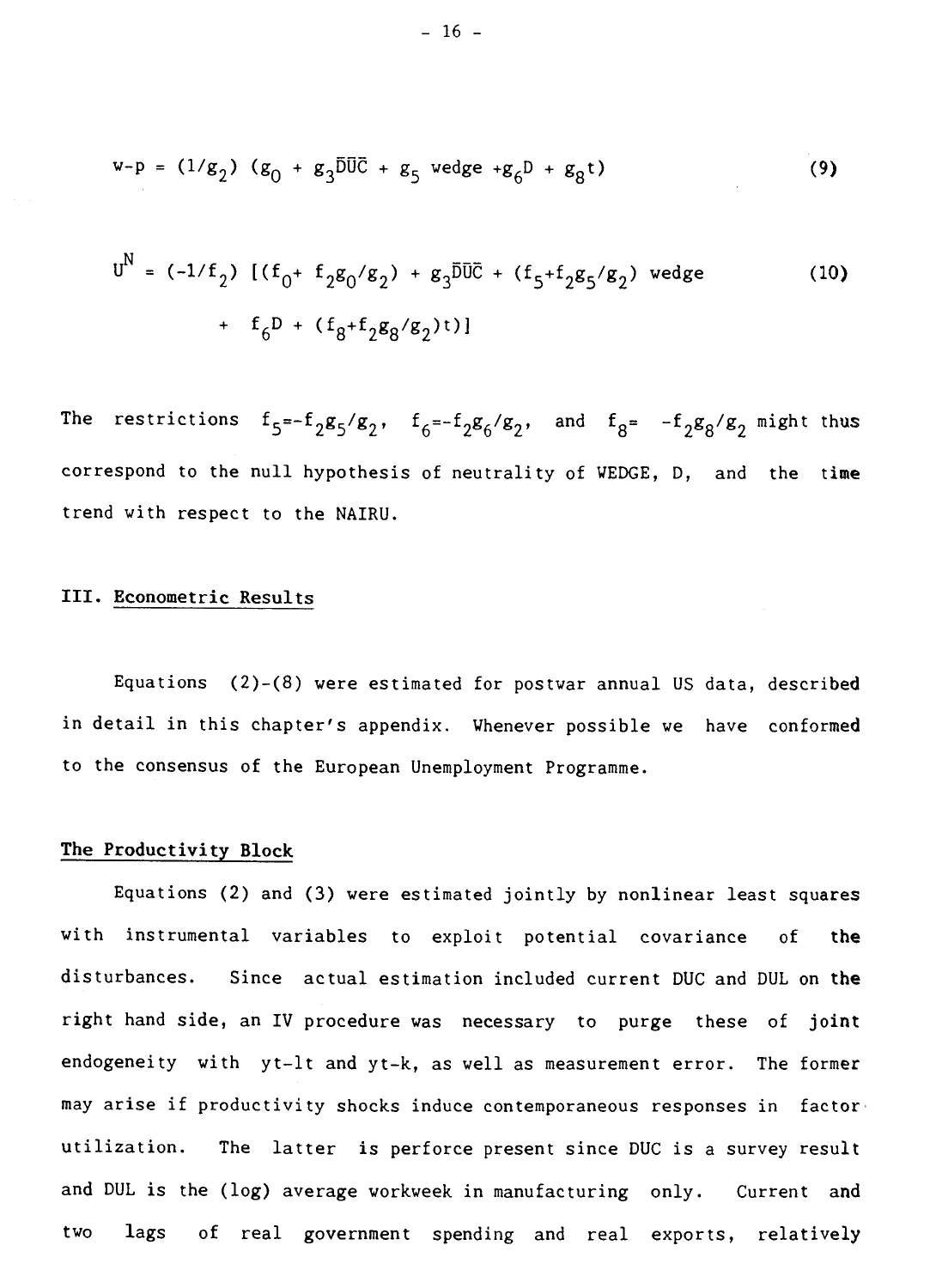uncontroversial "aggregate demand shifters," served as additional instruments. The results are presented in Tables 1 and 2.

The most striking and perhaps least surprising of all the results is the economic and statistical significance of  $\beta$  and  $\gamma$ , the responses of average factor productivities to factor utilization. An increase of the manufacturing workweek (which has no significant trend in US data) of 1% implies a 0.59% response of average labor productivity, ceteris paribus; a one percentage point increase in capacity utilization is associated with a 0.43% increase in average output per unit of capital. The implied speed of adjustment is remarkably slow: each year, labor productivity adjusts by only about 12% to its implied long-run equilibrium (15% for capital productivity). The inferred Cobb-Douglas capital share parameter from the labor productivity equation is somewhat low at 0.15 (a comparable figure from the capital productivity equation is not computable since  $b_3$  was estimated positive, albeit imprecisely). Technical progress is estimated at 1.98% per annum in the labor productivity equation but only 0.39% in the corresponding equation for capital. Much closer are the estimated shifts in 1974, of 0.36% and 0.30Z, respectively. Not surprisingly, the crossequation restrictions on the long-run relationship between average productivities and factor prices implied by Cobb-Douglas production were rejected by the data ( $\chi^2$ (3)=16.75). These restrictions are: the response of log capital productivity to  $\omega$  is equal to the corresponding response of labor productivity minus one; the rate of technical progress is equal in the two equations, and the shift in technical progress is equal in the two equations. We suspect the rejection may be a function of our modelling of technical progress as well as the quality of the relative factor price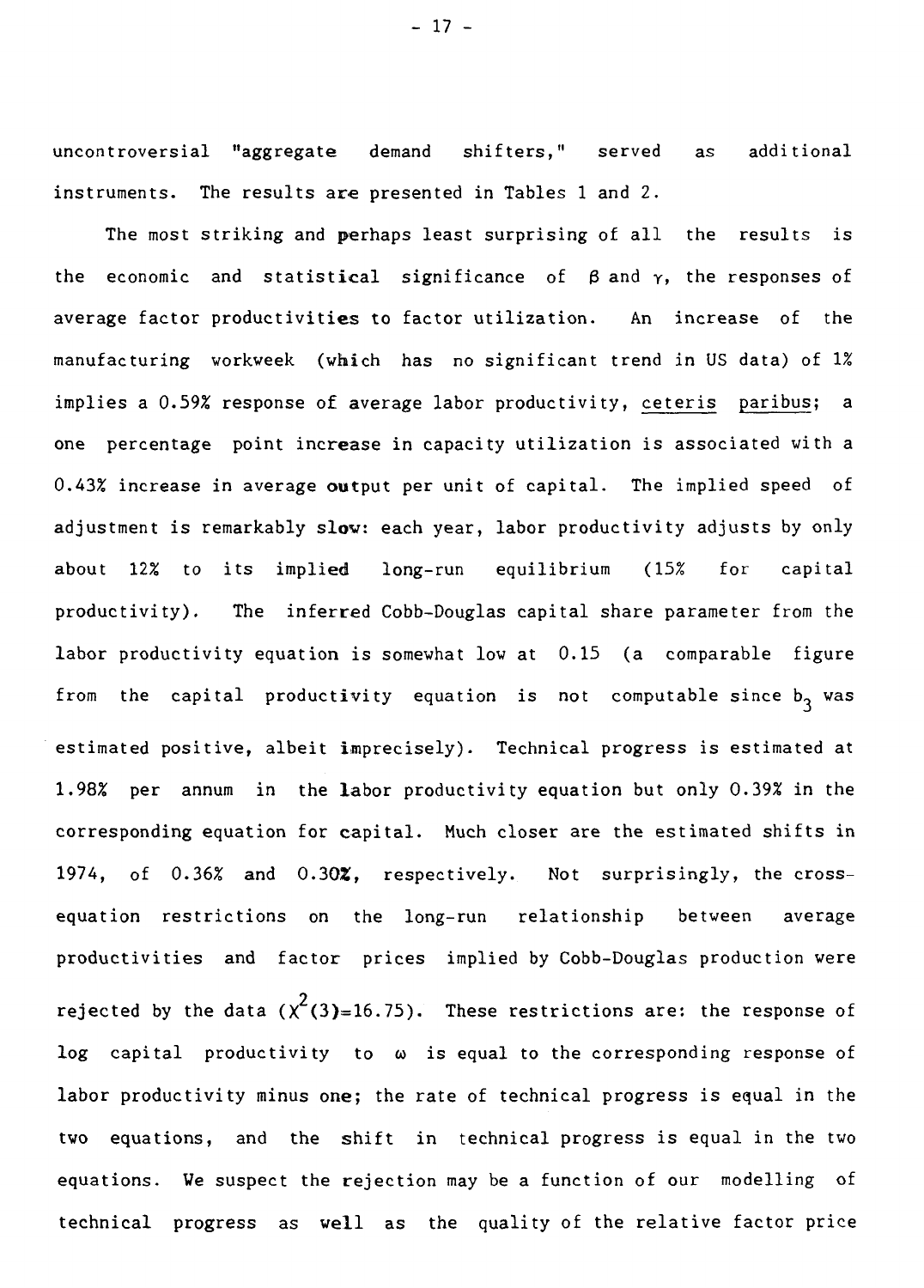variable. Although the restrictions were not imposed to obtain estimates of  $\beta$  and  $\gamma$ , it should be noted that these two crucial parameter estimates were virtually unchanged across the two specifications.

## Investment

The relatively unconstrained specification (4) yielded strong confirmation of the conjectures in the last section. The estimates for  $p_{\text{g}}$ and  $p_{0}$  are consistent with the cointegration of log real GDP and log real gross investment, as would be implied if investment were a constant fraction of value added produced by residents domestically.9 Such an errorcorrection specification allows expression of the well-recognized accelerator effect, as the high coefficients on the levels of YT and I imply rapid response to deviations from the-cointegrating-relationship. $^{10}$  In  $^{\circ}$ addition, changes in YT were significant. Whereas the level of real share prices and real corporate profits are insignificant in unreported regressions, changes in these variables had significant and positive influences on the dynamics of investment behavior. One paradoxical result is the significant negative effect of changes in capacity utilization on investment dynamics.

 $-18 -$ 

<sup>9.</sup> Simple cointegrating regression Durbin-Watson tests easily rejected the null of no cointegration of i and yt  $(D.W. = 1.54)$ . See Engle and Granger (1987).

<sup>10.</sup> Fast response of the US manufacturing capital stock to changes in factor prices (implicitly, marginal q) is also a central finding of Shapiro (1986).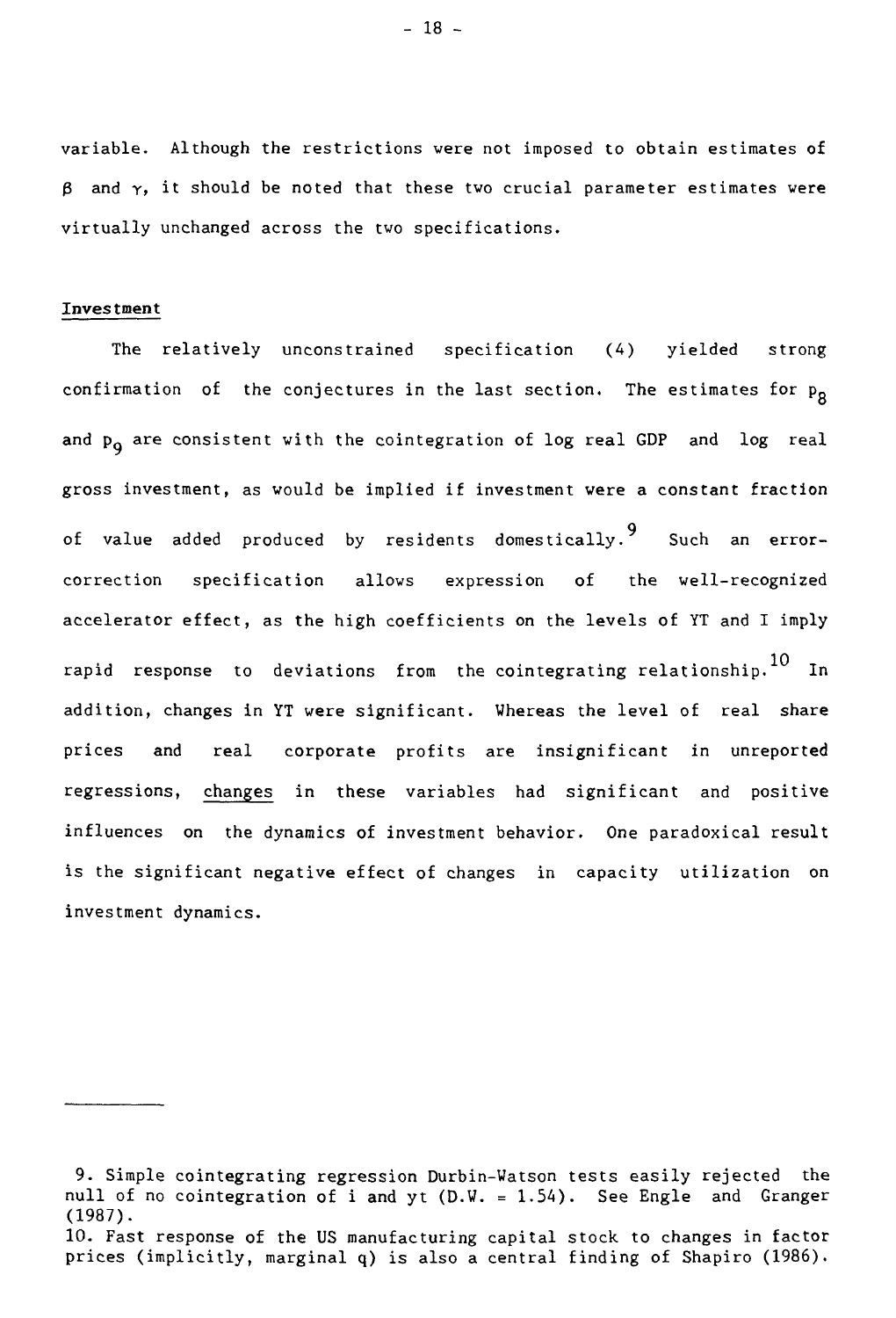#### **The Trade Block**

The equations of the trade block (5) and (6) were estimated separately by nonlinear least squares. As with the productivity equations, measurement error and joint endogeneity of DUC with exports and imports necessitated the use of instrumental variables. The results may be found in Tables 4 and 5. Most noteworthy is the significance of  $\alpha_2$ , which parametrizes the "spillover effect" of rationed domestic demand on imports. The result implies a 1.4% increase in imports for every percentage point increase in capacity utilization, controlling for income. As noted above, this has been a systematic finding for the European economies in the Programme. While  $\alpha_1$ was of correct sign in the export equation, it was not significant and was subsequently set to zero in constructing the demand-determined employment series.

The coefficient on relative export prices was significant and negative; the estimated long-run elasticity of exports with respect to the terms of trade is 1.58. In contrast, real imports show no statistically significant price sensitivity, even with the inclusion of several lagged first differences. The two equations suggest that the deterioration of the trade balance in the US during the early 1980s was a combination of rising domestic income and spillovers due to the fiscal expansion as well as to the deterioration of competitiveness, rather than merely the latter as stressed by Krugman and Baldwin (1987). The spillover effects represent an important additional channel by which rapid growth is translated into increased imports.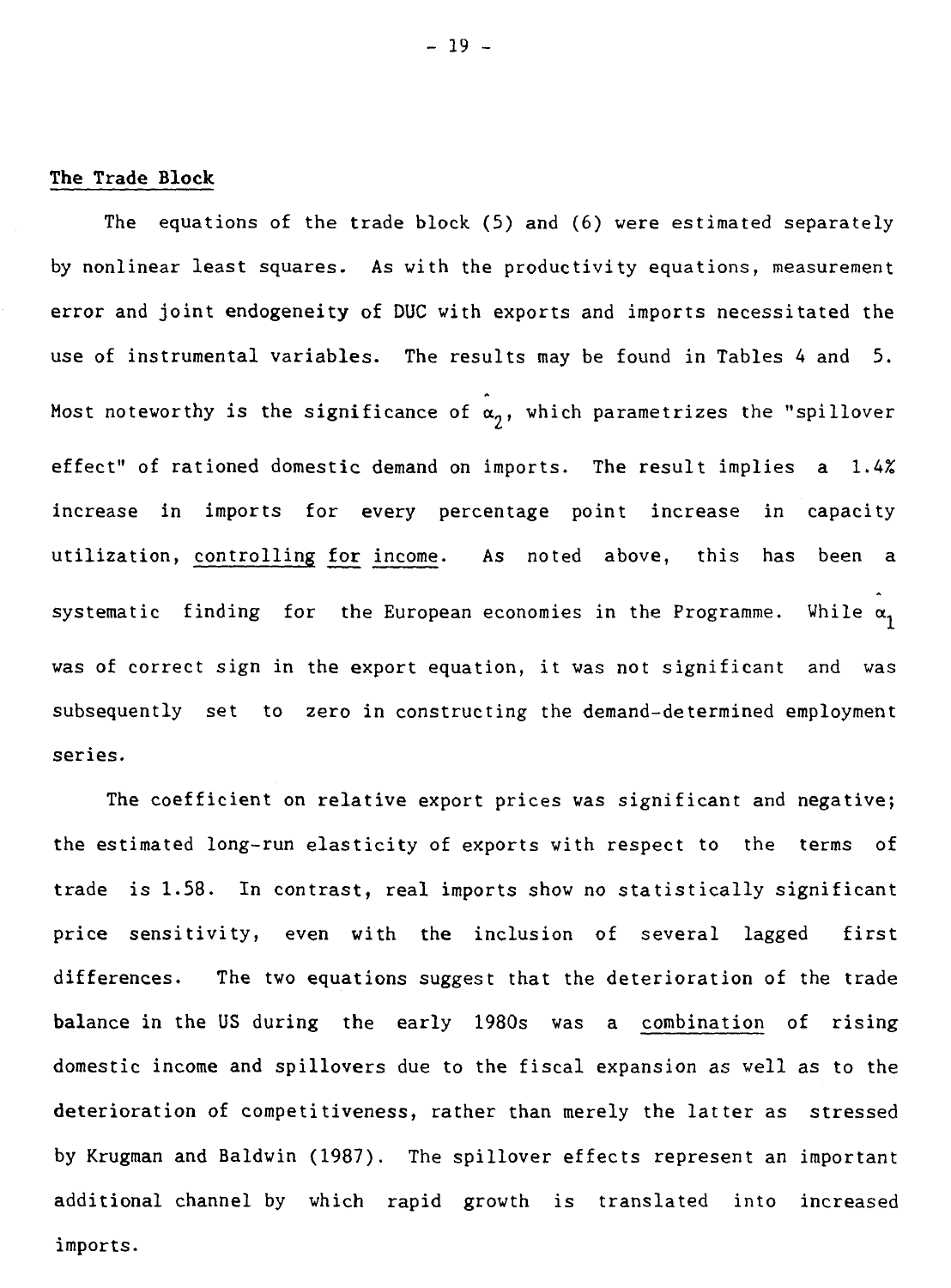Finally, the implied speed of adjustment to equilibrium inferred from estimates of  $c_2$  and  $d_2$  is strikingly different for exports and imports. Exports adjust by 38% of the implied disequilibrium each period, compared with only 21% in the import equation. We thus have a ready explanation for "J-curve" responses of the dollar-denominated current account deficit to nominal exchange rate changes.

## **The Wage/Price Block**

The wage-price block was estimated jointly by nonlinear least squares with instrumental variables for the period 1955-1986, and the results are reported in Table 6. Not reported are estimated coefficients on so-called "Gordon dummies" for each year from 1972 to 1975 inclusive, which were collectively and often individually significant  $11$ . . Current, once, and twice-lagged real government spending and the current value of the import price deflator served as additional instruments. For D we chose the fraction of total population aged 20-35 years, which, while significant in the first differences in the separately estimated wage equation, entered the system insignificantly. Efforts to include other shift variables in the wage equation such as SURE, the variance of one-digit SIC employment growth rates, the effective minimum wage/average earnings rate, employer and employee tax rates, lagged actual labor productivity, the capital-labor ratio and shifts in the time trend were unsuccessful.

While the wedge, price surprise, and trend terms are significant in the wage equation with the expected signs, unemployment is only marginally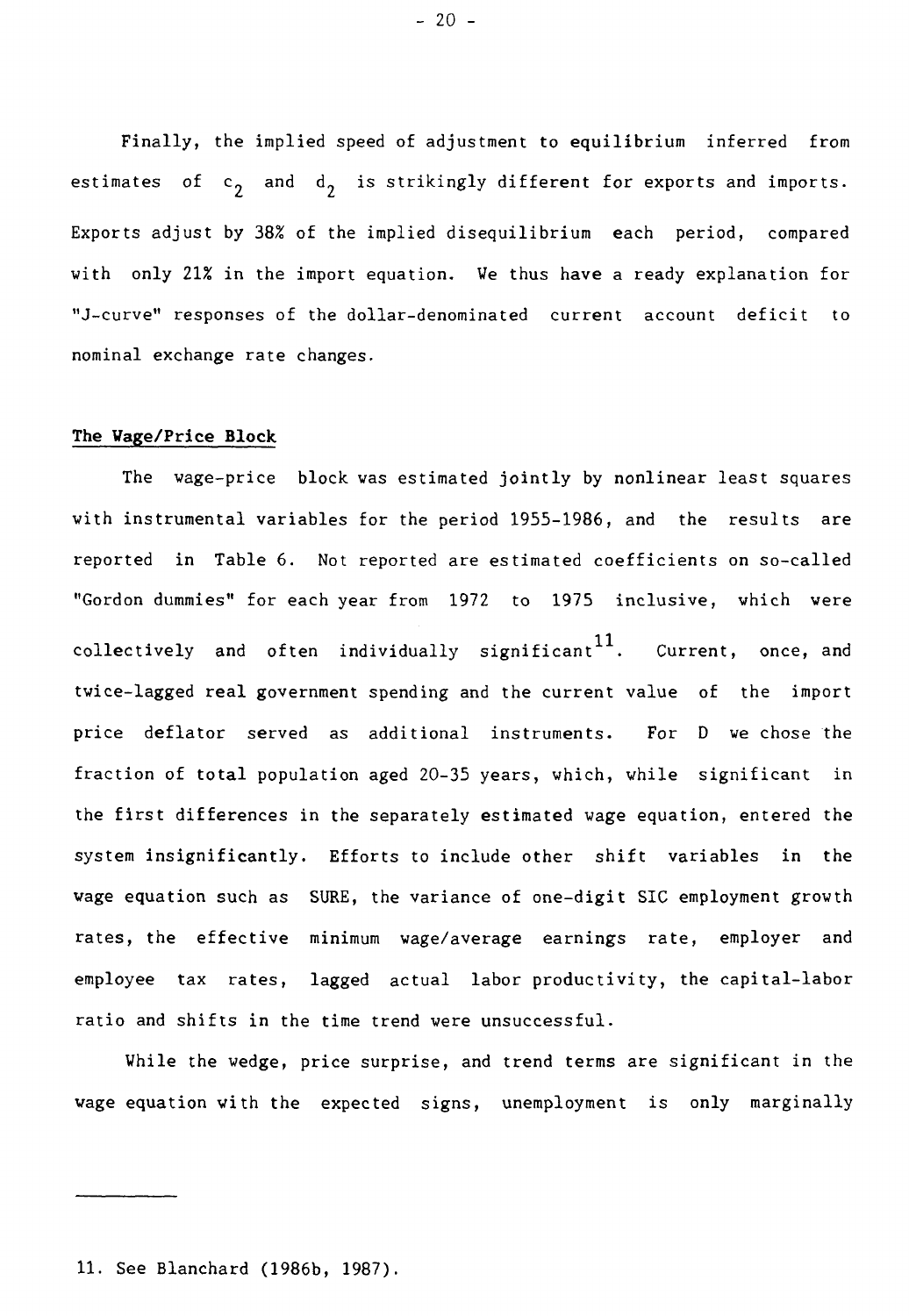significant. Blanchard (1986b) has also documented only weak links from real activity to wages in quarterly US data. We do, however, find a significant negative effect of capacity utilization on equilibrium markup: the estimates imply that a 1% point increase in capacity utilization is ultimately associated with a 0,53% decrease in the markup. This result is consistent with either average cost pricing in the presence of fixed costs, procyclical elasticity of demand (see, for example Bils 1987) or breakdown of oligopolistic pricing during booms (Rotemberg and Saloner 1986). The estimated effect of the (import) price wedge in the wage equation is negative<sup>12</sup>. In general, results imply that the real product wage reflects productivity growth, and that movements in relative prices of imports are borne by wage earners as implied by a long-run inelastic supply of labor (Newell and Symons 1985). We could not reject the joint neutrality of productivity (proxied by the time trend), and WEDGE on the evolution of the NAIRU (f<sub>5</sub>=-f<sub>2</sub>g<sub>5</sub>/g<sub>2</sub>, and f<sub>8</sub>=-f<sub>2</sub>g<sub>8</sub>/g<sub>2</sub>) with  $\chi^2(2)$ = 0.61.

The strong effect of  $\Delta^2$ P in the wage equation is consistent with other findings of significant nominal rigidities in the United States (Poterba, Rotemberg and Summers 1986, Blanchard 1987), and lends support to the view that US real wages may be influenced by movements in the price level (Sachs 1979, 1983). At the same time, US real wages are "rigid" in that these effects are persistent over time. It is informative to compare our estimates with earlier results of Gavosto and Bean (1987) for the UK; they

- 21 -

<sup>12.</sup> A. Oswald and D. Carruth have found similar effects in unpublished time series work with UK quarterly data. Unlike many European countries, there was no significant effect of the difference in the (log) wedge in our sample.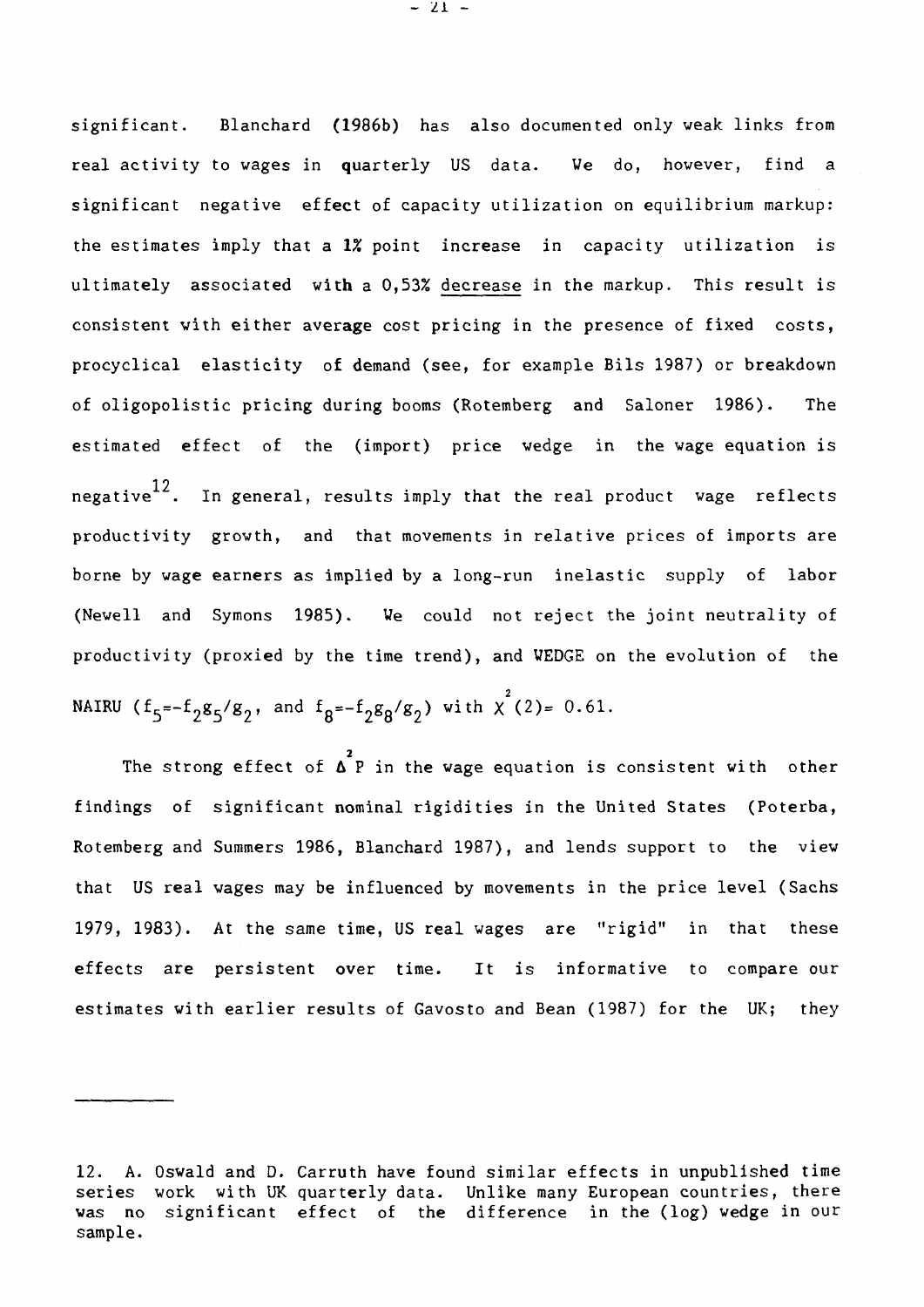significant. Blanchard (1986b) has also documented only weak links from real activity to wages in quarterly US data. We do, however, find a significant negative effect of capacity utilization on equilibrium markup: the estimates imply that a 1X point increase in capacity utilization is ultimately associated with a 0,539 decrease in the markup. This result is consistent with either average cost pricing in the presence of fixed costs, procyclical elasticity of demand (see, for example Bils 1987) or breakdown of oligopolistic pricing during booms (Rotemberg and Saloner 1986). The estimated effect of the (import) price wedge in the wage equation is negative $^{12}$ . In general, results imply that the real product wage reflects productivity growth, and that movements in relative prices of imports are borne by wage earners as implied by a long-run inelastic supply of labor (Newell and Symons 1985). We could not reject the joint neutrality of productivity (proxied by the time trend), and WEDGE on the evolution of the NAIRU ( $f_5=-f_2g_5/g_2$ , and  $f_8=-f_2g_8/g_2$ ) with  $\chi^2(2)=0.61$ .

**2**  The strong effect of **A** P in the wage equation is consistent with other findings of significant nominal rigidities in the United States (Poterba, Rotemberg and Summers 1986, Blanchard 1987), and lends support to the view that US real wages may be influenced by movements in the price level (Sachs 1979, 1983). At the same time, US real wages are "rigid" in that these effects are persistent over time. It is informative to compare our estimates with earlier results of Gavosto and Bean (1987) for the UK; they

- 21 -

<sup>12.</sup> A. Oswald and D. Carruth have found similar effects in unpublished time series work with UK quarterly data. Unlike many European countries, there was no significant effect of the difference in the (log) wedge in our sample.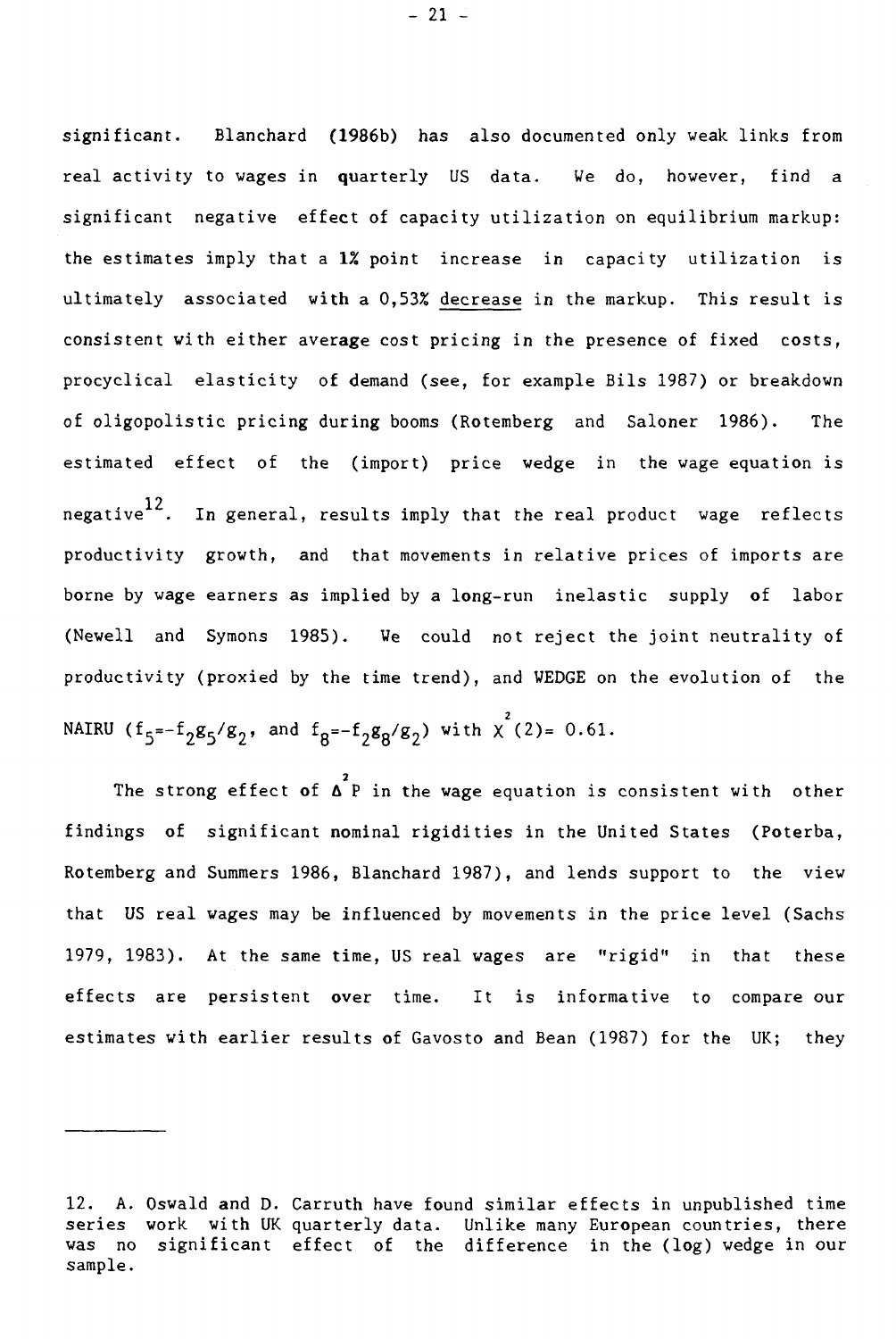The demand for labor at capacity output can be computed directly as  $LP =$  $A^{-1}$  $B$ K. Next, an aggregate demand (YD) series is constructed as the hypothetical demand in the absence of spillovers; that is, the sum of domestic absorption (DA) and net exports (X-M), adding back imports attributable to frustrated home demand and removing exports attributable to "export push" during periods of low aggregate demand:

$$
YD = DA + (X-M) - \alpha_1 (DUC-DUC_{max}) + \alpha_2 (DUC-DUC_{min}). \qquad (13)
$$

and simply compute LD =  $A^{-1}$  YD. Since  $\alpha_1$  was not statistically significant, it was fixed at zero. The constructed LC and LD series are plotted with (actual) LT and LS in Figure 7.

Observed employment LT is always less than or equal to the minimum of LC, LD, and LS. In the Lambert (1987) framework, the deviation of LT from the min condition will depend inversely on the value of  $\rho$ ; high (absolute) values imply more mobility and less mismatch or heterogeneity across markets. Tracking the evolution of  $\rho$  over time across countries may be an interesting exercise. One approach is to estimate p directly, positing that LT evolves, say via

$$
LT_{t} = [LC_{t}^{-\rho}t + LD_{t}^{-\rho}t + LS_{t}^{-\rho}t]^{-1/\rho}t \times \varepsilon_{t}
$$
 (14)

where  $\varepsilon$  is lognormally distributed and  $\rho_t$  is some function of time and perhaps other variables, including objective measures of mismatch. Although several country studies report success with direct estimation of (14), there are some econometric and conceptual problems with this specification. Most importantly, since the Lambert model rules out a priori ever observing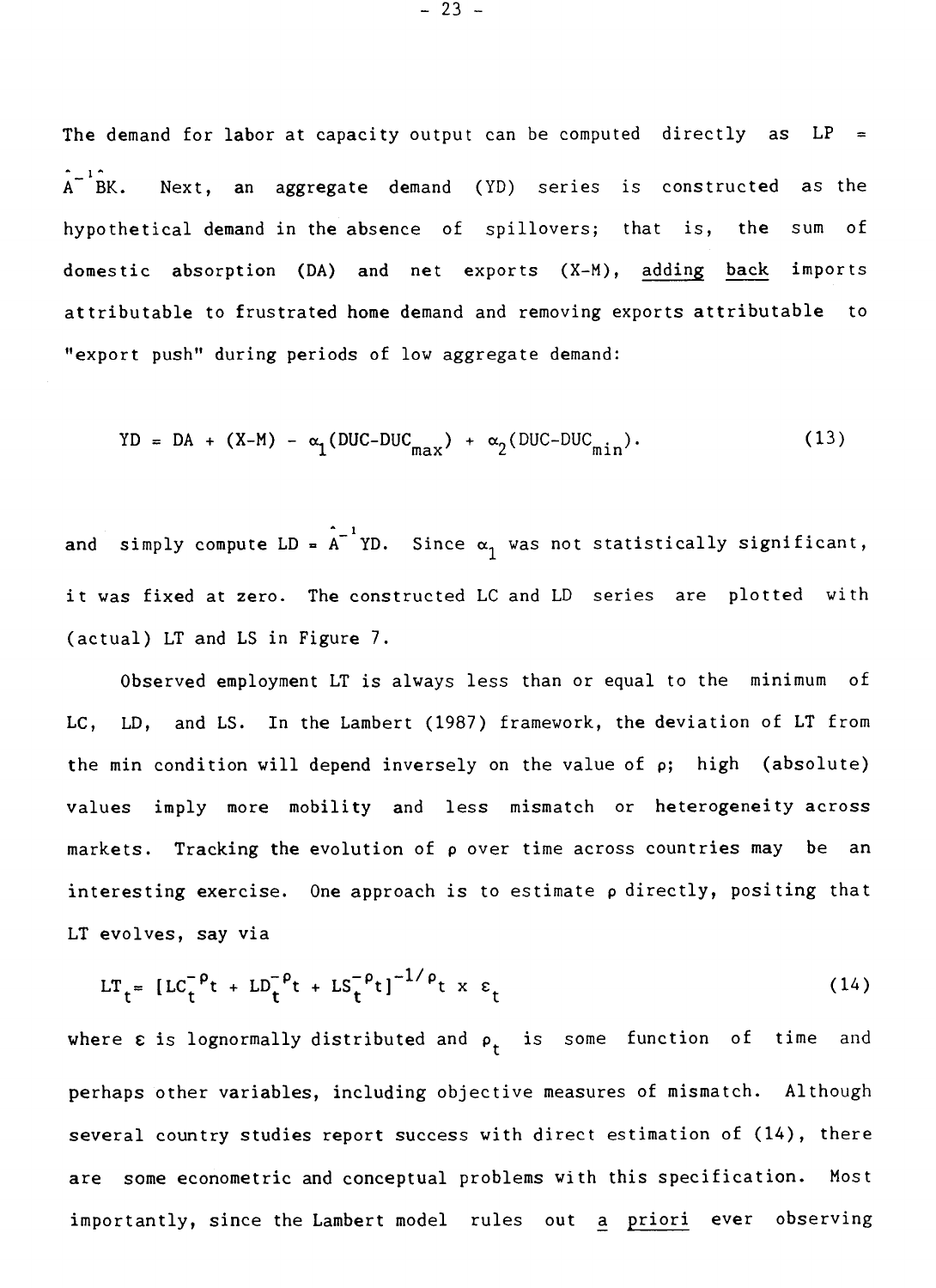LT>min(LD,LC,LS), the distribution of the residual must have a truncated support and thus cannot be lognormal. Put differently, the distributional assumption on c implies that the min condition will be periodically violated, even though the model does not provide for such a violation. As an alternative approach, we calculated  $\rho$  directly as the numerical solution of (1) using the estimates of LC and LD and actual LS and LT, implying that itself is buffeted by a disturbance. The results are plotted in Figure 8 for the period 1955-1986. Over the first two decades, the mismatch parameter showed no visible trend with an average value of -26.3; in the last ten years however, p has risen from a 1967-1976 average of -25.8 to -20.7 over 1977-1986. This qualitative result is robust with respect to variation in estimates of  $\beta$ ,  $\gamma$ , and  $\alpha$ <sub>2</sub> that arose from altering the specification of (2)-(5).

The implied proportion of firms constrained by demand, capacity, and available labor supply  $\Pi_i \equiv (Li/LT)^{-p}$  for i=D,C,S are plotted in Figure 9. They also equal the elasticities of aggregate transacted employment with respect to the level of aggregate demand, available capacity, and labor supply. In 1986, the estimated fractions of micromarkets or firms in demand-constrained, capacity-constrained, or labor shortage constrained firms were 0.37, 0.37, and 0.26, respectively, which implies for example that an exogenous increase in aggregate demand of  $1\%$  would result in a .37% increase in employment. The "decreasing returns" aspect of the CES specification for LT is especially evident for the fiscal expansion beginning in 1982-1983; employment growth was strongest in 1984, after which the fraction of firms in the demand-constrained regime dropped sharply. It is significant that the implied share of markets in the labor-constrained

 $- 24 -$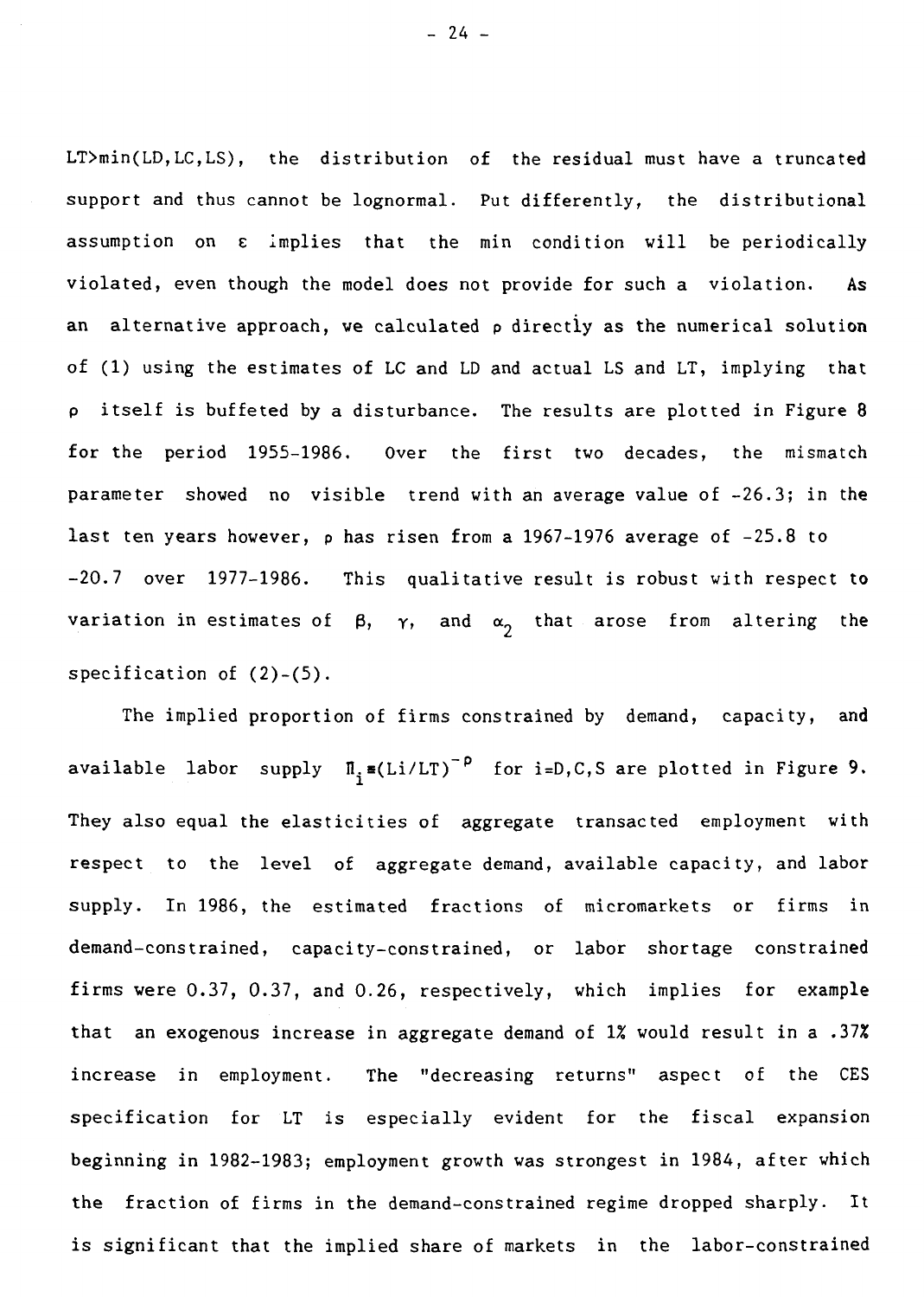regime in 1986 corresponds roughly to that in the late 1960s and early 1970s.

The most important feature of Figure 9 that differentiates the US from most other European economies is the lack of any remarkable trend in any of the regime shares. Obviously, there was no shortage of aggregate demand over the past four years. The remarkable international increase in demanddetermined unemployment in 1975 described by Dreze (1987) is also evident in the US, but is not atypical for a cyclical downtown (cf. 1982-83). Nor did a "capital shortage" emerge in the US during the late 1970s; if anything, there has been a slight decrease in the share of firms in the capacityconstrained regime over the past decade.

It remains to calculate the SURE and NAIRU, two equilibrium unemployment concepts in the model. The former is the rate of unemployment that obtains when LC=LD=LS, or  $1-3^{-1/p}$ , and is positively related to the degree of mismatch (negatively correlated with  $\rho$ ). In Figure 10, we plot estimates of SURE computed using both the raw p as well as fitted values from the following regression (1955-1986):

 $1/\rho_t = -0.0166 - 0.000487t$   $R^2 = .375$ ,  $D.W.=0.65$ .

The fitted series shows an increase from 3.8% in 1955 to a 1986 value of 5.3%, a typical finding for countries in the European Unemployment Programme.

While the SURE might be viewed as a "frictional" equilibrium unemployment rate, it has no direct influence in the model on the NAIRU or the "non-accelerating inflation rate of unemployment," which is estimated as the rate of unemployment consistent with zero change in the inflation rate using estimates of the wage-price block. Since the WEDGE and the time

- 25 -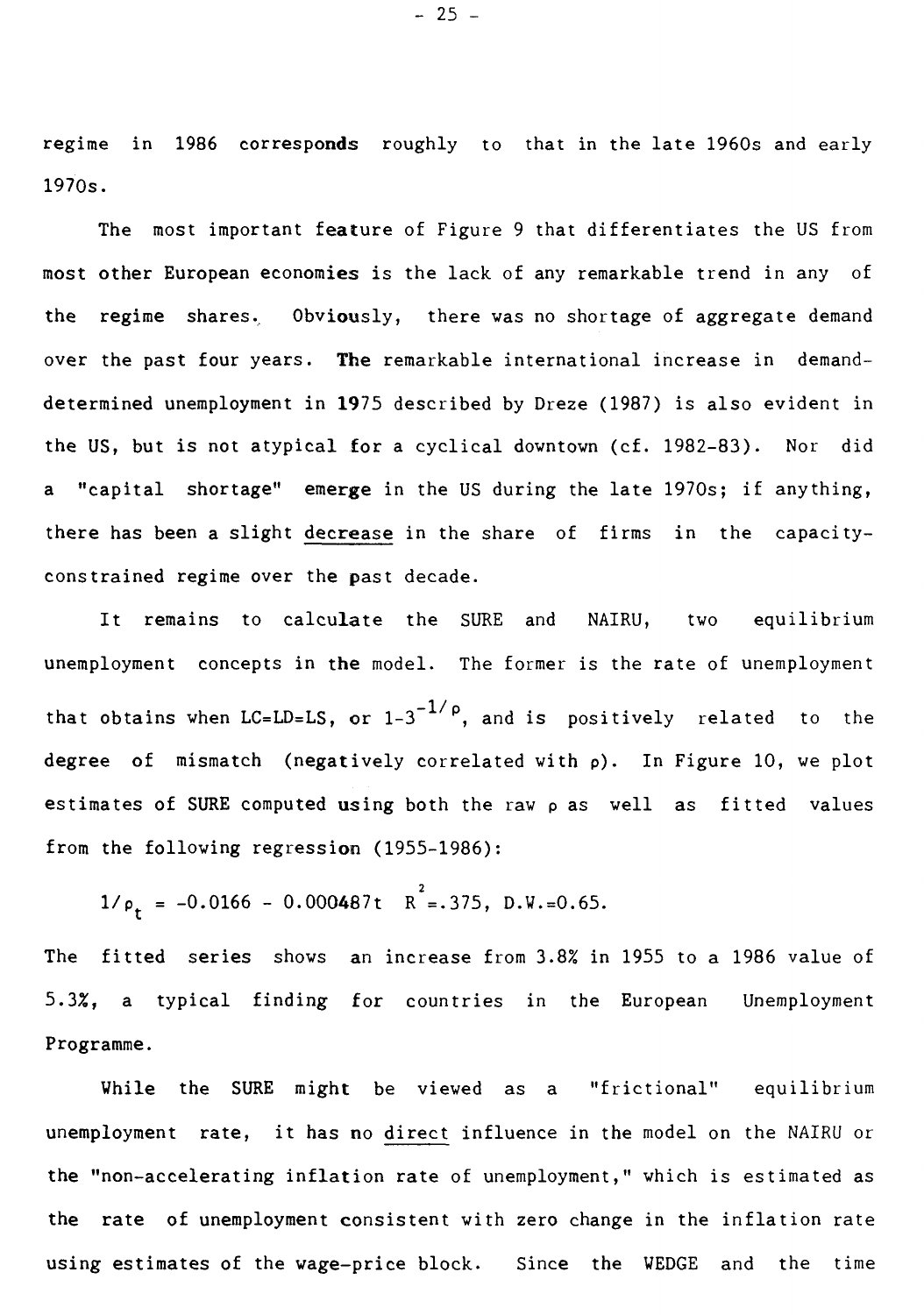trend, were constrained to have equal and opposite long run effects on w-p, these variables do not affect the NAIRU.

The presence of a lagged difference of the unemployment rate on the right-hand side of (7) makes it useful to distinguish between the more traditional (long-run) NAIRU concept which obtains when AU=0, and a shortrun NAIRU conditioned on last period's unemployment rate. The existence of difference effects implies that changes in unemployment influence wage-price dynamics even far away from the long-run NAIRU. Both series are plotted with the actual unemployment rate for 1955-86 in Figure 11. The long-run NAIRU is estimated constant at 5.62, since DUC was set to its historical average in (10) and  $\Delta D = 0$ . The model's out of sample forecast of the short run NAIRU is 6.13% for 1987, while actual unemployment averaged 6.08%. Since  $f_A < 0$ , the recent steady decline of unemployment may have lowered the short-run NAIRU substantially, explaining the relatively moderate acceleration of inflation in the past year.

## V. Conclusions

The model's fit with annual US data is encouragingly similar to that of other European countries. The positive association of imports with capacity utilization while controlling for income, which is well-established in European data, is also present in the US. There is also only weak evidence of "export push" in the data. The notable differences confirm established expectations: nominal rigidities and relative price developments are important influences on evolution of the US real wage, in contrast to most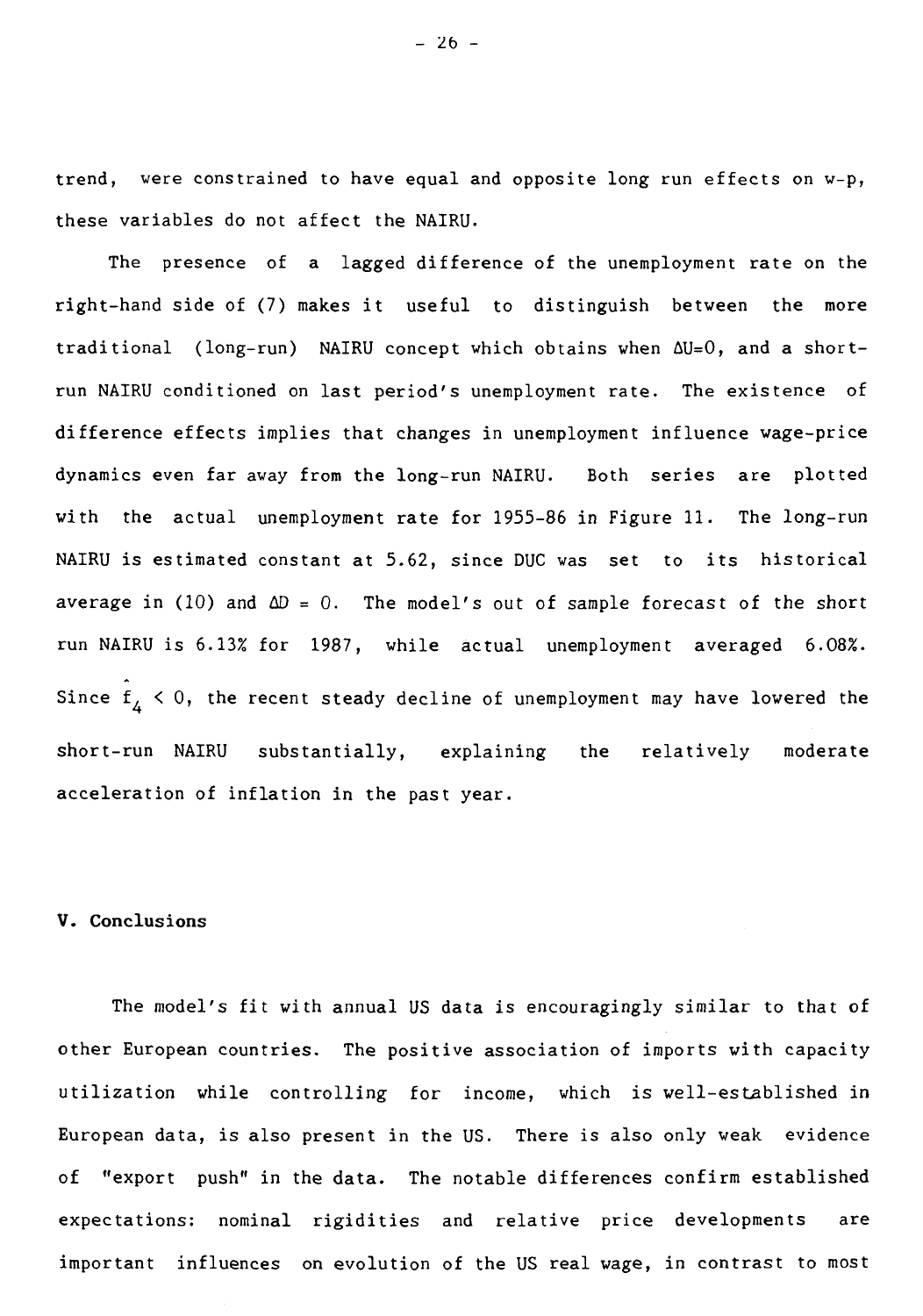European economies. Furthermore, there is no evidence that technical progress, the wedge, or labor utilization has had any impact on the NAIRU. In fact, the long-run NAIRU is estimated constant at 5.62%.

One most important finding of this "tracking exercise" is that estimated mismatch across markets has also increased in the US in the past ten years, a result not inconsistent with recent evidence on interstate differences in US unemployment rates. Summers (1986) has attributed the small rise in average US unemployment rates in the past fifteen years in part to job losers in traditional industries who have postponed a transition to other sectors in the hope of being rehired. Inter alia, it could be argued that unemployment insurance and two breadwinner families may have provided a financial cushion for a longer optimal "wait." More generally, increasing specialization of the workforce over time and the accumulation of industry or firm-specific human capital may increase wait propensities. Of course, a skeptical view is that the common cross-country trend is merely symptomatic of fundamental model misspecification, especially with respect to the distinction between measured and effective labor supply. At any rate, it seems doubtful that structural mismatch to the extent it is captured in our results represents the key difference between the US and European labor market experiences. Rather, the lack of trend in the evolution of US regime shares points to aggregate demand, capacity constraints and labor supply as more plausible candidates for explaining high unemployment in Europe.

 $- 27 -$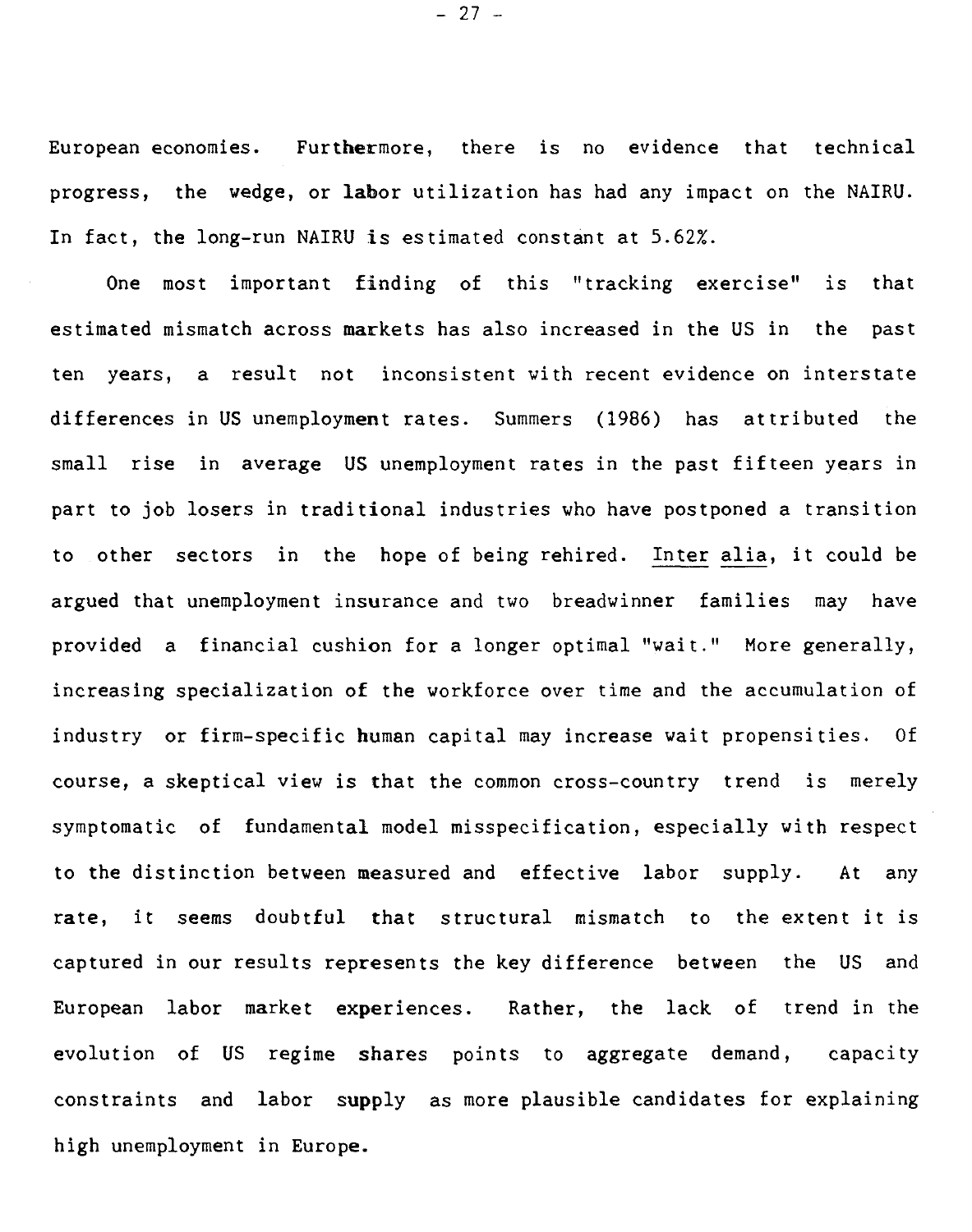## **Data Appendix**

- YT Non-farm Gross Domestic Product, 1982 prices.
- K Gross nonresidential capital stock, 1982 prices (I thank Mr. **John**  Musgrave, Bureau of Economic Analysis, for kind assistance)
- LT Civilian Employment (BLS household survey)
- LS Civilian Labor force (BLS household survey)
- W Hourly non-farm compensation, including employers contributions, constructed from series for total manhours (BLS) and compensation (GDP accounts).
- P Implicit deflator for nonfarm GDP
- DUC Capacity Utilization Index, percentage of available capacity **in**  operation (Federal Reserve Board)
- DUL Average hourly workweek (manufacturing only) (BLS)
- X Exports, 1982 prices
- M Imports, 1982 prices
- PM Implicit import price deflator
- PX Implicit export price deflator
- Q The relative cost of labour and capital, defined as W divided by PI(i- $\pi_I^{\ e}$  +  $\cdot$ 1), where PI is the <u>level</u> of the implicit investment goods price deflator,  $\pi_r$ <sup>e</sup> is forecast of the annual rate of change of PI using an **AR(1)** process fitted over the estimation period, and .1 represents physical depreciation
- D Share of population aged 20-35
- PW Export Price Index, Industrial countries (IFS, International Monetary Fund)
- WT World Trade Index (UN Monthly Digest)
- t time trend
- t74 t times the dummy: 1 if year>1973, 0 otherwise.
- U Civilian Unemployment rate, as fraction of the labor force (BLS)
- Q Share prices (IFS) divided by PI, the investment goods price deflator
- \* Unless indicated, all variables originate from the Commerce Department, National Income and Product Accounts.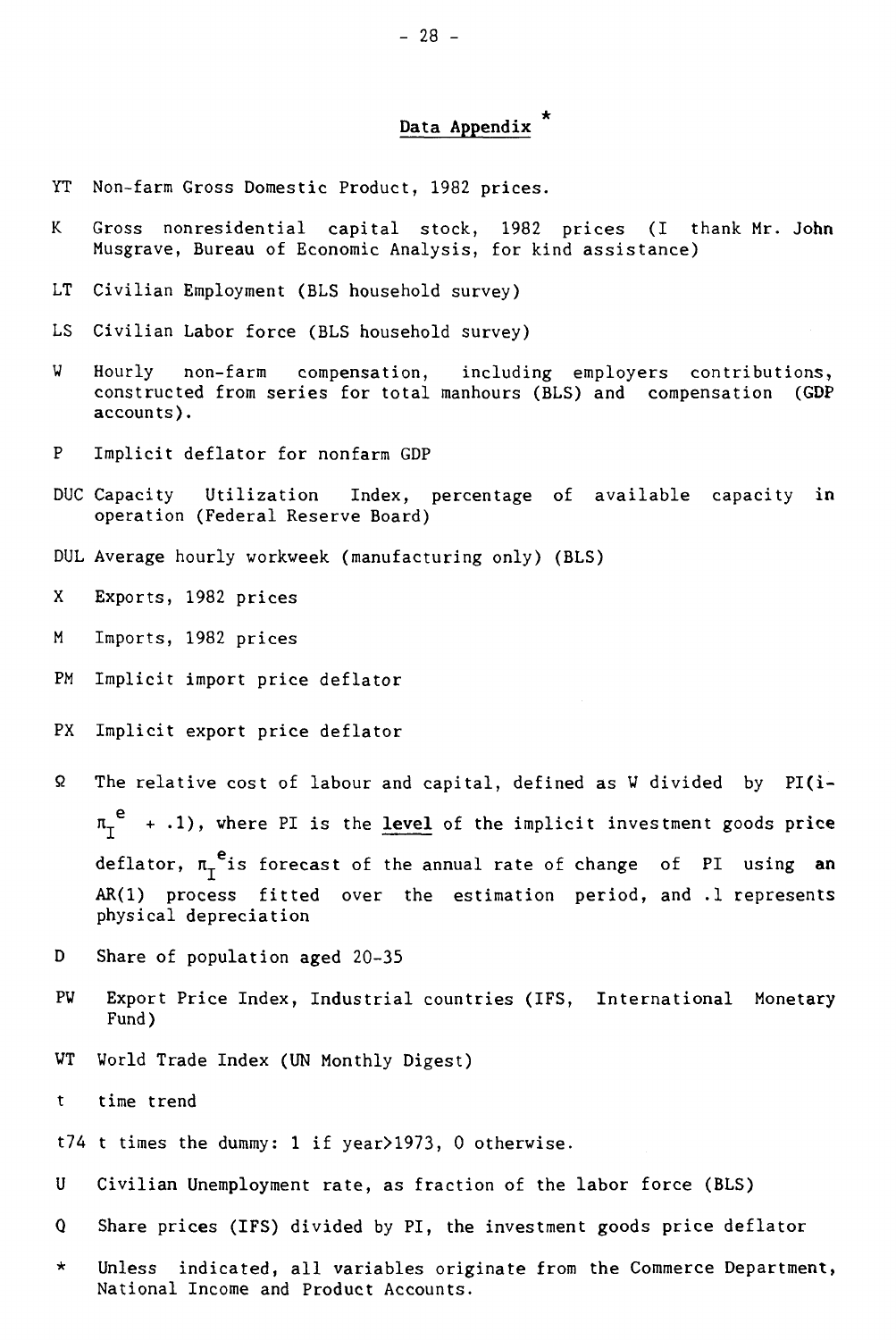## Table 1 US Output-Labor Ratio, 1952-1986\*

 $\Delta(yt-lt -\beta DUL)$ <sub>t</sub> = a<sub>0</sub> + a<sub>1</sub> $\Delta(yt-lt-\beta DUL)$ <sub>t-1</sub> + a<sub>2</sub>(yt-lt- $\beta DUL)$ <sub>t-1</sub>

$$
+ a_3 \omega_{t-1} + a_4 \omega_{t-1} + a_5 t + a_6 t 74
$$

| Parameter      |           | Estimate t-statistic |
|----------------|-----------|----------------------|
| β              | 0.5915    | 5.26                 |
| $a_{0}$        | $-0.2082$ | $-1.92$              |
| a <sub>1</sub> | 0.2065    | 2.36                 |
| $a_2$          | $-0.1176$ | $-2.98$              |
| $a_3$          | 0.0173    | 1.82                 |
| a <sub>4</sub> | 0.0015    | 0.20                 |
| a <sub>5</sub> | 0.0023    | 3.00                 |
| $a_6$          | $-0.0004$ | $-3.64$              |

S.E. 0.0079 DW 1.79  $R^2$ R 0.773

\* Estimated by nonlinear instrumental variables jointly with the outputlabor ratio; see Table 2. Cross correlation of estimated residuals: 0.83.

Instruments: constant,  $(yt-lt)_{t-1}$ ,  $DUC_{t-1}$ ,  $DUL_{t-1}$ ,  $\omega_{t-1}$ ,  $\Delta\omega_{t-1}$ , t, t74,  $\Delta DUC_{t-1}$ ,  $\Delta DUL_{t-1}$ ; current, once and twice lagged log real government purchases and log real exports.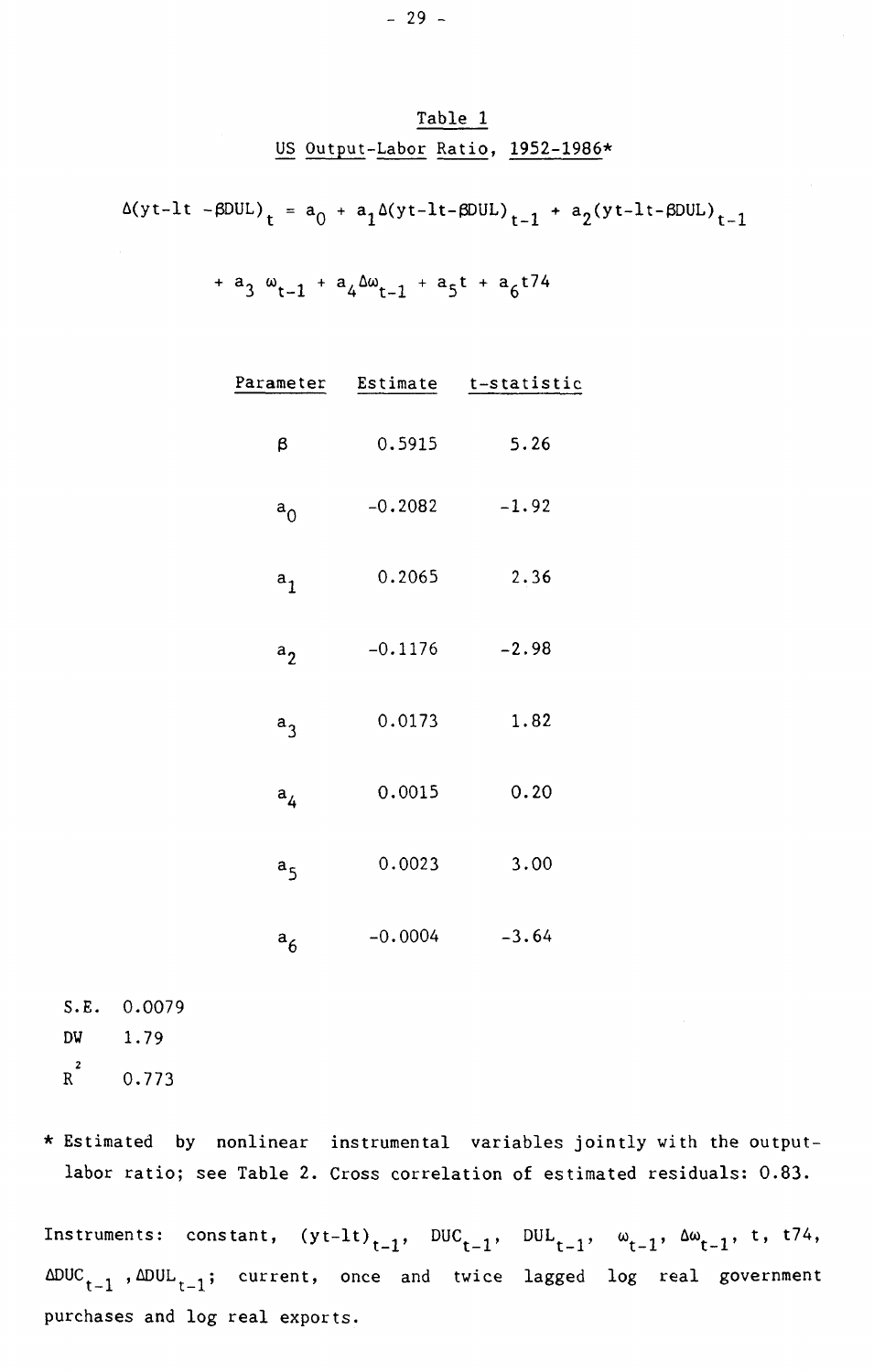## Table 2

# US Output-Capital Ratio, 1952-1986<sup>\*</sup>

## $\Delta(y t - k - \gamma DUC)$ <sub>t</sub>=  $b_0$ +  $b_1 \Delta(y t - k - \gamma DUC)$ <sub>t-1</sub> +  $b_2(y t - k - \gamma DUC)$ <sub>t-1</sub>

## +  $b_3\omega_{t-1}$  +  $b_4\Delta\omega_{t-1}$  +  $b_5t$  +  $b_6t74$

| Parameter      |           | Estimate t-statistic |
|----------------|-----------|----------------------|
| γ              | 0.0043    | 12.1                 |
| $b_{0}$        | $-0.1978$ | $-2.25$              |
| $b_1$          | 0.1628    | 1.50                 |
| $b_2$          | $-0.1478$ | $-3.02$              |
| $b_3$          | 0.0110    | 1.03                 |
| $b_4$          | 0.0037    | 0.51                 |
| b <sub>5</sub> | 0.0006    | 1.70                 |
| $b_6$          | $-0.0004$ | $-3.34$              |

- S.E. 0.0080 D.W. 1.78  $R^2$  0.894
- \* Estimated by nonlinear instrumental variables jointly with the outputlabor ratio; see Table 1.

Instruments: See Table 1.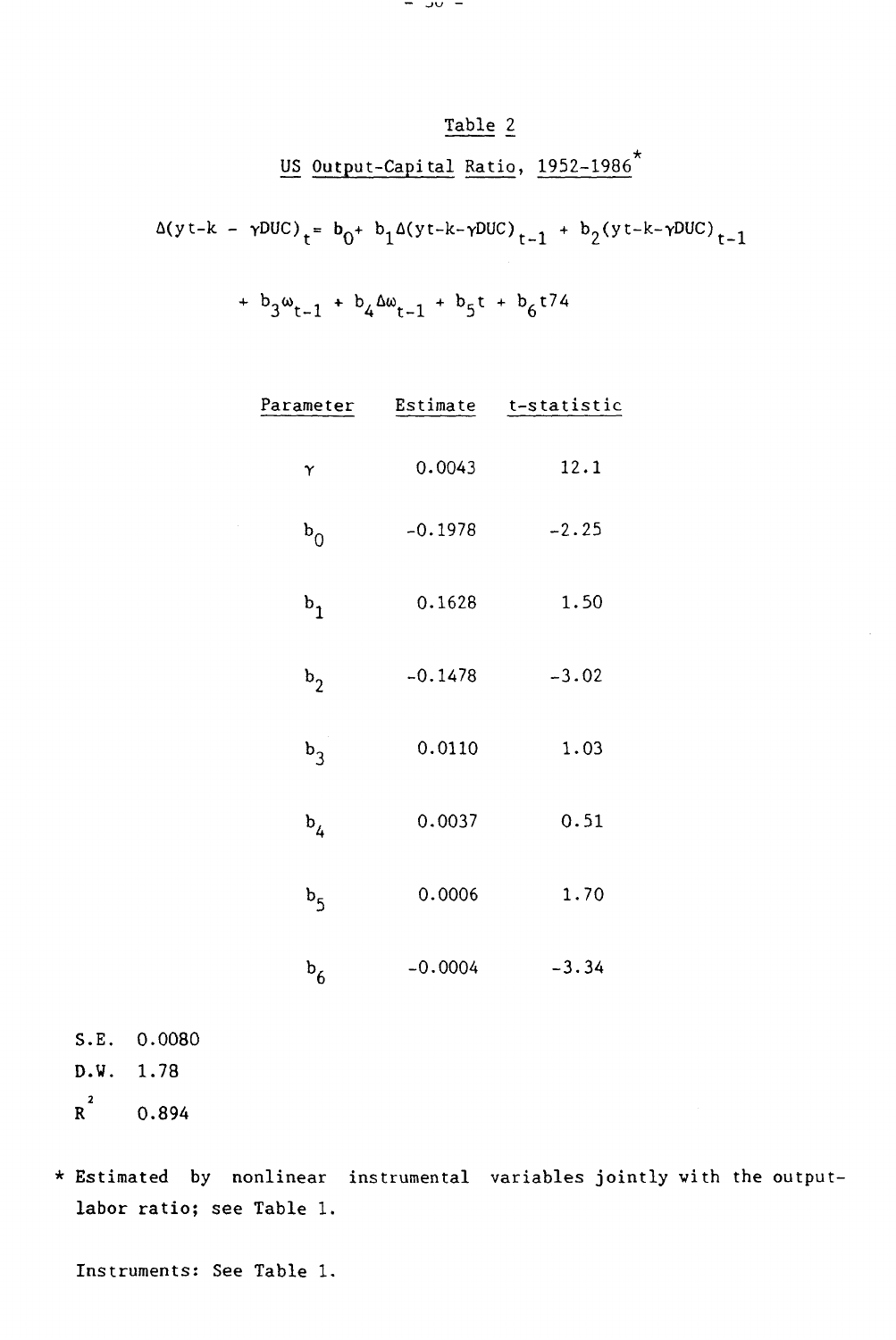## Table 3

## Real Gross Investment, 1952–1986<sup>\*</sup>

 $\Delta i_t = p_0 + p_1 \Delta i_{t-1} + p_2 \Delta i_{t-2} + p_3 \Delta i_{t-3} + p_4 \Delta q_{t-1} + p_5 \Delta n_{t-1} + p_6 \Delta y t_{-1}$ +  $p_7 \Delta DUC_{t-1}$  +  $p_8i_{t-1}$  +  $p_9y_i_{t-1}$ 

| Parameter      | Estimate  | t-statistic          |
|----------------|-----------|----------------------|
| $P_{0}$        | $-5.6282$ | $\bar{z}$<br>$-6.37$ |
| $P_1$          | 0.1958    | 0.60                 |
| P <sub>2</sub> | 0.4747    | 2.90                 |
| $P_3$          | $-0.0651$ | $-0.53$              |
| $P_4$          | 0.2410    | 2.65                 |
| $P_5$          | 0.6543    | 4.55                 |
| $P_6$          | 2.697     | 2.86                 |
| P <sub>7</sub> | $-0.0199$ | $-3.31$              |
| $P_{8}$        | $-2.004$  | $-5.71$              |
| $P_{9}$        | 2.257     | 5.98                 |

Note: yt here is total real GDP including the farm sector.

| S.E.   | 0.0651 |
|--------|--------|
| D.W.   | 1.91   |
| 2<br>R | 0.757  |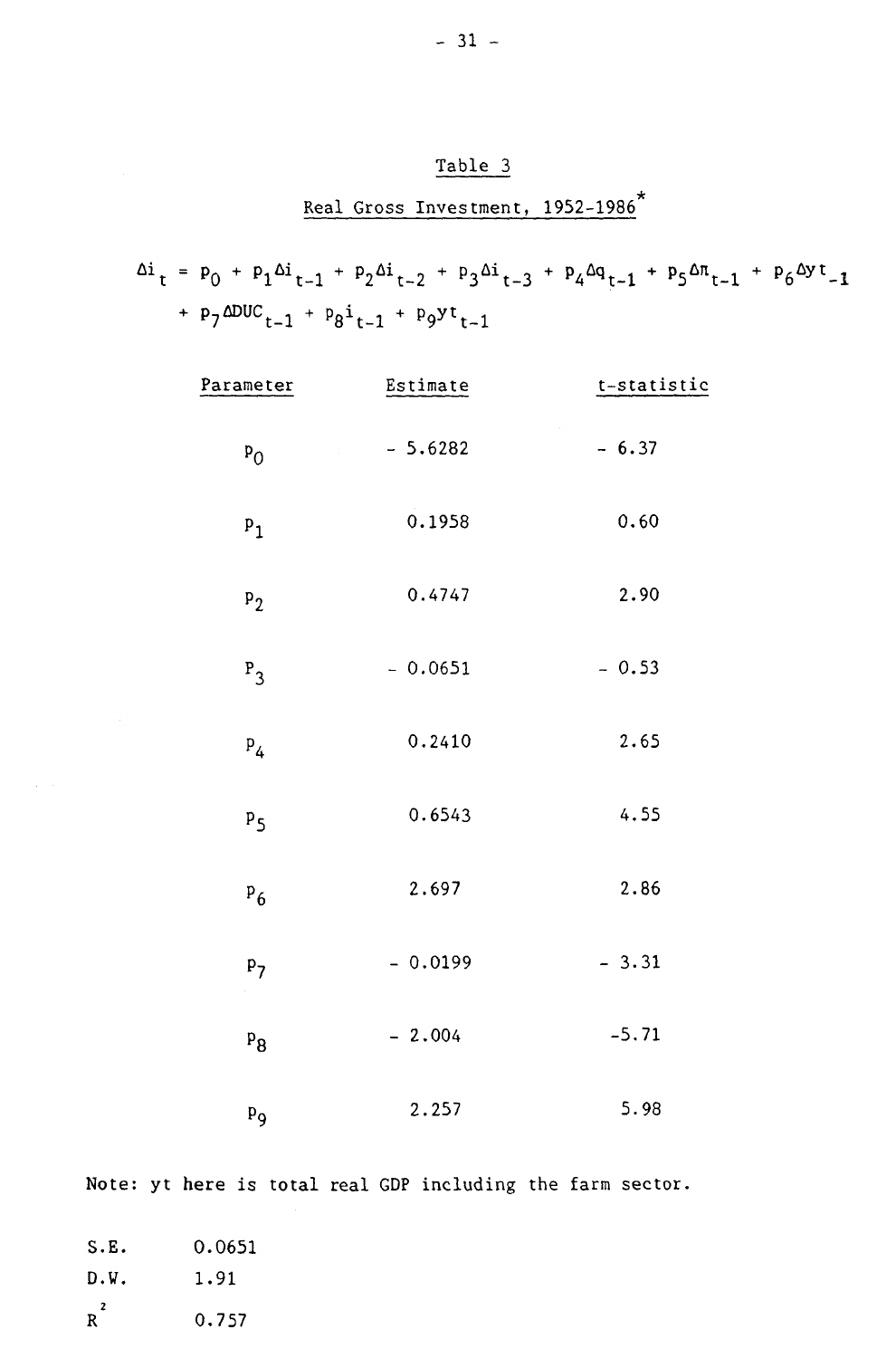## Table 4 US Exports, 1952-1986

 $\Delta(x-\alpha_1 \text{ DUC})_t = c_0 + c_1\Delta(x-\alpha_1\text{ DUC})_{t-1} + c_2(x-\alpha_1\text{ DUC})_{t-1}$ 

+ c<sub>3</sub>(px-pw)<sub>t-1</sub> + c<sub>4</sub> $\Delta$ (px-pw)<sub>t-1</sub> + c<sub>5</sub>wt<sub>t-1</sub> + c<sub>6</sub> $\Delta$ wt<sub>t</sub>

| Parameter        |           | Estimate t-statistic |
|------------------|-----------|----------------------|
| $\alpha_1$       | $-0.0035$ | $-0.96$              |
| $c_{\rm 0}$      | $-2.207$  | $-3.00$              |
| $c_{1}$          | 0.314     | 2.15                 |
| $\mathbf{c}_2$   | $-0.3751$ | $-2.22$              |
| $c_3$            | $-0.5943$ | $-3.30$              |
| c <sub>4</sub>   | $-0.1912$ | $-0.54$              |
| c <sub>5</sub>   | 0.3783    | 2.47                 |
| $\mathbf{c}_{6}$ | 1.640     | 3.46                 |

S.E. 0.0432 D.W. 2.18  $R^2$  0.720

Instruments: Constant,  $x_{t-1}$ ,  $\Delta x_{t-1}$ ,  $(px-pw)_{t-1}$ ,  $\Delta (px-pw)_{t-1}$ , current and two lags of log real government spending,  $wt_{t-1}$ ,  $\Delta wt_{t-1}$ ,  $DUC_{t-1}$ ,  $\Delta DUC_{t-1}$ .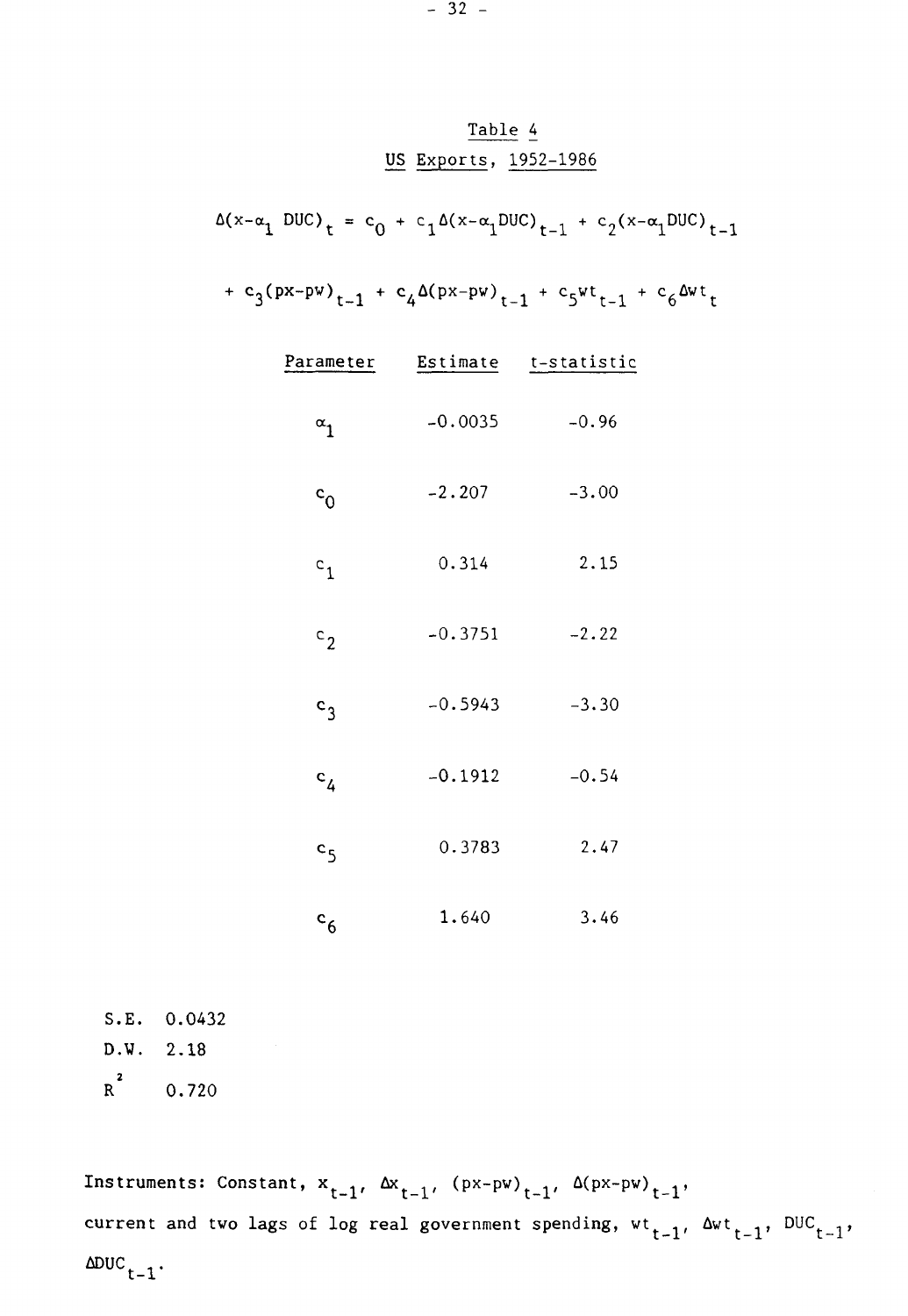## Table 5 US Imports, 1950-1986

 $\Delta(m-\alpha_2DUC)_{t} = d_0 + d_1\Delta(m-\alpha_2DUC)_{t-1} + d_2(m-\alpha_2DUC)_{t-1}$ 

+  $d_3(pm -p)_{t-1}$  +  $d_4\Delta(pm-p)_{t-1}$  +  $d_5yt_{t-1}$ +  $d_6\Delta yt_{t-1}$ 

| Parameter        |           | Estimate t-statistic |
|------------------|-----------|----------------------|
| $\alpha_2$       | 0.0137    | 5.43                 |
| $d_0$            | $-2.353$  | $-2.76$              |
| $\mathbf{d}_1$   | 0.0394    | 0.22                 |
| $d_2$            | $-0.2101$ | $-2.87$              |
| $d_3$            | $-0.0237$ | $-0.49$              |
| $\mathbf{d}_{4}$ | $-0.1973$ | $-1.70$              |
| $d_{5}$          | 0.4264    | 2.89                 |
| $\mathbf{d}_6$   | $-0.2091$ | $-0.80$              |

S.E. 0.0402 **D.W.** 2.05  $R^2$ **R** 0.704

Instruments: Constant,  $m_{t-1}$ ,  $\Delta m_{t-1}$ ,  $(pm-p)_{t-1}$ ,  $\Delta (pm-p)_{t-1}$  yt $_{t-1}$ ,  $\Delta y$ t<sub>t-1</sub>, current and two lags of log real government spending,  $DUC_{t-1}$ ,  $\Delta DUC_{t-1}$ .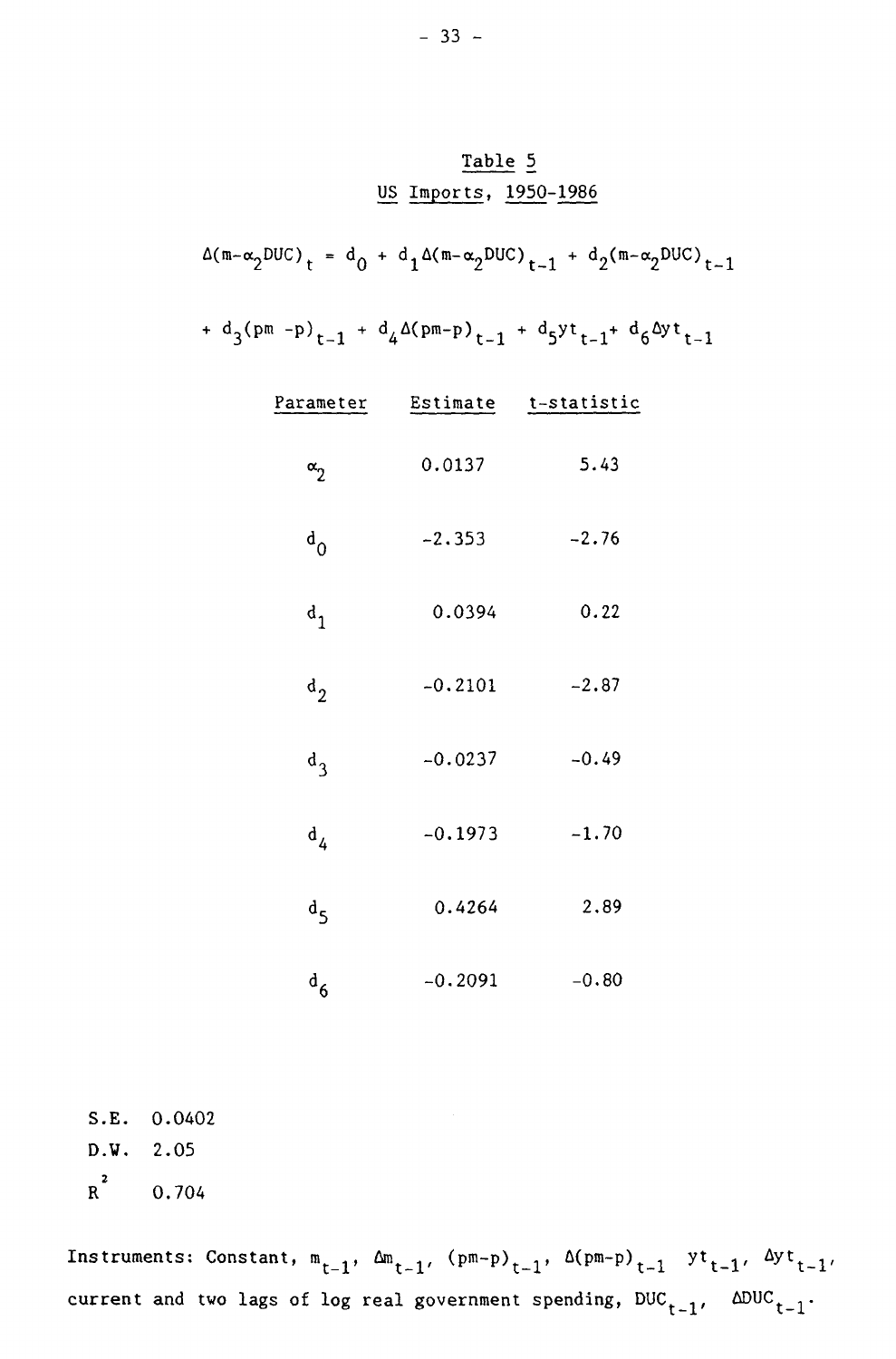$-34 -$ Table 6

US Real Wages and Markup, 1955-1986\*

$$
\Delta(w-p)_{t} = f_0 + f_1 \Delta(w-p)_{t-1} + f_2(w-p)_{t-1} + f_3 U_{t-1} + f_4 \Delta U_{t-1}
$$
  
+  $f_5$  wedge<sub>t-1</sub> +  $f_6$ ΔD<sub>t-1</sub> +  $f_7$  Δ<sup>2</sup><sub>p<sub>t</sub></sub> +  $f_8$ t

$$
\Delta(p-w)_t = g_0 + g \Delta(p-w)_{t-1} + g_2(p-w)_{t-1} + g_3 DUC_{t-1}
$$
  
-  $(g_2 f_5 / f_2) \text{wedge}_{t-1} + g_7 \Delta^2 v_t - (g_2 f_8 / f_2) t$ 

|                   | Parameter      | Estimate               | t-statistic                    |
|-------------------|----------------|------------------------|--------------------------------|
|                   | $\mathbf{f}_0$ | 0.1715                 | 2.78                           |
|                   | $f_1$          | 0.0010                 | 0.01                           |
|                   | f <sub>2</sub> | $-0.0972$              | $-2.41$                        |
|                   | $f_3$          | $-0.1304$              | $-1.89$                        |
|                   | f <sub>4</sub> | $-0.0914$              | $-1.42$                        |
|                   | f <sub>5</sub> | $-0.0447$              | $-3.66$                        |
|                   | $f_{6}$        | $-0.0600$              | $-0.26$                        |
|                   | f <sub>7</sub> | $-0.3219$              | $-4.37$                        |
|                   | $f_{\rm 8}$    | 0.0017                 | 2.10                           |
|                   | $\mathbf{g}_0$ | $-0.1714$              | $-2.42$                        |
|                   | $\mathbf{g}_1$ | $-0.4121$              | $-2.32$                        |
|                   | $\mathbf{g}_2$ | $-0.1363$              | $-2.91$                        |
|                   | $g_3$          | $-0.0007$              | $-2.31$                        |
|                   | g <sub>7</sub> | 0.3615                 | 2.67                           |
| S.E.<br>D.W.<br>2 | 2.31           | W-P Equation<br>0.0052 | P-W Equation<br>0.0064<br>2.24 |
| R                 |                | 0.719                  | 0.563                          |

 $R^2$ \* Joint IV Estimation. Estimated residual correlation: -0.953. Additional instruments: current and two lags of log real government spending, current and two lags of the import deflator. Coefficients on the four price control dummies in the price equation not reported.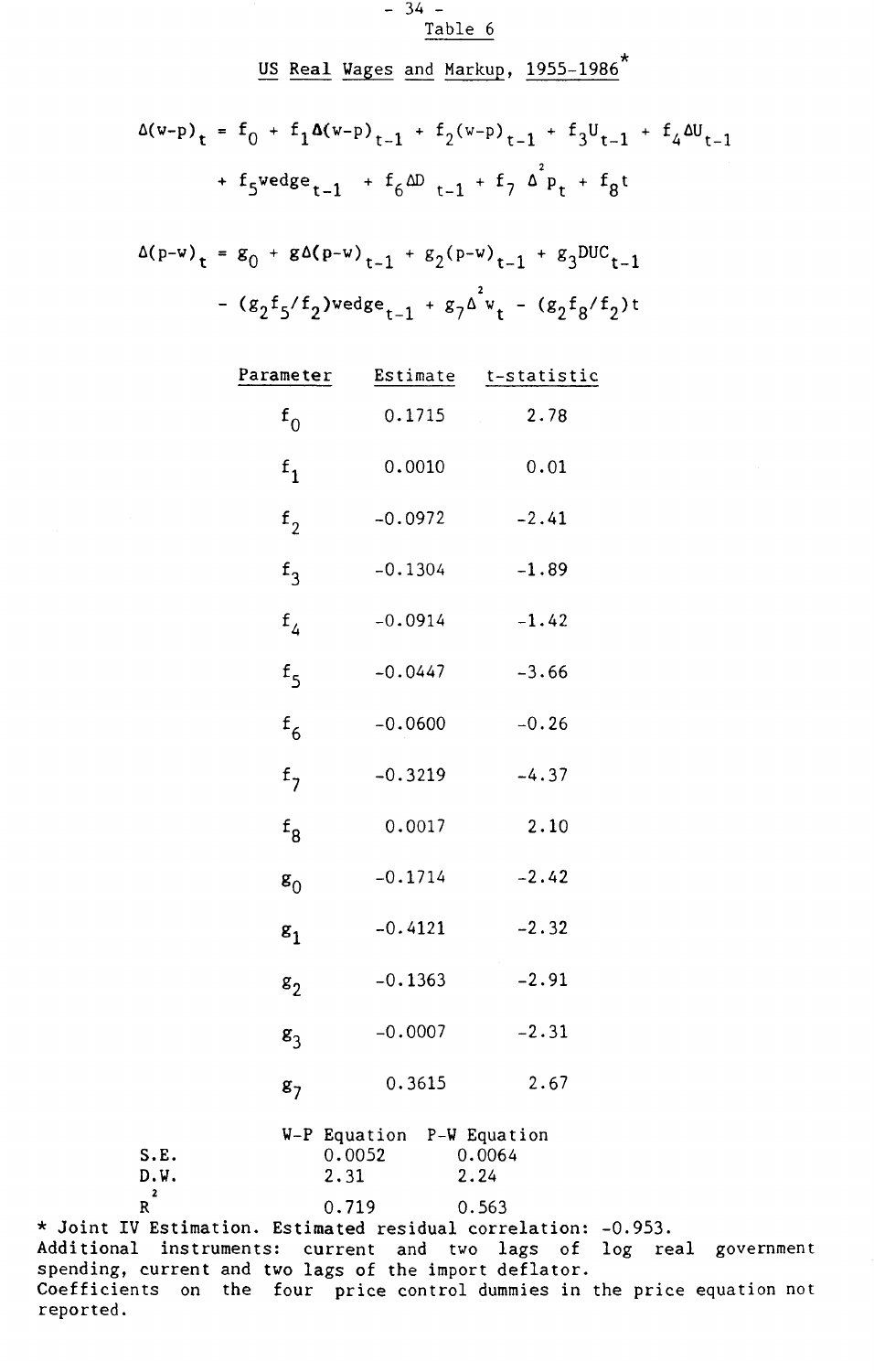## References

- Ball, L., G. Mankiw and D. Romer, "The New Keynesian Economics and the Output-Inflation Tradeoff", Brookings Papers on Economic Activity, 1:1988, 1-65.
- Barro, R. and H. Grossman, "A General Disequilibrium Model of Income and Employment," American Economic Review (March 1971), 82-93.
- Bean, C. and A. Gavosto, "A Discussion of British Unemployment Combining Traditional Concepts and Disequilibrium Economics: A Preliminary Report," presented at June 1987 meeting of European Unemployment Programme, Louvain, Belgium.
- Bils, M., "Cyclical Pricing of Durable Luxuries", Working Paper N° 83, University of Rochester Centre for Economic Research, May 1987
- Bischoff, C., "Business Investment in the 1970s: A Comparison of Models," Brookings Papers on Economic Activity, 1: 1971, 13-48.
- Blanchard, 0., "The Wage-Price Spiral," Quarterly Journal of Economics 101 (August 1986a), 543-565.
	- , "Empirical Structural Evidence on Wages, Prices and Employment in the US" mimeo M.I.T, 1986b
- "Aggregate and Individual Price Adjustment," Brookings Papers on Economic Activity, 1:1987, 57-109.
	- , "Why Does Money Affect Output? A Survey," Chapter 19 in forthcoming Handbook of Monetary Economics (North Holland 1988).
- Burda, M. and J. Sachs, "Assessing High Unemployment in the Federal Republic of Germany," The World Economy, December 1988.
- Clark, P.K., "Investment in the 1970s: Theory, Performance, and Prediction," Brooking Papers on Economic activity, N°1 (1979), 73-113.
- Coe, D, and F.Gagliardi, "Nominal Wage Determination in Ten OECD Countries," OECD Department of Economomics and Statistics Working Paper No.19, 1985.
- Engle, R. and C.W.J. Granger, "Cointegration and Error Correction: Representation, Estimation and Testing," Econometrica 55 (March 1987), 251-276.
- Flanagan, R. "Labor Market Behavior and European Economic Growth," in R.Z. Lawrence and C.L. Schultze, eds., Barriers to European Growth: A Transatlantic View, Brookings Washington DC, 1987
- Grubb, D., R.Layard, and R.Jackman, "Wage Rigidities and Unemployment in the OECD Countries," European Economic Review 2 (1983), 11-40.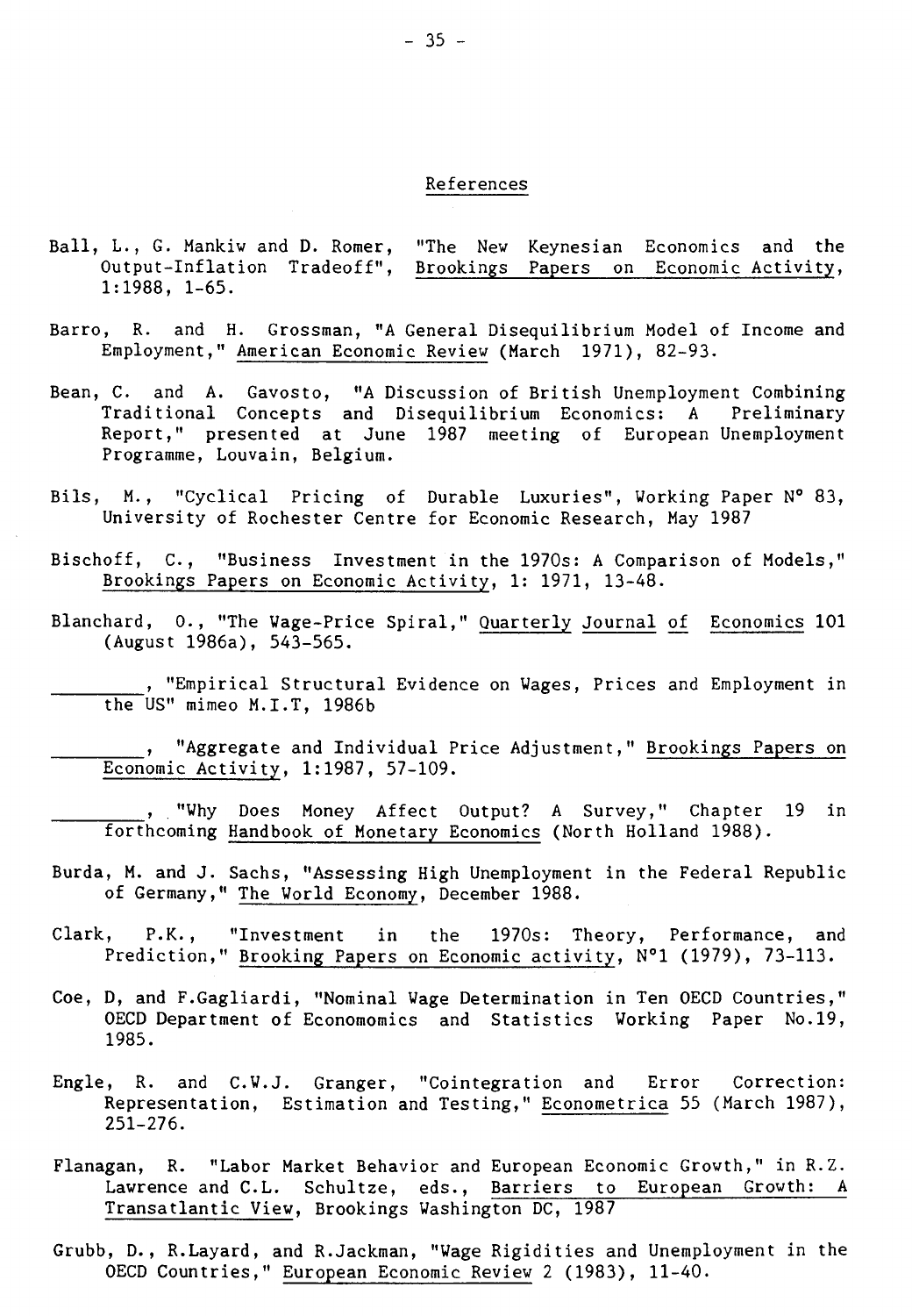- Krugman, P. and R.Baldwin, "The Persistence of the US Trade Deficit," Brookings Papers on Economic Activity, 1:1987, 1-43.
- Lambert, J.-P. Disequilibrium Macro Models (Cambridge: Cambridge University Press,  $198\overline{8}$ .
- Layard, R.P.G., and S.Nickell, "Unemployment in Britain," Economica Supplement 1986, S121-S169.
- Malinvaud, E., The Theory of Unemployment Reconsidered (Oxford: Basil Blackwell, 1977).
- Muellbauer, J. and R. Portes, "Macroeconomic Models with Quantity Rationing," Economic Journal (December 1978).
- Newell A. and J.S.V.Symons, "Wages and Unemployment in the OECD Countries," London School of Economics, Centre for Labor Economics Discussion Paper No. 219, May 1985.
- OECD Employment Outlook 1987, Paris.
- Pissarides, C., "Unemployment and Vacancies in Britain," Economic Policy, 3 (October 1986), 499-540.
- Poterba, J., J.Rotemberg, L.Summers, "A Tax-Based Test of Nominal Rigidities," American Economic Review 76 (September 1986) 659-675.
- Rotemberg, J. and G. Saloner, "A Supergame-Theoretic Model of Price Wars During Booms," American Economic Review, 76 (June 1986), 390-407
- Sachs, J., "Wages, Profits, and Macroeconomic Adjustment: A Comparative Study," Brookings Papers on Economic Activity 2:1979, 269-313.

, "Real Wages and Unemployment in the OECD Countries," Brookings Papers on Economic Activity 1:1983, 255-289.

- Shapiro, M., "The Dynamic Demand for Capital and Labor," Quarterly Journal of Economics, 101 (August 1986), 513-542.
- Sneessens, H. and J. Dreze, "A Discussion of Belgian Unemployment, Combining Traditional Concepts and Disequilibrium Econometrics," Economica (Supplement 1986), S89-S119.
- Summers, L. "Why Is the Unemployment Rate so Very High Near Full Employment," Brookings Papers on Economic Activity 2:1986, 339-383.
- Wegner, M. "The Employment Miracle in the US and Stagnating Employment in European Community," EEC Commission Economics Papers N°17, July 1983.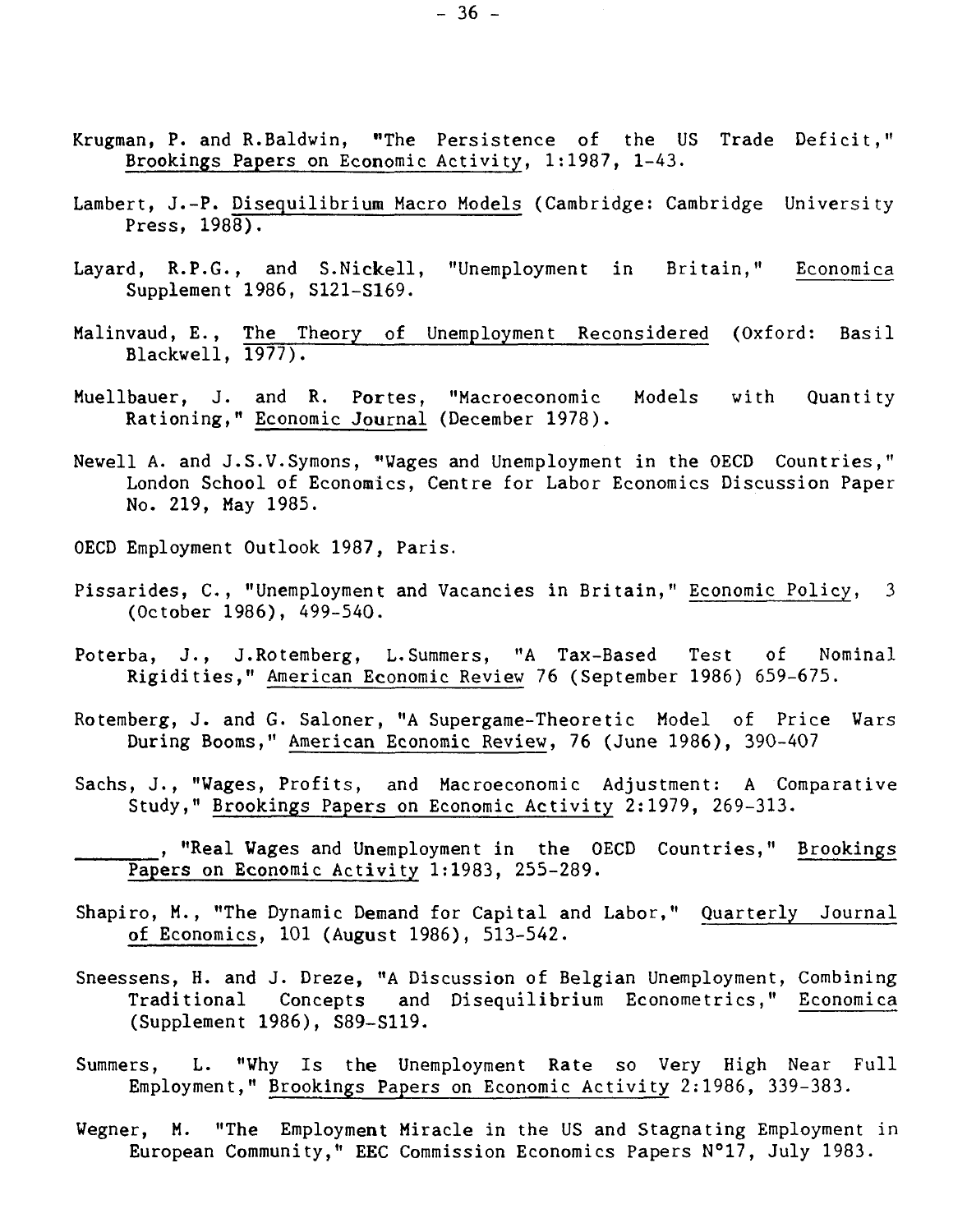|      | Unemployment            | Help-Wanted |                             | Employment  | Labor Force      |  |
|------|-------------------------|-------------|-----------------------------|-------------|------------------|--|
|      | Rate $(*)$              |             | Index (1979=100) (1979=100) |             | $(1979=100)$     |  |
|      | (1)                     | (2)         | (3)                         |             | (4)              |  |
| 1948 | <b>NA</b>               | 37.361      | 59.052                      |             | 57.769           |  |
| 1949 | <b>NA</b>               | 23.934      | 58.368                      |             | 58.493           |  |
| 1950 | 5.108                   | 28.977      | 59.592                      |             | 59.185           |  |
| 1951 | 3.183                   | 41.029      | 60.680                      |             | 59.085           |  |
| 1952 | 2.908                   | 43.841      | 60.989                      |             | 59.215           |  |
| 1953 | 2.833                   | 43.519      | 61.934                      |             | 60.076           |  |
| 1954 | 5.417                   | 26.639      | 60.821                      |             | 60.663           |  |
| 1955 | 4.233                   | 37.897      | 62.869                      |             | 61.894           |  |
| 1956 | 4.017                   | 43.498      | 64.551                      |             | 63.392           |  |
| 1957 | 4.167                   | 37.777      | 64.827                      |             | 63.778           |  |
| 1958 | 6.642                   | 26.871      | 63.793                      |             | 64.472           |  |
| 1959 | 5.317                   | 37.882      | 65.397                      |             | 65.128           |  |
| 1960 | 5.417                   | 35.938      | 66.567                      |             | 66.366           |  |
| 1961 | 6.508                   | 33.017      | 66.526                      |             | 67.120           |  |
| 1962 | 5.383                   | 37.740      | 67.495                      |             | 67.282           |  |
| 1963 | 5.500                   | 37.333      | 68.565                      |             | 68.418           |  |
| 1964 | 5.025                   | 42.649      | 70.125                      |             |                  |  |
| 1965 | 4.383                   | 54.066      | 71.915                      |             | 69.623<br>70.906 |  |
| 1966 | 3.692                   | 66.189      | 73.744                      |             |                  |  |
| 1967 | 3.742                   | 63.700      | 75.260                      |             | 72.165           |  |
| 1968 | 3.450                   | 69.971      | 76.816                      |             | 73.692           |  |
| 1969 | 3.400                   | 77.130      | 78.801                      |             | 74.990           |  |
| 1970 | 4.850                   | 61.077      | 79.604                      |             | 76.891           |  |
| 1971 | 5.808                   | 52.529      | 80.298                      |             | 78.883           |  |
| 1972 | 5.483                   | 65.544      | 83.112                      |             | 80.388           |  |
| 1973 | 4.767                   | 80.231      | 86.063                      |             | 82.898           |  |
| 1974 | 5.533                   | 71.887      | 87.835                      |             | 85.185           |  |
| 1975 | 8.317                   | 51.148      | 86.851                      |             | 87.629           |  |
| 1976 | 7.558                   | 60.512      | 89.808                      |             | 89.338           |  |
| 1977 | 6.950                   | 75.350      | 93.111                      |             | 91,606           |  |
| 1978 | 5.967                   | 94.945      |                             |             | 94.306           |  |
| 1979 | 5.758                   | 100.000     | 97.188                      |             | 97.401           |  |
| 1980 | 7.067                   | 82.893      | 100.000                     |             | 100.000          |  |
| 1981 | 7.500                   | 75.666      | 100.484                     |             | 101.918          |  |
| 1982 | 9.575                   | 55.574      | 101.593                     |             | 103.539          |  |
| 1983 | 9.450                   | 61.319      | 100.713                     |             | 105.033          |  |
| 1984 | 7.392                   | 83.099      | 102.020<br>106.251          |             | 106.245          |  |
| 1985 | 7.083                   | 87.992      |                             |             | 108.165          |  |
| 1986 | 6.883                   | 88.240      | 108.427<br>110.901          |             | 110.008          |  |
| 1987 | 6.083                   | 97.537      |                             |             | 112.271          |  |
|      |                         |             | 113.776                     |             | 114.185          |  |
|      |                         |             |                             |             |                  |  |
|      | Population<br>1070, 100 |             | Total GDP                   | Investment/ | Capital Stock    |  |

|      |              |              | 111100301101107 | capital Stock |  |
|------|--------------|--------------|-----------------|---------------|--|
|      | $1979 = 100$ | $1979 = 100$ | Total GDP (%)   |               |  |
|      | (5)          | (6)          | (7)             | (8)           |  |
| 1946 | <b>NA</b>    | <b>NA</b>    | 14.9            | 1,791.1       |  |
| 1947 | <b>NA</b>    | 32.935       | 15.0            | 1,839.2       |  |
| 1948 | 65.448       | 34.090       | 18.1            | 1,894.9       |  |
| 1949 | 65.882       | 34.126       | 14.1            | 1,938.4       |  |
| 1950 | 66.359       | 37.080       | 19.2            | 1,992.8       |  |
| 1951 | 65.839       | 41.156       | 18.3            |               |  |
| 1952 | 65.984       | 42.788       |                 | 2,052.9       |  |
| 1953 | 66.606       | 44.533       | 15.3            | 2,112.2       |  |
| 1954 | 67.290       |              | 14.9            | 2,177.7       |  |
| 1955 | 68.005       | 43.844       | 14.6            | 2,237.0       |  |
| 1956 |              | 46.338       | 17.3            | 2,305.4       |  |
| 1957 | 68.660       | 47.339       | 17.1            | 2,381.9       |  |
|      | 69.377       | 48.205       | 15.9            | 2,454.9       |  |
| 1958 | 70.211       | 47.803       | 14.0            | 2,505.2       |  |
| 1959 | 71.117       | 50.791       | 16.3            | 2,565.1       |  |
| 1960 | 72.225       | 51.857       | 15.3            | 2,627.9       |  |
|      |              |              |                 |               |  |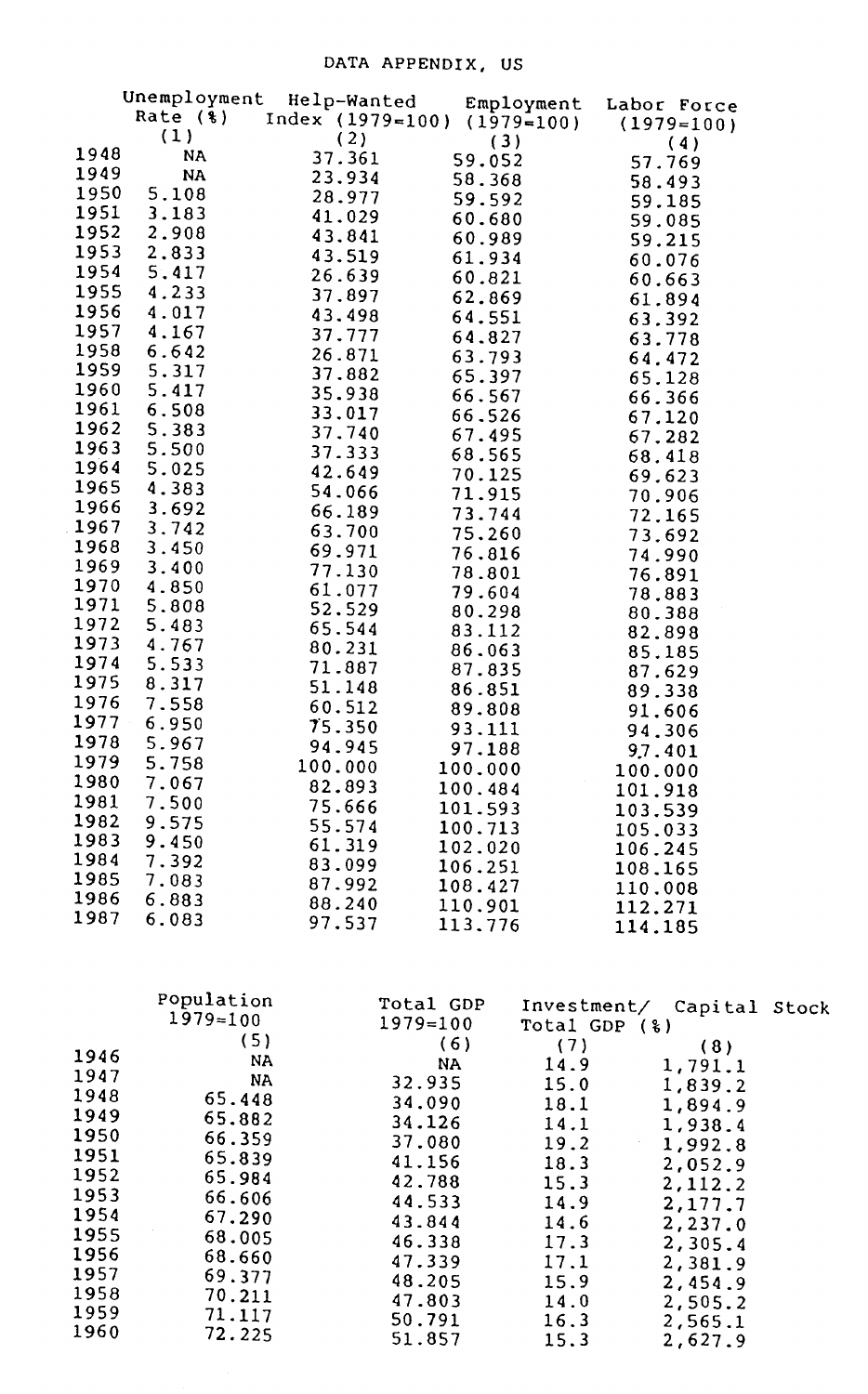| 1961 | 73.059  | 53.266  | 14.5 | 2,688.6 |
|------|---------|---------|------|---------|
| 1962 | 73.423  | 56.178  | 15.4 | 2,757.5 |
| 1963 | 74.750  | 58.550  | 15.5 | 2,831.8 |
| 1964 | 76.070  | 61.829  | 15.5 | 2,922.0 |
| 1965 | 77.308  | 65.482  | 16.6 | 3,041.2 |
| 1966 | 78.202  | 69.588  | 16.8 | 3,177.0 |
| 1967 | 79.267  | 71.528  | 15.5 | 3,306.9 |
| 1968 | 80.574  | 74.616  | 15.5 | 3,444.4 |
| 1969 | 81.983  | 76.464  | 16.0 | 3,595.4 |
| 1970 | 83.685  | 76.119  | 14.8 | 3,737.8 |
| 1971 | 85.621  | 78.183  | 15.8 | 3,871.0 |
| 1972 | 87.955  | 82.123  | 16.8 | 4,015.8 |
| 1973 | 89.801  | 86.286  | 17.8 | 4,197.6 |
| 1974 | 91.550  | 85.702  | 16.6 | 4,377.9 |
| 1975 | 93.288  | 84.663  | 13.9 | 4,513.3 |
| 1976 | 95.016  | 88.905  | 15.8 | 4,649.3 |
| 1977 | 96.696  | 93.066  | 17.5 | 4,813.8 |
| 1978 | 98.332  | 98.046  | 18.8 | 5,009.4 |
| 1979 | 100.000 | 100.000 | 18.5 | 5,222.7 |
| 1980 | 101.628 | 99.853  | 16.3 | 5,420.0 |
| 1981 | 102.964 | 101.493 | 17.2 | 5,624.5 |
| 1982 | 104.101 | 98.888  | 14.4 | 5,785.7 |
| 1983 | 105.121 | 103.185 | 15.0 | 5,932.7 |
| 1984 | 106.273 | 110.320 | 17.8 | 6,127.5 |
| 1985 | 107.166 | 113.673 | 16.2 | 6,348.3 |
| 1986 | 108.499 | 117.180 | 15.8 | 6,544.7 |
| 1987 | 109.601 | 120.935 | 15.9 | 6,738.6 |
|      |         |         |      |         |

|      |                 |              | Real wages   |               |
|------|-----------------|--------------|--------------|---------------|
|      | Real labor cost | Profit Share | and salaries | Replacment    |
|      | $1979 = 100$    | s.           | $1979 = 100$ | Ratio         |
|      | (9)             | (10)         | (11)         | (12)          |
| 1946 | <b>NA</b>       | <b>NA</b>    | <b>NA</b>    | <b>NA</b>     |
| 1947 | <b>NA</b>       | <b>NA</b>    | <b>NA</b>    | <b>NA</b>     |
| 1948 | 58.631          | 33.191       | 64.626       | <b>NA</b>     |
| 1949 | 60.163          | 33.858       | 65.732       | <b>NA</b>     |
| 1950 | 62.067          | 35.222       | 67.364       | <b>NA</b>     |
| 1951 | 65.662          | 34.946       | 71.513       | $\mathbf{NA}$ |
| 1952 | 68.514          | 33.911       | 74.783       | <b>NA</b>     |
| 1953 | 70.071          | 33.528       | 76.918       | <b>NA</b>     |
| 1954 | 70.787          | 33.779       | 77.890       | <b>NA</b>     |
| 1955 | 70.653          | 35.015       | 79.826       | 0.314         |
| 1956 | 71.968          | 33.552       | 81.728       | 0.316         |
| 1957 | 73.190          | 33.637       | 82.425       | 0.323         |
| 1958 | 75.140          | 33.553       | 82.479       | 0.386         |
| 1959 | 75.579          | 34.237       | 84.435       | 0.374         |
| 1960 | 77.513          | 33.201       | 85.186       | 0.349         |
| 1961 | 79.449          | 33.682       | 86.231       | 0.337         |
| 1962 | 80.642          | 34.376       | 88.170       | 0.355         |
| 1963 | 82.239          | 34.778       | 89.086       | 0.327         |
| 1964 | 84.524          | 34.934       | 91.340       | 0.316         |
| 1965 | 85.154          | 35.562       | 93.496       | 0.310         |
| 1966 | 87.195          | 35.238       | 96.138       | 0.306         |
| 1967 | 89.163          | 35.358       | 96.748       | 0.300         |
| 1968 | 91.389          | 35.021       | 99.346       | 0.285         |
| 1969 | 92.579          | 33.646       | 101.561      | 0.281         |
| 1970 | 94.203          | 32.764       | 101.836      | 0.276         |
| 1971 | 95.171          | 33.828       | 102.259      | 0.302         |
| 1972 | 96.769          | 33.682       | 103.546      | 0.334         |
| 1973 | 98.883          | 32.960       | 104.141      | 0.295         |
| 1974 | 98.155          | 32.289       | 100.621      | 0.299         |
| 1975 | 97.289          | 33.834       | 99.361       | 0.376         |
| 1976 | 98.601          | 34.200       | 99.915       | 0.405         |
| 1977 | 99.140          | 34.407       | 99.933       | 0.355         |
| 1978 | 99.805          | 34.216       | 100.470      | 0.315         |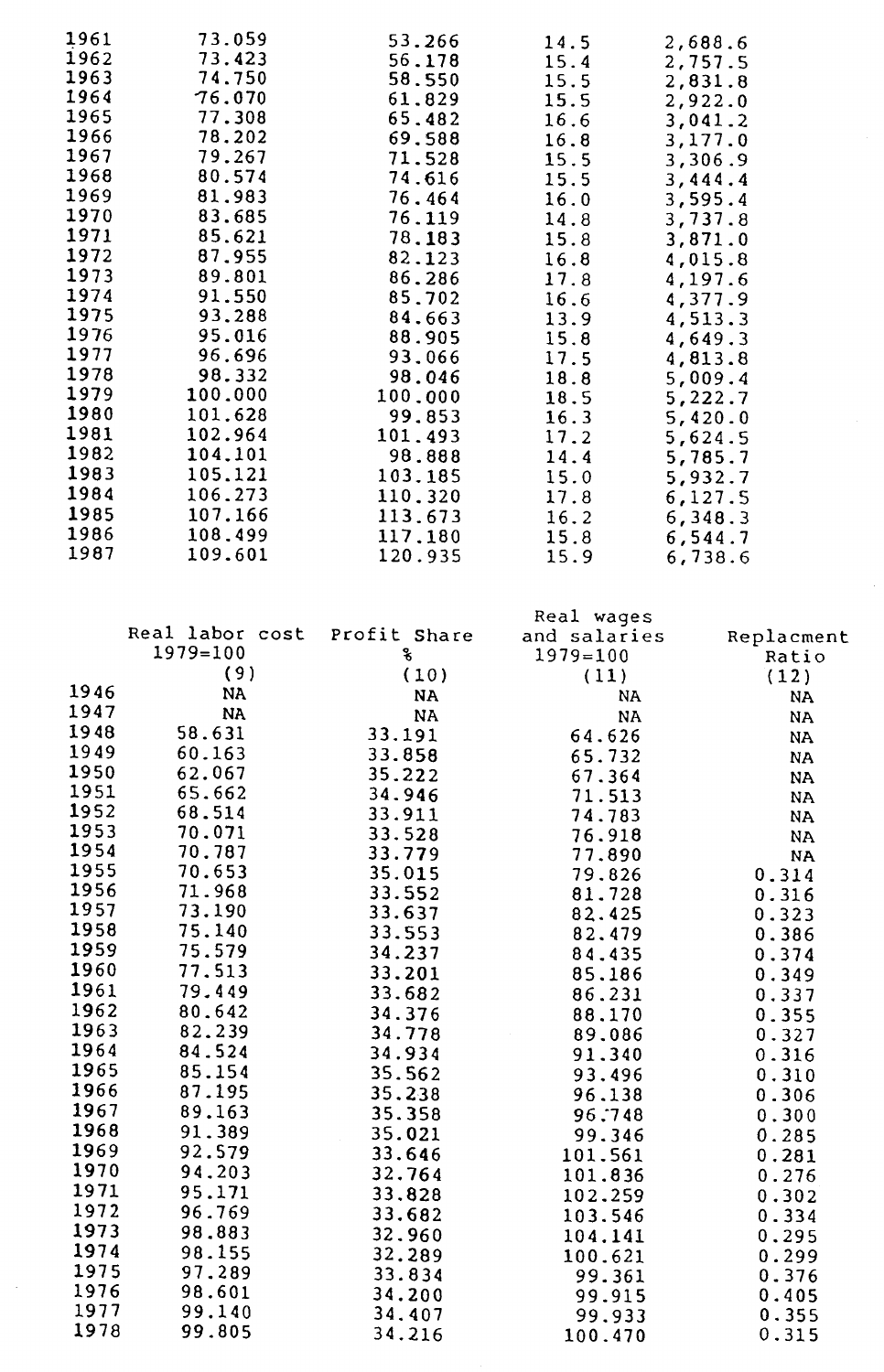| 100.000<br>1979<br>100.293<br>1980<br>100.573<br>1981                                                          | 33.269<br>32.879<br>33.547                               | 100.000<br>98.650<br>98.368                                  | 0.298<br>0.304<br>0.310                            |
|----------------------------------------------------------------------------------------------------------------|----------------------------------------------------------|--------------------------------------------------------------|----------------------------------------------------|
| 101:857<br>1982<br>1983<br>102.470<br>1984<br>103.015<br>1985<br>103.446<br>1986<br>104.866<br>1987<br>105.380 | 32.434<br>33.839<br>34.533<br>34.593<br>34.680<br>34.615 | 98.872<br>99.275<br>100.368<br>101.946<br>102.946<br>103.139 | 0.344<br>0.419<br>0.352<br>0.316<br>0.311<br>0.310 |

| Export Prices<br>Current<br>Total<br>Rate<br>rate<br>Acct Surplus<br>Govt Surplus |  |
|-----------------------------------------------------------------------------------|--|
|                                                                                   |  |
| g<br>%/annum<br>$1979 = 100$<br>s,<br>Ś.                                          |  |
| (13)<br>(14)<br>(15)<br>(16)<br>(17)                                              |  |
| 1946<br><b>NA</b><br><b>NA</b><br><b>NA</b><br>2.552<br>NA                        |  |
| 1947<br>NA<br>NA<br><b>NA</b><br><b>NA</b><br>6.151                               |  |
| 1948<br>NA<br><b>NA</b><br>101,697<br>NA<br>3.230                                 |  |
| 1949<br>NA<br><b>NA</b><br>103.052<br><b>NA</b><br>$-1.313$                       |  |
| 1950<br>31.5<br>1.702<br>110.542<br>NA<br>2.790                                   |  |
| 1951<br><b>NA</b><br>5.021<br>103.687<br><b>NA</b><br>1.841                       |  |
| 1952<br>NA<br>1.594<br>102.946<br>NA<br>$-1.088$                                  |  |
| 1953<br>NA<br>1.569<br>105.704<br>$-0.530$<br>$-1.894$                            |  |
| 1954<br><b>NA</b><br>1.544<br>107.061<br>$-0.089$<br>$-1.917$                     |  |
| 1955<br><b>NA</b><br>3.042<br>108.935<br>$-0.092$<br>0.769                        |  |
| 1956<br>NA<br>3.690<br>110.212<br>0.355<br>1.223                                  |  |
| 1957<br>NA<br>3.559<br>110.840<br>0.739<br>0.201                                  |  |
| 1958<br><b>NA</b><br>2.062<br>113.877<br>$-0.053$<br>$-2.776$                     |  |
| 1959<br><b>NA</b><br>2.357<br>115.856<br>$-0.485$<br>$-0.325$                     |  |
| 1960<br>31.4<br>1.645<br>116.648<br>0.543<br>0.606                                |  |
| 1961<br><b>NA</b><br>0.971<br>118.348<br>0.696<br>$-0.811$                        |  |
| 1962<br><b>NA</b><br>2.244<br>119.033<br>0.574<br>$-0.667$                        |  |
| 1963<br><b>NA</b><br>1.567<br>117.930<br>0.719<br>0.116                           |  |
| 1964<br>28.9<br>1.543<br>117.735<br>1.041<br>$-0.357$                             |  |
| 1965<br>NA<br>2.736<br>119.654<br>0.774<br>0.072                                  |  |
| 1966<br>3.550<br><b>NA</b><br>121.032<br>0.395<br>$-0.170$                        |  |
| 1967<br><b>NA</b><br>2.571<br>123.170<br>0.320<br>$-1.752$                        |  |
| 1968<br>NA<br>5.014<br>127.023<br>0.067<br>$-0.677$                               |  |
| 1969<br><b>NA</b><br>5.570<br>127.713<br>0.044<br>1.034                           |  |
| 1970<br>27.3<br>5.528<br>128.662<br>0.231<br>$-1.051$                             |  |
| 1971<br>27.0<br>5.714<br>127.515<br>$-0.133$<br>$-1.783$                          |  |
| 1972<br>26.4<br>4.730<br>119.966<br>$-0.481$<br>$-0.283$                          |  |
| 1973<br>25.8<br>6.452<br>112.274<br>0.526<br>0.588                                |  |
| 1974<br>25.8<br>9.091<br>107.640<br>0.132<br>$-0.296$                             |  |
| 1975<br>25.3<br>9.815<br>106.724<br>1.147<br>$-4.105$                             |  |
| 1976<br>24.7<br>6.408<br>111.650<br>0.237<br>$-2.180$                             |  |
| 1977<br>24.8<br>6.656<br>108.515<br>$-0.737$<br>$-0.972$                          |  |
| 1978<br>23.6<br>7.281<br>102.859<br>$-0.696$<br>$-0.018$                          |  |
| 1979<br><b>NA</b><br>8.864<br>100.000<br>$-0.039$<br>0.467                        |  |
| 1980<br>24.8<br>9.033<br>97.394<br>0.069<br>$-1.285$                              |  |
| 1981<br><b>NA</b><br>9.685<br>109.447<br>0.229<br>$-0.990$                        |  |
| 1982<br>22.1<br>6.383<br>116.320<br>$-0.277$<br>$-3.557$                          |  |
| 1983<br>20.1<br>3.900<br>121.781<br>$-1.379$<br>$-3.832$                          |  |
| 1984<br>18.8<br>3.657<br>127.250<br>$-2.875$<br>$-2.819$                          |  |
| 1985<br>18.0<br>3.064<br>125.097<br>$-2.930$<br>$-3.316$                          |  |
| 1986<br>17.5<br>2.613<br>108.879<br>$-3.301$<br>$-3.434$                          |  |
| 1987<br><b>NA</b><br>3.336<br>98.181<br>$-3.423$<br>$-2.333$                      |  |

## Sources and Definitions

(1), (3), (4): Department of Labor, Bureau of Labor Statistics (BLS)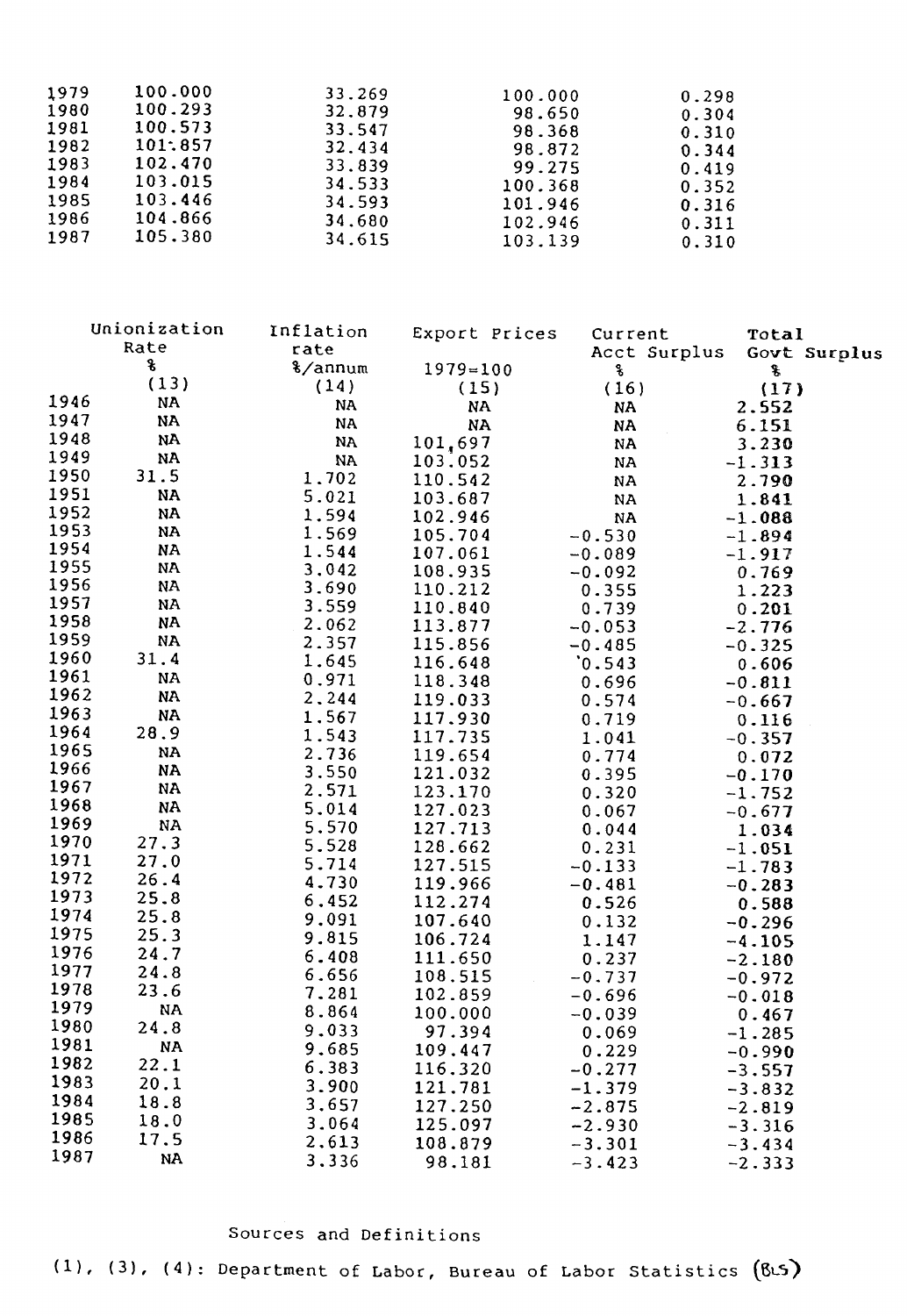- (2) Help wanted index, Conference Board
- (5) Population aged 15-65. Bureau of the Census
- (6) GDP, all sectors. GNP Accounts, Department of Commerce, Bureau of Economic Analysis
- (7) Gross investment as a fraction of GDP, all sectors, 1988 estimates. Source: see (6).
- (8) Real gross nonresidential capital stock, 1982 prices, all sectors, 1988 estimates. Source: see (6).
- (9) Per hour compensation for nonagricultural workers, including all fringes and social insurance contributions, estimated by dividing total compensation (GNP accounts) by total manhours in nonagricultural establishments, (GUS), deflated by the nonagricultural implicit GDP deflator.
- (10) Labor share estimated as total compensation adjusted for self-employment, divided by total nominal GDP. Source: see (6).
- (11) Before tax, estimated as annual nonagricultural wages and salaries (GNP accounts) divided by wage and salary workers in nonagricultural sectors, deflated by the personal consumption deflator, GNP accounts
- (12) Before tax, estimated as the fraction of average weekly wages and salaries (all wages and salaries from GNP accounts divided by total BLS employment) represented by the average weekly UI benefit (total benefits, GNP account basis, divided by the annual average number of weekly state and federal program recipients, 1987 Economic Report the President; 1986-7 estimated using growth rate of state claims from the Department of Labor, Employment and Training Administration). Note: because of changes in both the tax treatment of benefits (since 1979 the benefit is taxed) and actual tax rates since 1981, this series is likely to be a poor proxy for the after-tax ratio.
- (13) Figures for 1950-1982 are from Ashenfelter and Card (1986); for 1983-86 are from the US Bureau of Labor Statistics, Employment and Earnings. Not strictly comparable across periods.
- (14) Rate of change of annual GDP deflator, all sectors.
- (15) Implicit export price deflator, GNP accounts (Source: see (6)) divided by export price index of all industrial countries (Source: IMF International Financial Statistics)
- (16) Current account surplus (IMF, International Financial Statistics) % of GDP (cf (6))
- (17) Total government surplus, % of GDP (cf (6))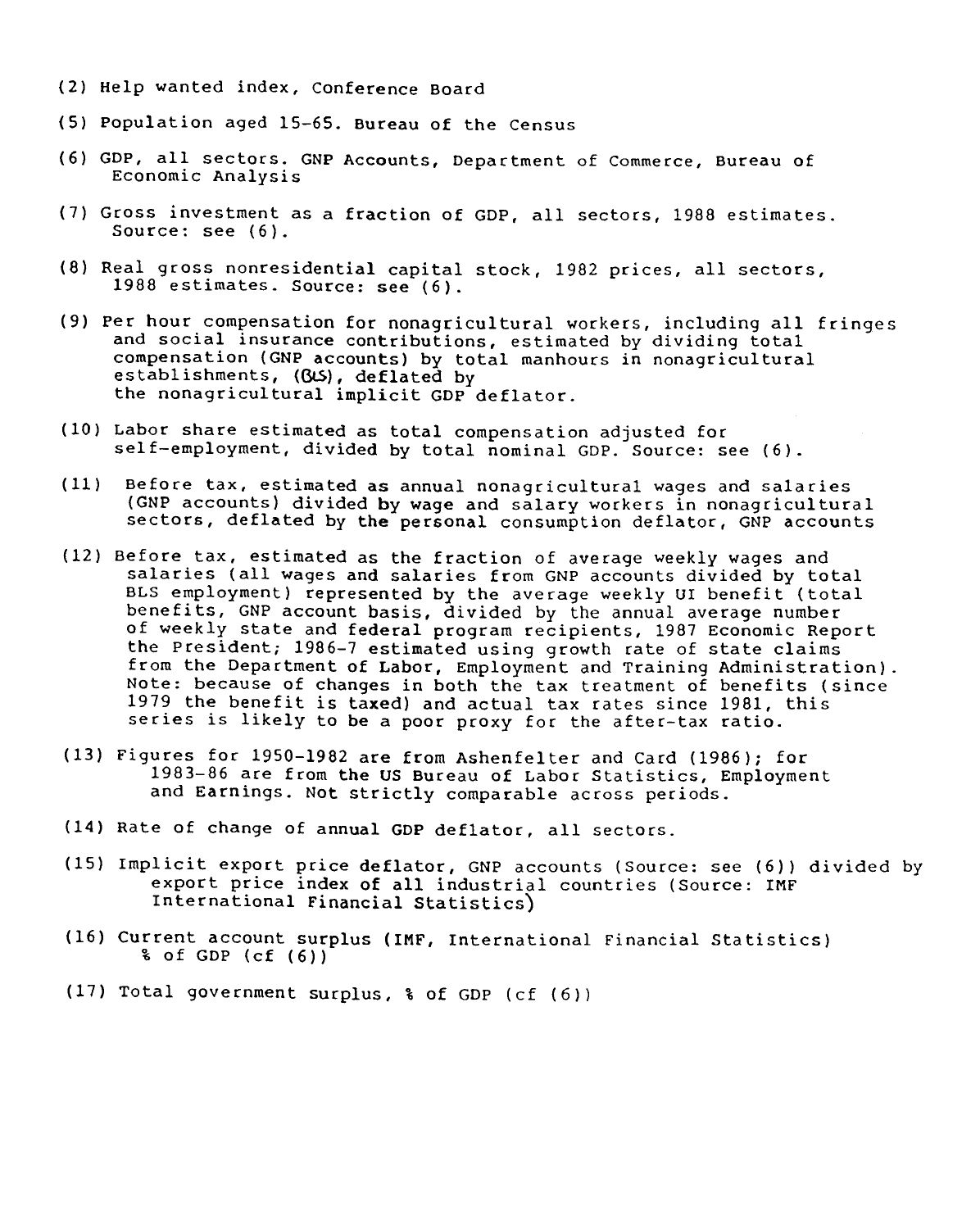UNEMPLOYMENT RATE IN THE UNITED STATES, 1950:1-88:4

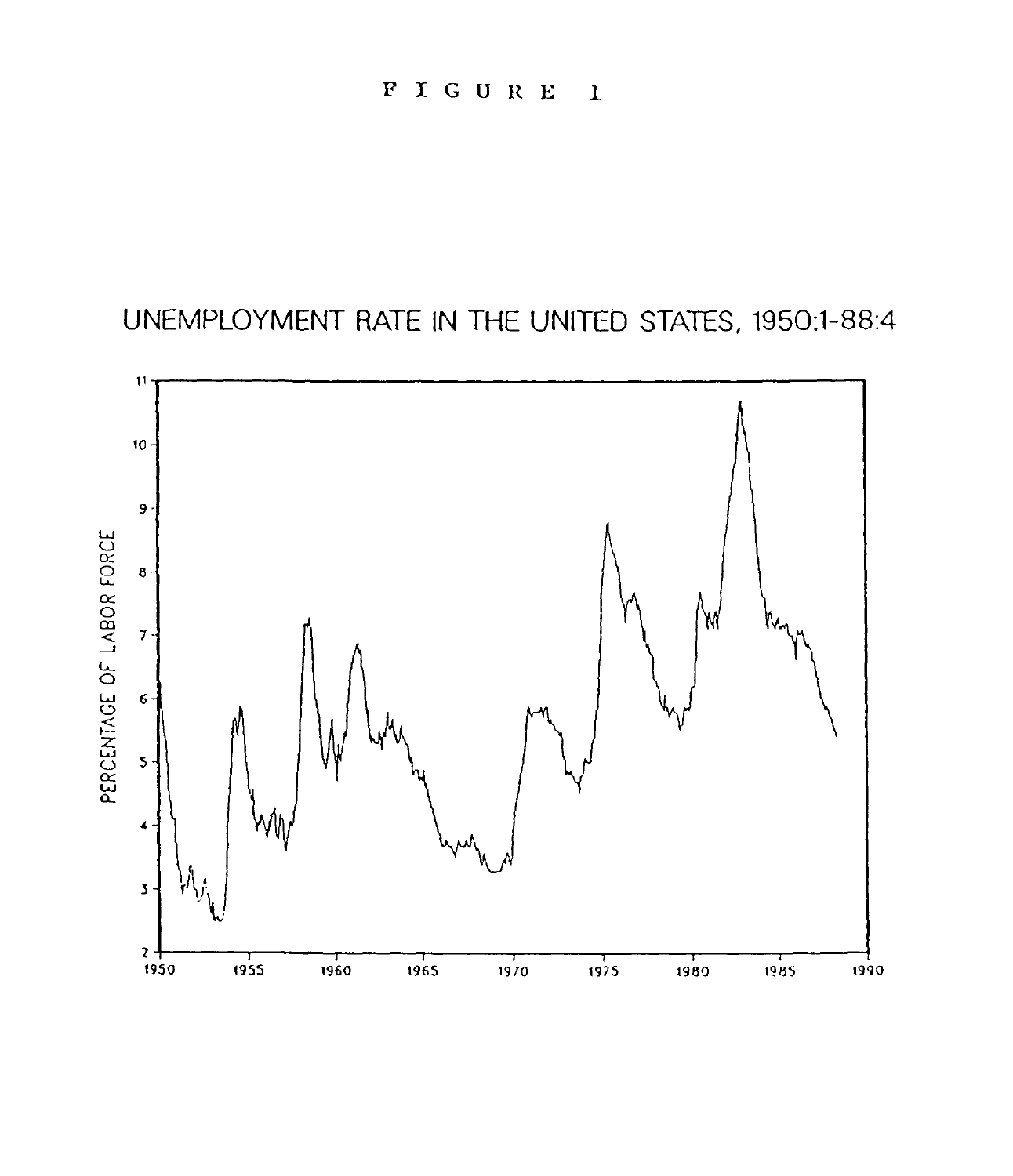DURATION OF INTERRUPTED UNEMPLOYMENT SPELLS IN THE US 1950-88

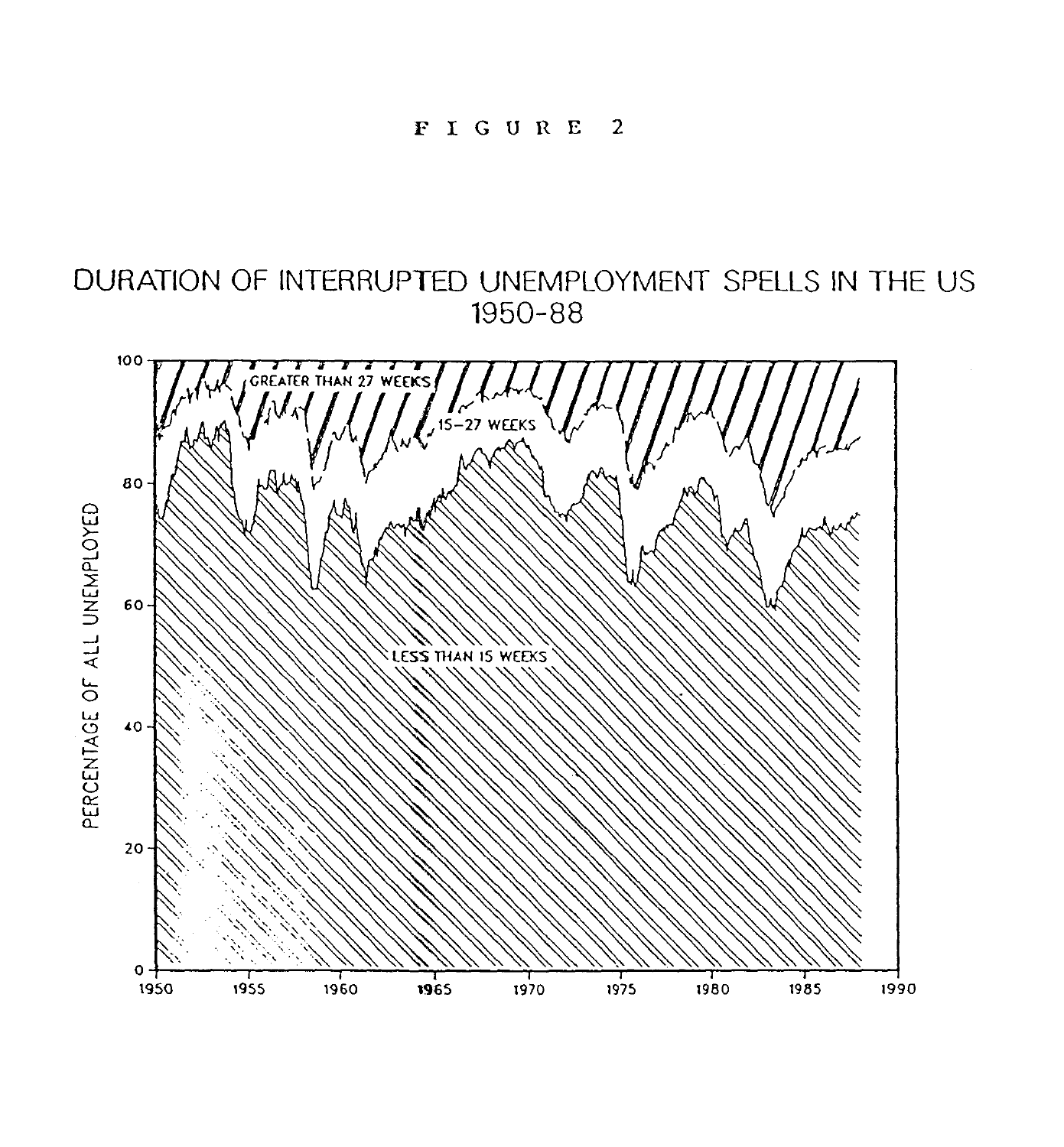

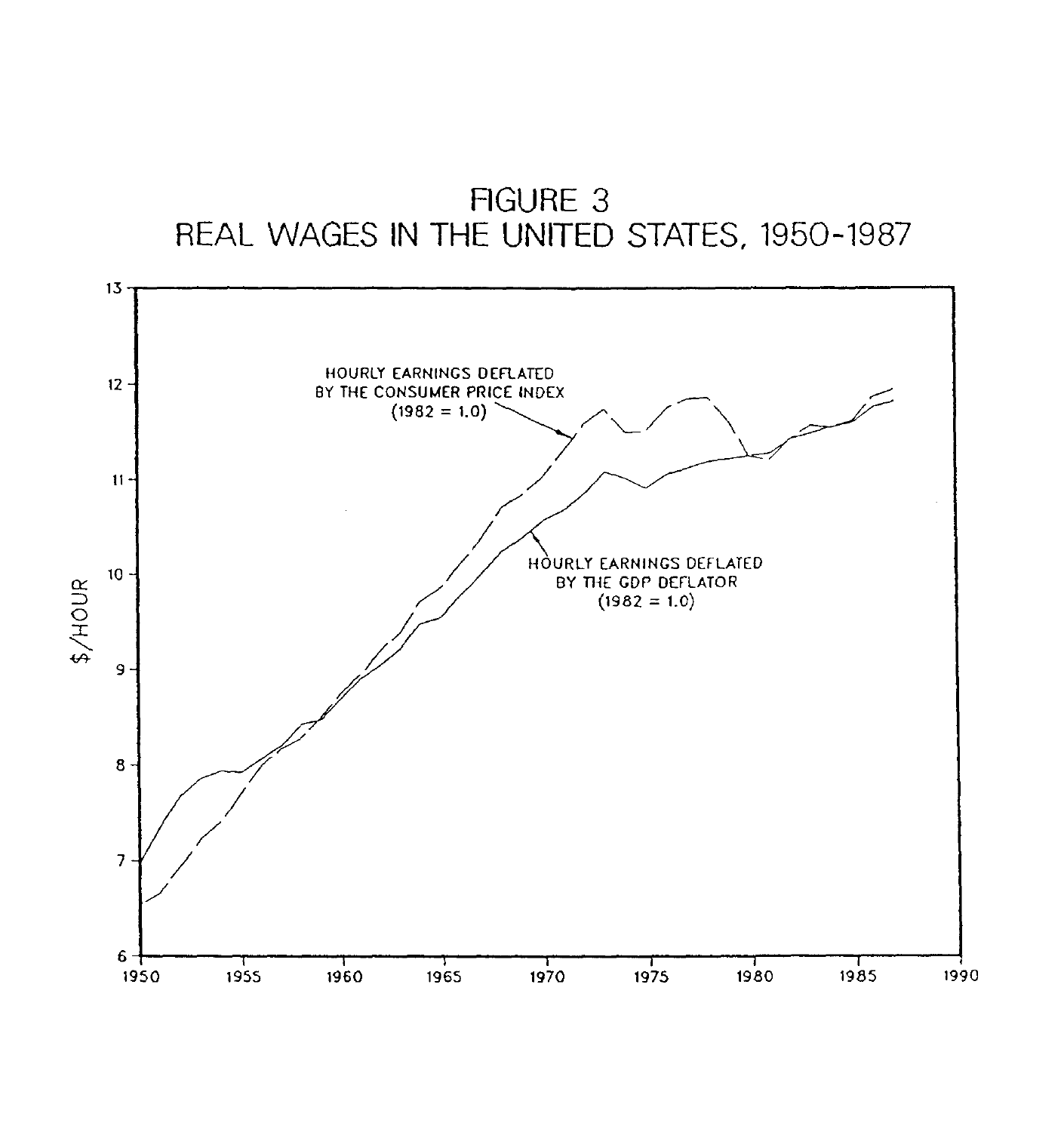## CURRENT ACCOUNT AND CYCLICALLY ADJUSTED FEDERAL BUDGET SURPLUSES 1955i-1987:IV

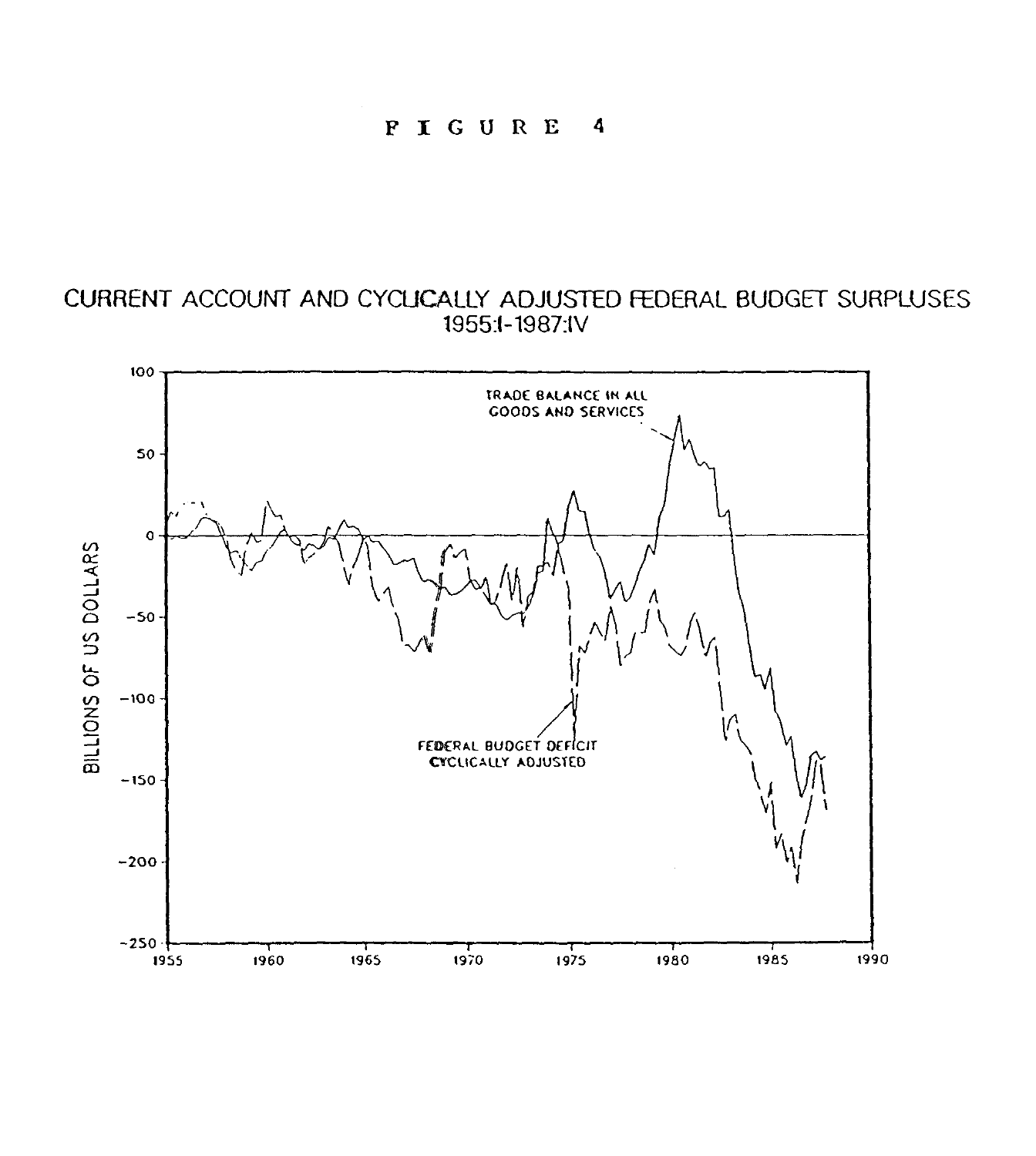## CAPACITY UTILIZATION IN MANUFACTURING 1970:01-1988:03

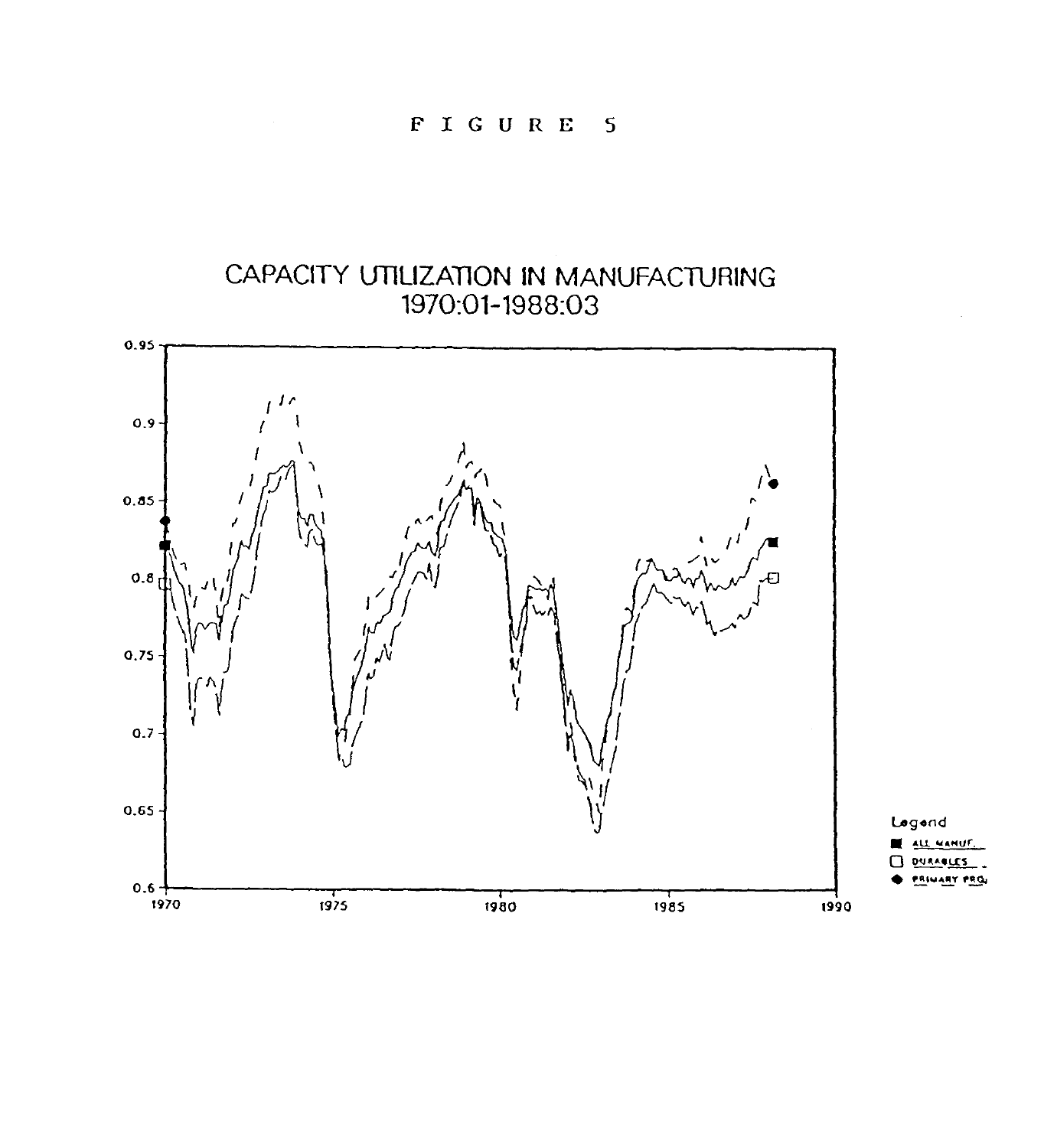

' Adjusted for sell—employment. 1982 volue equals actual share of the total compensation in total value-odded.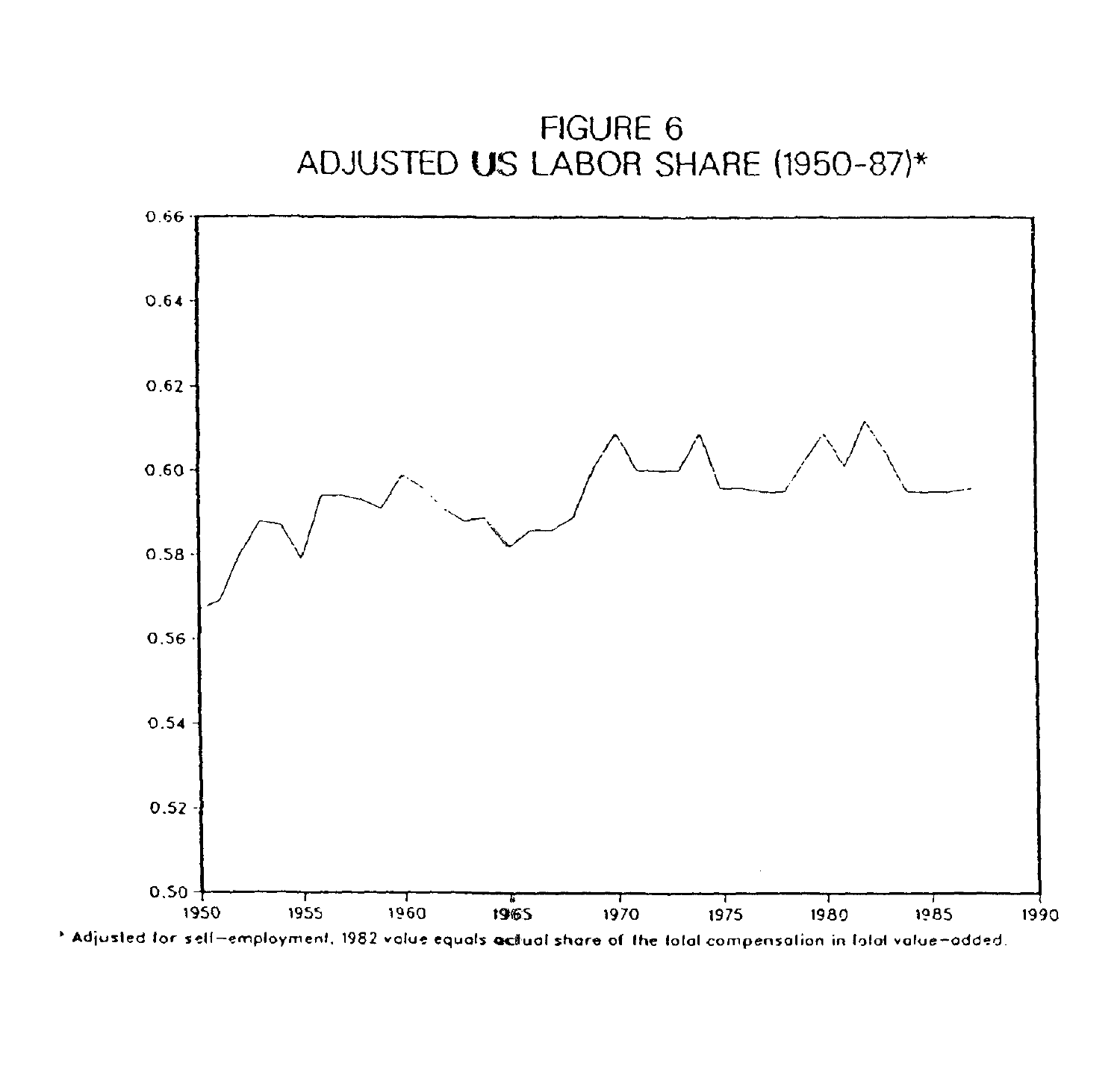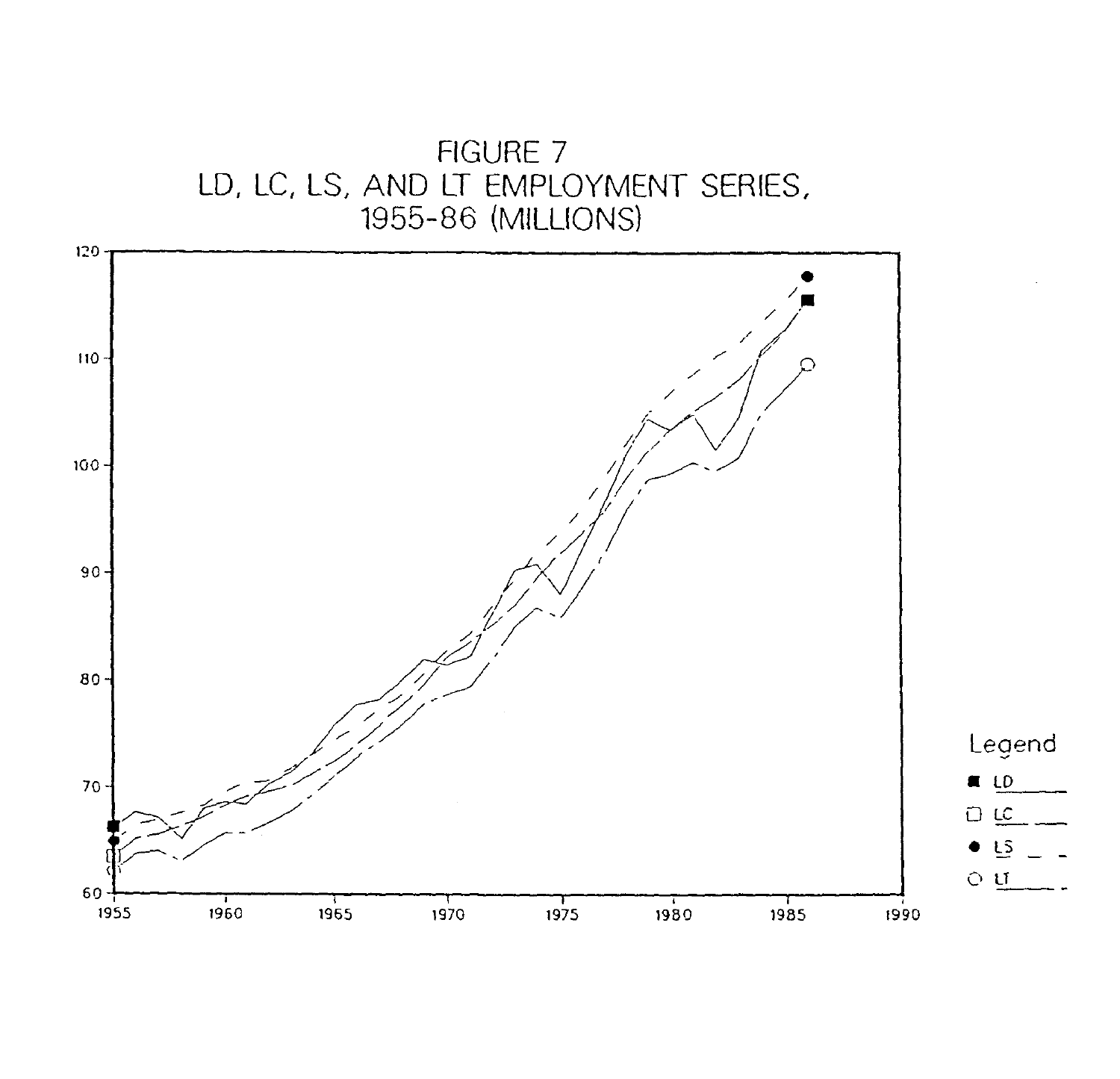

• Humerical solution each year to (I) using values of LK.LP.LS, and LT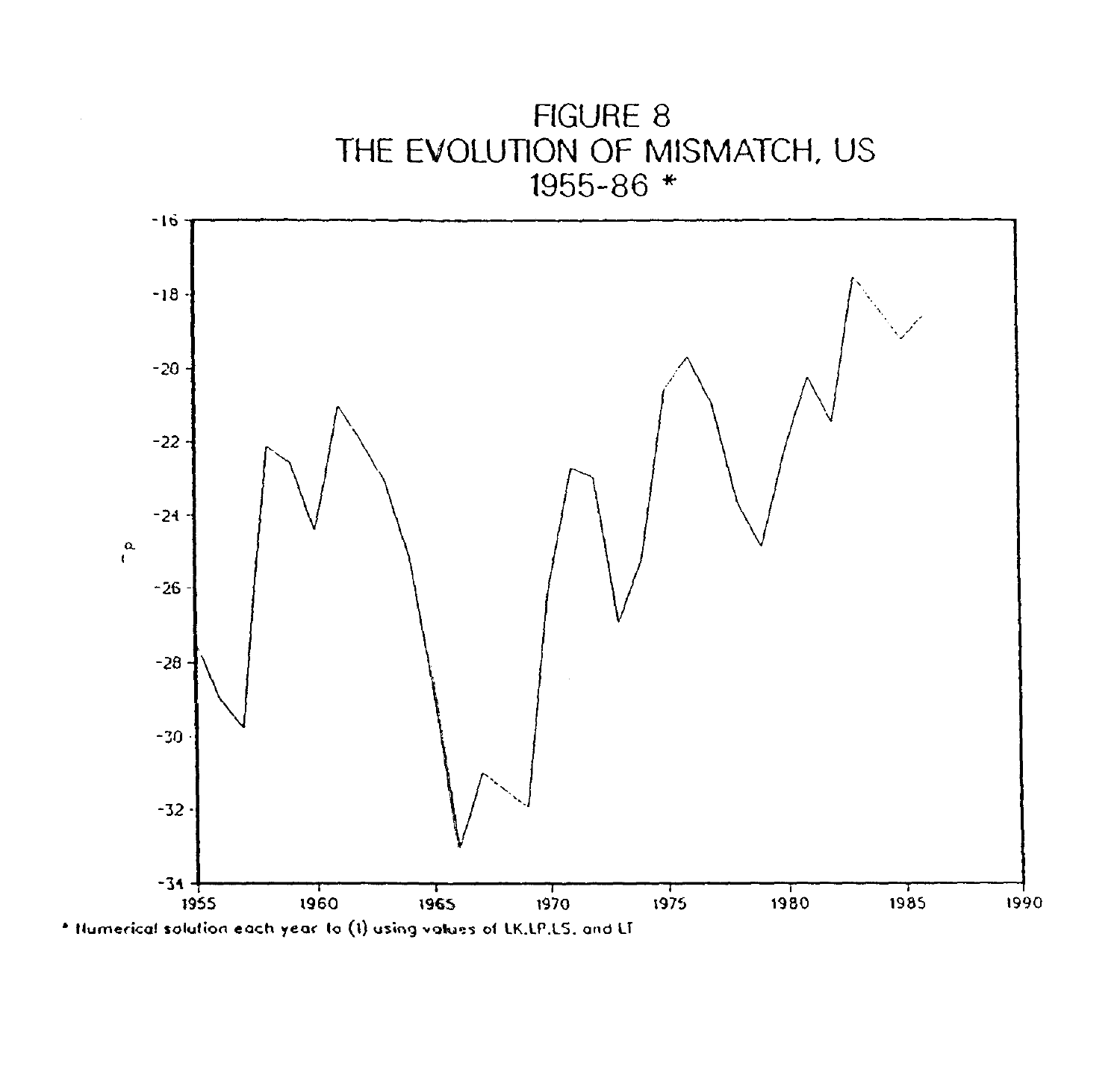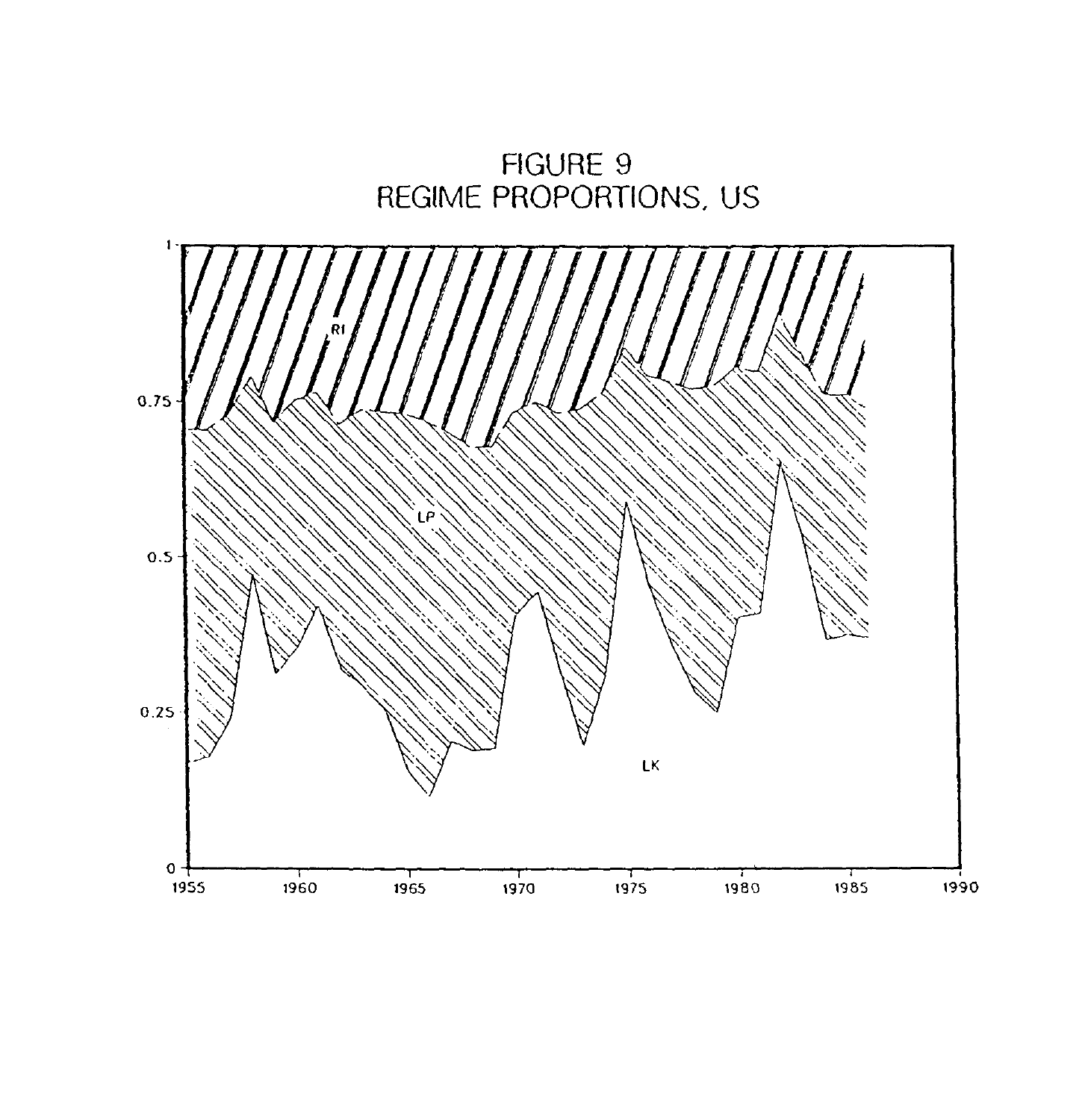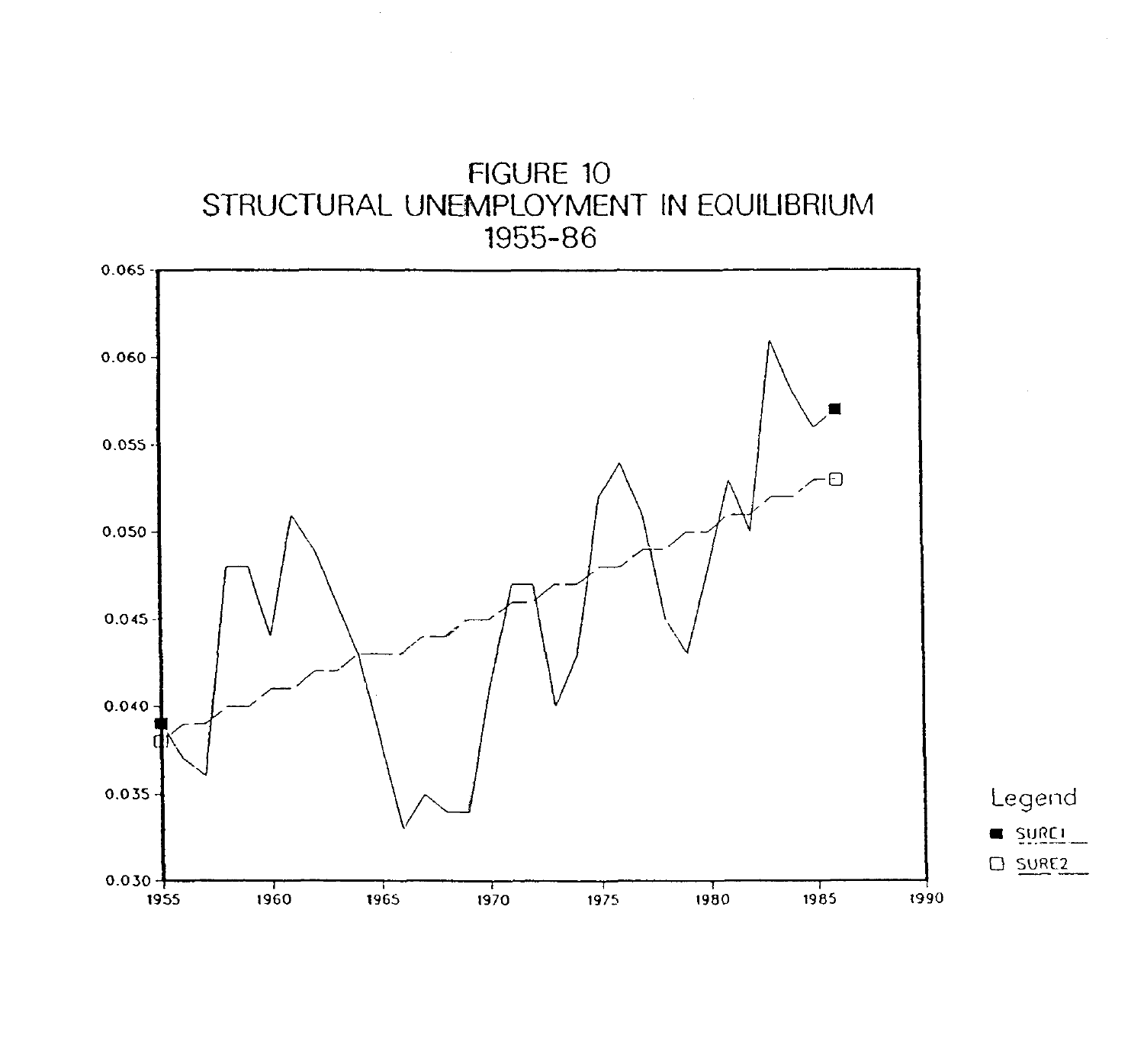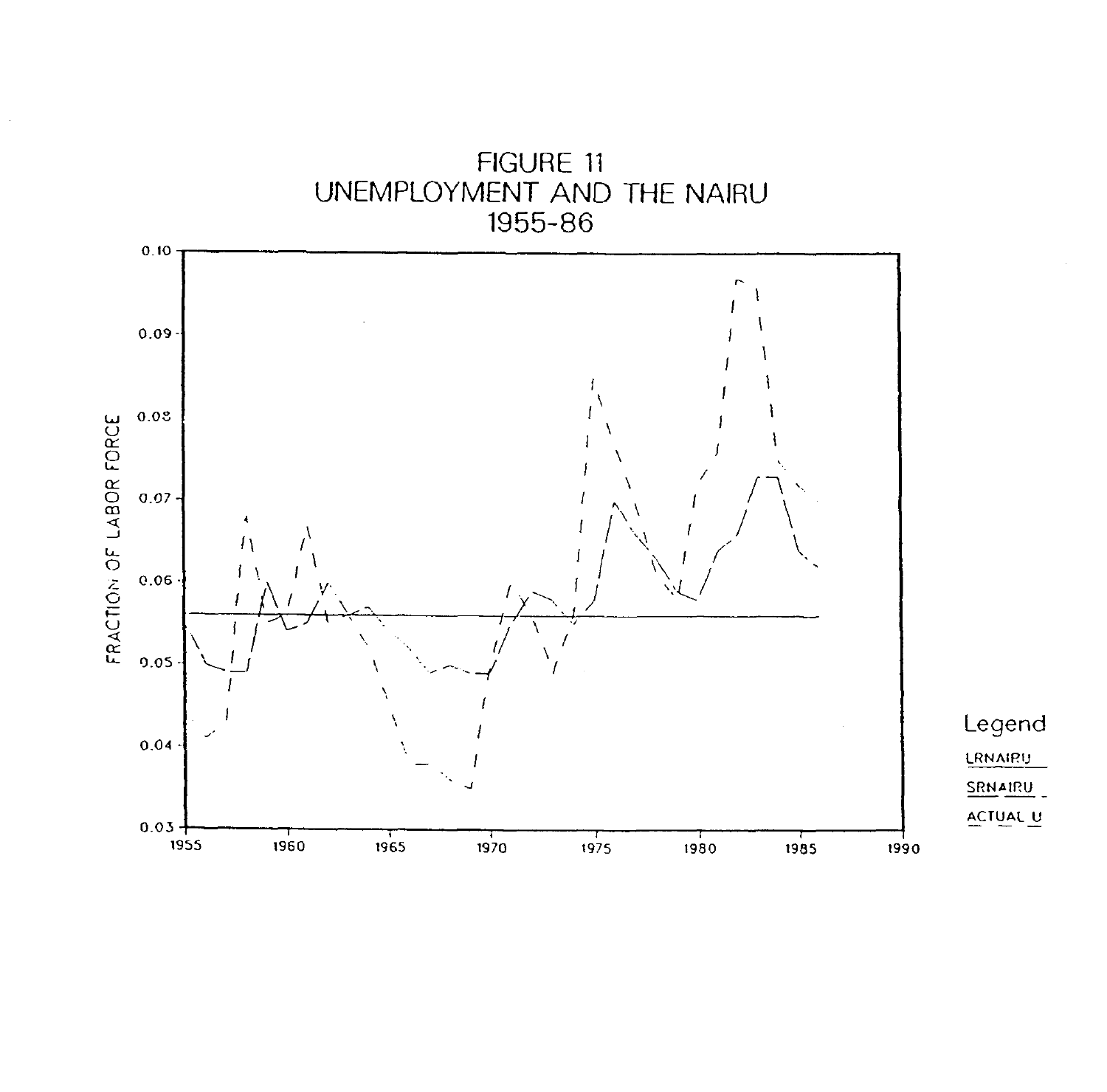#### **INSEAD VORKING PAPERS SERIES contrele des societts".**

| 1986 |  |
|------|--|
|      |  |

- **Arnoud DE MEYER services", 1986. "The R L D/Production interface". 86/01**
- **Philippe A. NAERT Marcel VEVERBERGB and Guido VERSVIJVEL**  86/02 Philippe A. NAERT "Subjective estimation in integrating **communication budget and allocation**  decisions: a case study", January 1986.
- **86/03 Michael BRIMS "Sponsorship and the diffusion of organisational innovation: a preliminary viev".**
- **86/04 Spyros MAKRIDAKIS and Michile BIBON "Confidence intervals: an empirical investigation for the series in the M-Competition" .**
- **July 1985.**

- **86/11 Philippe A. NAERT and Alain BULTP.Z "Pro. 'Lydianetry" to "Pinkhanization": aisspecifying advertising dynamics rarely affects profitability".**
- **86/12 Roger BETANCOURT**  and David **CAUTSCHI 86/30 Manfred KETS DE VRIES "The succession game: the real story. "The economics of retail firms", Revised April 1986.**

**"Row the \*imager'sl attitudes of firma with**  Arnoud DE METER **FMS differ from other manufacturing firms:** B6/32 Karel COOL Performance differences among strategic group **survey results",** June 1966. **86/15 Mihkel TOMBAE and** 

|               |                                                                | INSEAD VORKING PAPERS SERIES                                                                                                                                      | 86/16 | B. Espen ECKBO and<br>Hervig M. LANGOHR                                         | "Les primes des offres publiques, la note<br>d'information et le marché des transferts de<br>contrôle des sociétés". |
|---------------|----------------------------------------------------------------|-------------------------------------------------------------------------------------------------------------------------------------------------------------------|-------|---------------------------------------------------------------------------------|----------------------------------------------------------------------------------------------------------------------|
|               |                                                                |                                                                                                                                                                   | 86/17 | David B. JEMISON                                                                | "Strategic capability transfer in acquisition<br>integration", May 1986.                                             |
| 1986<br>86/01 | Arnoud DE MEYER                                                | "The R & D/Production interface".                                                                                                                                 | 86/18 | James TEBOUL<br>and V. MALLERET                                                 | "Towards an operational definition of<br>services", 1986.                                                            |
| 86/02         | Philippe A. NAERT<br>Marcel VEVERBERGH                         | "Subjective estimation in integrating<br>communication budget and allocation                                                                                      | 86/19 | Rob R. VEITZ                                                                    | "Nostradamus: a knowledge-based forecasting<br>advisor".                                                             |
| 86/03         | and Guido VERSVIJVEL<br>Michael BRIMM                          | decisions: a case study", January 1986.<br>"Sponsorship and the diffusion of<br>organizational innovation: a preliminary view".                                   | 86/20 | Albert CORHAY,<br>Gabriel HAVAWINI<br>and Pierre A. MICHEL                      | "The pricing of equity on the London stock<br>exchange: seasonglity and size premium",<br>June 1986.                 |
| 86/04         | Spyros MAKRIDAKIS<br>and Michèle HIBON                         | "Confidence intervals: an empirical<br>investigation for the series in the M-<br>Competition".                                                                    | 86/21 | Albert CORHAY,<br>Cabriel A. HAVAVINI<br>and Pierre A. MICHEL                   | "Risk-premia seasonality in U.S. and European<br>equity markets", February 1986.                                     |
| 86/05         | Charles A. WYPLOSZ                                             | "A note on the reduction of the vorkveek",<br><b>July 1985.</b>                                                                                                   | 86/22 | Albert CORRAY,<br>Gabriel A. BAWAWINI<br>and Pierre A. MICHEL                   | "Seasonality in the risk-return relationships<br>some international evidence", July 1986.                            |
| 86/06         | Francesco CIAVAZZI,<br>Jeff R. SBEEN and<br>Charles A. WYPLOSZ | "The real exchange rate and the fiscal<br>aspects of a natural resource discovery",<br>Revised version: February 1986.                                            | 86/23 | Arnoud DE HEYER                                                                 | "An exploratory study on the integration of<br>information systems in manufacturing",<br>July 1986.                  |
| 86/07         | Douglas L. MacLACRLAN<br>and Spyros MAKRIDAKIS                 | "Judgmental biases in sales forecasting",<br>February 1986.                                                                                                       | 86/24 | David GAUTSCHI<br>and Vithala R. RAO                                            | "A methodology for specification and<br>aggregation in product concept testing",<br>July 1986.                       |
| 86/08         | José de la TORRE and<br>David H. NECKAR                        | "Forecasting political risks for<br>international operations", Second Draft:<br>March 3. 1986.                                                                    | 86/25 | <b>H. Peter GRAY</b><br>and Ingo WALTER                                         | "Protection", August 1986.                                                                                           |
| 86/09         |                                                                | Philippe C. HASPESLAGH "Conceptualizing the strategic process in<br>diversified firms: the role and nature of the<br>corporate influence process", February 1986. | 86/26 | Barry EICHENGREEN<br>and Charles WYPLOSZ                                        | "The economic consequences of the Pranc<br>Poincare", September 1986.                                                |
| 86/10         | R. MOENART,<br>Arnoud DE MEYER,<br>J. BARBE and                | "Analysing the issues concerning<br>technological de-maturity".                                                                                                   | 86/27 | Karel COOL<br>and Ingemar DIERICKX                                              | "Negative risk-return relationships in<br>business strategy: paradox or truism?",<br>October 1986.                   |
| 86/11         | D. DESCHOOLKEESTER.<br>Philippe A. NAERT                       | "From "Lydiametry" to "Pinkhamization":                                                                                                                           | 86/28 | Manfred KETS DE<br>VRIES and Danny MILLER                                       | "Interpreting organizational texts.                                                                                  |
|               | and Alain BULTEZ                                               | misspecifying advertising dynamics rarely<br>affects profitability".                                                                                              | 86/29 | Manfred KETS DE VRIES                                                           | "Why follow the leader?".                                                                                            |
| 86/12         | Roger BETANCOURT                                               | "The economics of retail firms", Revised                                                                                                                          | 86/30 |                                                                                 | Hanfred KETS DE VRIES "The succession game: the real story.                                                          |
| 86/13         | and David CAUTSCHI<br>S.P. ANDERSON                            | April 1986.<br>"Spatial competition à la Cournot".                                                                                                                | 86/31 | Arnoud DE METER                                                                 | "Plexibility: the next competitive battle",<br>October 1986.                                                         |
|               | and Damien J. NEVEN                                            |                                                                                                                                                                   | 86/31 |                                                                                 |                                                                                                                      |
| 86/14         | Charles WALDMAN                                                | "Comparaison internationale des marges brutes<br>du commerce", June 1985.                                                                                         |       | Arnoud DE METER,<br>Jinichiro NAKANE.<br>Jeffrey G. MILLER<br>and Kasra FERDOVS | "Plexibility: the next competitive battle",<br>Revised Version: March 1987                                           |
| 86/15         | Mihkel TOMBAK and<br>J DD MOVDI                                | "How the managerial attitudes of firms with                                                                                                                       |       | R6732 Revel COOL                                                                | Berformannen differensen engang etxetegie group                                                                      |

**86/32 Karel COOL end** Dan SCRENDEL **members', October 1986.**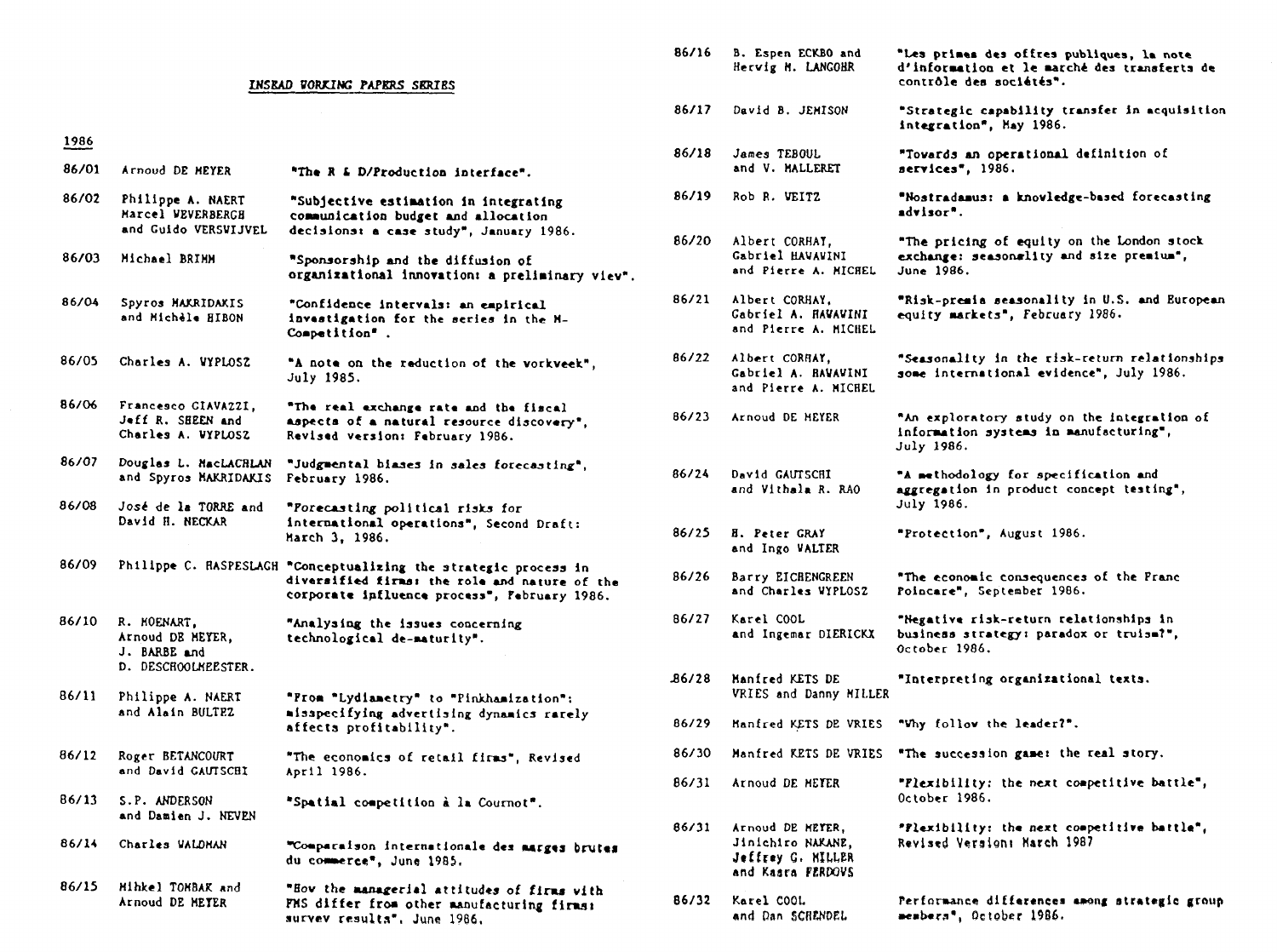| 86/33         | Ernst BALTENSPERGER<br>and Jean DERMINE                | "The role of public policy in insuring<br>financial stability: a cross-country,<br>comparative perspective", August 1986, Revised<br>November 1986. | 87/06 | Arun K. JAIN.<br>Christian PINSON and<br>Naresh K. MALHOTRA | "Customer loyalty as a construct in the<br>marketing of banking services", July 1986.                                         |
|---------------|--------------------------------------------------------|-----------------------------------------------------------------------------------------------------------------------------------------------------|-------|-------------------------------------------------------------|-------------------------------------------------------------------------------------------------------------------------------|
| 86/34         | Philippe HASPESLAGH<br>and David JEMISON               | "Acquisitions: myths and reality",<br>July 1986.                                                                                                    | 87/07 | Rolf BANZ and<br>Gabriel HAVAVINI                           | "Equity pricing and stock market anomalies",<br>February 1987.                                                                |
| 86/35         | Jean DERMINE                                           | "Measuring the market value of a bank, a                                                                                                            | 87/08 | Manfred KETS DE VRIES                                       | "Leaders who can't manage", February 1987.                                                                                    |
|               |                                                        | primer", November 1986.                                                                                                                             | 87/09 | Lister VICKERY,<br>Mark PILKINGTON                          | "Entrepreneurial activities of European MBAs"<br>March 1987.                                                                  |
| 86/36         | Albert CORHAY and<br>Gabriel HAVAVINI                  | "Seasonality in the risk-return relationship:<br>some international evidence", July 1986.                                                           |       | and Paul READ                                               |                                                                                                                               |
| 86/37         | David GAUTSCHI and<br>Roger BETANCOURT                 | "The evolution of retailing: a suggested<br>economic interpretation".                                                                               | 87/10 | André LAURENT                                               | "A cultural viev of organizational change".<br>March 1987                                                                     |
| 86/38         | Gabriel HAVAVINI                                       | "Pinancial innovation and recent developments<br>in the French capital markets", Updated:                                                           | 87/11 | Robert FILDES and<br>Spyros MAKRIDAKIS                      | "Forecasting and loss functions", March 1987.                                                                                 |
| 86/39         |                                                        | September 1986.                                                                                                                                     | 87/12 | Fernando BARTOLOME<br>and André LAURENT                     | "The Janus Bead: learning from the superior<br>and subordinate faces of the manager's job",                                   |
|               | Gabriel HAVAVINI<br>Pierre MICHEL<br>and Albert CORHAY | "The pricing of common stocks on the Brussels<br>stock exchange: a re-examination of the<br>evidence", November 1986.                               | 87/13 | Sumantra GHOSHAL                                            | April 1987.<br>"Multinational corporations as differentiated                                                                  |
| 86/40         | Charles WYPLOSZ                                        | "Capital flows liberalization and the EMS, a                                                                                                        |       | and Nitin NOHRIA                                            | netvorks", April 1987.                                                                                                        |
|               |                                                        | French perspective", December 1986.                                                                                                                 | 87/14 | Landis GABEL                                                | "Product Standards and Competitive Strategy:<br>Analysis of the Principles", May 1987.                                        |
| 86/41         | Kasra FERDOVS<br>and Wickham SKINNER                   | "Manufacturing in a new perspective",<br>July 1986.                                                                                                 | 87/15 | Spyros MAKRIDAKIS                                           | "METAPORECASTING: Vays of improving<br>Porecasting. Accuracy and Usefulness",                                                 |
| 86/42         | Kasra PERDOWS<br>and Per LINDBERG                      | "PMS as indicator of manufacturing strategy",<br>December 1986.                                                                                     |       |                                                             | May 1987.                                                                                                                     |
| 86/43         | Damien NEVEN                                           | "On the existence of equilibrium in hotelling's<br>model", November 1986.                                                                           | 87/16 | Susan SCHNEIDER<br>and Roger DUNBAR                         | "Takeover attempts: what does the language te<br>us?, June 1987.                                                              |
| 86/44         | Ingemar DIERICKX<br>Carmen MATUTES                     | "Value added tax and competition",<br>December 1986.                                                                                                | 87/17 | André LAURENT and<br>Fernando BARTOLOME                     | "Managers' cognitive maps for upvard and<br>downward relationships", June 1987.                                               |
|               | and Damien NEVEN                                       |                                                                                                                                                     | 87/18 | Reinhard ANGELMAR and<br>Christoph LIEBSCHER                | "Patents and the European biotechnology lag:<br>study of large European pharmaceutical firms"<br>June 1987.                   |
| 1987<br>87/01 |                                                        | Manfred KETS DE VRIES "Prisoners of leadership".                                                                                                    | 87/19 | David BEGG and                                              | "Why the EMS? Dynamic games and the equilibri                                                                                 |
| 87/02         | Claude VIALLET                                         | "An empirical investigation of international                                                                                                        |       | Charles VYPLOSZ                                             | policy regime, May 1987.                                                                                                      |
|               |                                                        | asset pricing", November 1986.                                                                                                                      | 87/20 | Spyros MAKRIDAKIS                                           | "A new approach to statistical forecasting",<br>June 1987.                                                                    |
| 87/03         | David GAUTSCHI<br>and Vithala RAO                      | "A methodology for specification and<br>aggregation in product concept testing",<br>Revised Version: January 1987.                                  | 87/21 | Susan SCHNEIDER                                             | "Strategy formulation: the impact of national<br>culture", Revised: July 1987.                                                |
| 87/04         | Sumantra GHOSHAL and<br>Christopher BARTLETT           | "Organizing for innovations: case of the<br>multinational corporation", February 1987.                                                              | 87/22 | Susan SCHNEIDER                                             | "Conflicting ideologies: structural and<br>motivational consequences", August 1987.                                           |
| 87/05         | Arnoud DE MEYER<br>and Kasra PERDOVS                   | "Managerial focal points in manufacturing<br>strategy", February 1987.                                                                              | 87/23 | Roger BETANCOURT<br>David GAUTSCHI                          | "The demand for retail products and the<br>household production model: new views on<br>complementarity and substitutability". |

| "The role of public policy in insuring<br>financial stability: a cross-country,<br>comparative perspective", August 1986, Revised<br><b>November 1986.</b> | 87/06          | Arun K. JAIN,<br>Christian PINSON and<br>Naresh K. MALHOTRA | "Customer loyalty as a construct in the<br>marketing of banking services", July 1986.                          |
|------------------------------------------------------------------------------------------------------------------------------------------------------------|----------------|-------------------------------------------------------------|----------------------------------------------------------------------------------------------------------------|
| "Acquisitions: myths and reality",<br><b>July 1986.</b>                                                                                                    | 87/07          | Rolf BANZ and<br>Gabriel HAVAVINI                           | "Equity pricing and stock market anomalies",<br>February 1987.                                                 |
| "Measuring the market value of a bank, a<br>primer", November 1986.                                                                                        | 87/08<br>87/09 | Manfred KETS DE VRIES<br>Lister VICKERY,                    | "Leaders who can't manage", February 1987.<br>"Entrepreneurial activities of European MBAs",                   |
| "Seasonality in the risk-return relationship:<br>some international evidence", July 1986.                                                                  |                | Mark PILKINGTON<br>and Paul READ                            | March 1987.                                                                                                    |
| "The evolution of retailing: a suggested<br>economic interpretation".                                                                                      | 87/10          | André LAURENT                                               | "A cultural view of organizational change",<br>March 1987                                                      |
| "Pinancial innovation and recent developments<br>in the French capital markets", Updated:                                                                  | 87/11          | Robert FILDES and<br>Spyros MAKRIDAKIS                      | "Porecasting and loss functions", March 1987.                                                                  |
| September 1986.<br>"The pricing of common stocks on the Brussels                                                                                           | 87/12          | Fernando BARTOLOME<br>and André LAURENT                     | "The Janus Head: learning from the superior<br>and subordinate faces of the manager's job",<br>April 1987.     |
| stock exchange: a re-examination of the<br>evidance", November 1986.                                                                                       | 87/13          | Sumantra GHOSHAL<br>and Nitin NOHRIA                        | "Multinational corporations as differentiated<br>netvorks", April 1987.                                        |
| "Capital flows liberalization and the EMS, a<br>French perspective", December 1986.                                                                        | 87/14          | Landis GABEL                                                | "Product Standards and Competitive Strategy: An<br>Analysis of the Principles", May 1987.                      |
| "Manufacturing in a new perspective",<br>July 1986.                                                                                                        | 87/15          | Spyros MAKRIDAKIS                                           | "METAPORECASTING: Vays of improving<br>Porecasting. Accuracy and Usefulness",                                  |
| "FMS as indicator of manufacturing strategy",<br><b>December 1986.</b>                                                                                     |                |                                                             | May 1987.                                                                                                      |
| "On the existence of equilibrium in hotelling's<br><b>»odel", November 1986.</b>                                                                           | 87/16          | Susan SCHNEIDER<br>and Roger DUNBAR                         | "Takeover attempts: vhat does the language tell<br>us?, June 1987.                                             |
| "Value added tax and competition",<br><b>December 1986.</b>                                                                                                | 87/17          | André LAURENT and<br>Fernando BARTOLOME                     | "Managers' cognitive maps for upvard and<br>downward relationships", June 1987.                                |
|                                                                                                                                                            | 87/18          | Reinhard ANGELMAR and<br>Christoph LIEBSCHER                | "Patents and the European biotechnology lag: a<br>study of large European pharmaceutical firms",<br>June 1987. |
| 'Prisoners of leadership".                                                                                                                                 | 87/19          | David BEGG and<br>Charles VYPLOSZ                           | "Why the EMS? Dynamic games and the equilibrium<br>policy regime, May 1987.                                    |
| An empirical investigation of international<br><b>isset pricing", November 1986.</b>                                                                       | 87/20          | Spyros MAKRIDAKIS                                           | "A nev approach to statistical forecasting",<br>June 1987.                                                     |
| A methodology for specification and<br>uggregation in product concept testing",<br><b>levised Version: January 1987.</b>                                   | 87/21          | Susan SCHNEIDER                                             | "Strategy formulation: the impact of national<br>culture", Revised: July 1987.                                 |
| Organizing for innovations: case of the<br>ultinational corporation", February 1987.                                                                       | 87/22          | Susan SCHNEIDER                                             | "Conflicting ideologies: structural and<br>motivational consequences", August 1987.                            |
| Managerial focal points in manufacturing                                                                                                                   | 87/23          | Roger BETANCOURT<br>David GAUTSCHI                          | "The demand for retail products and the<br>household production model: new views on                            |

**complementarity and substitutability".**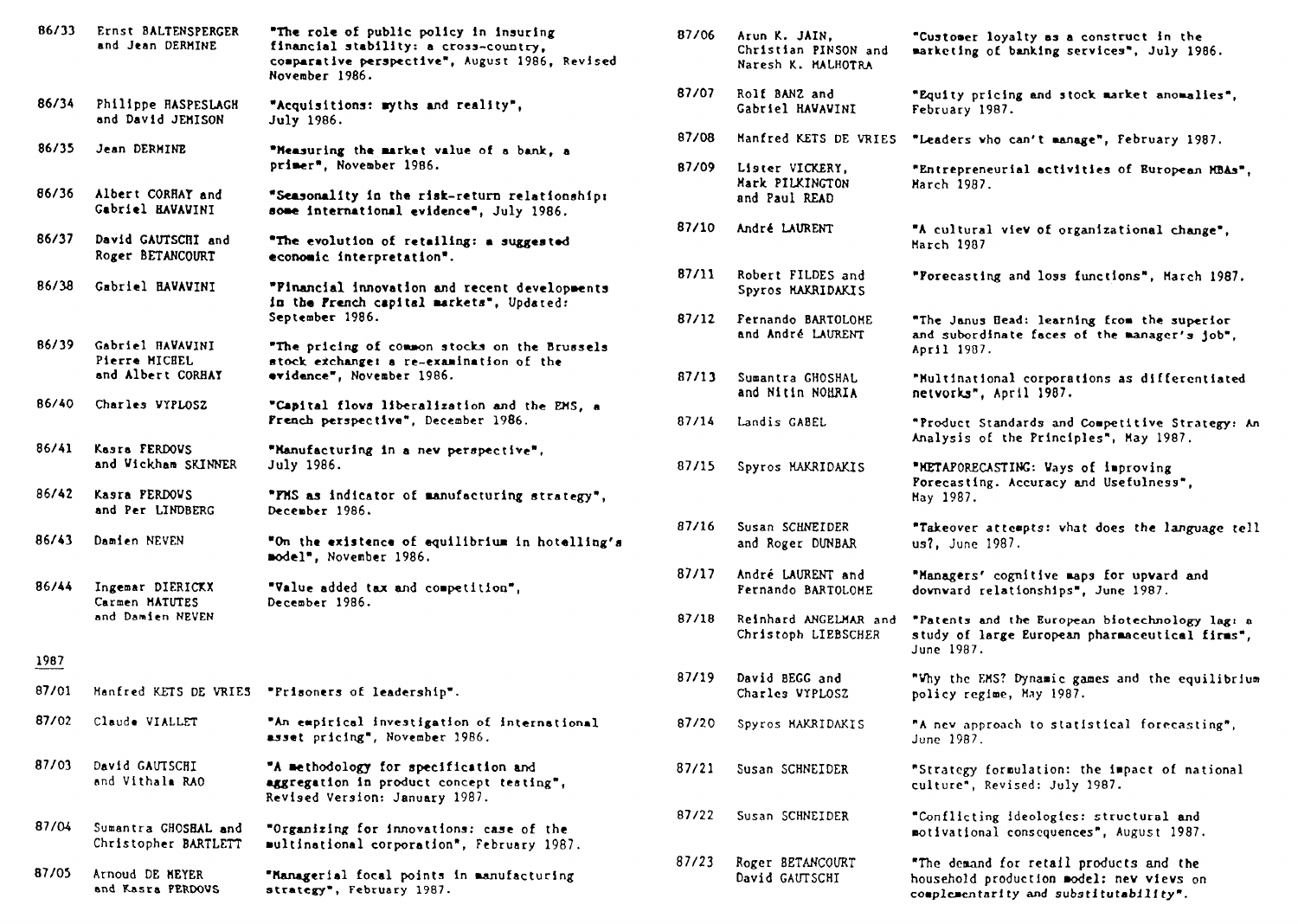| 87/24 | C.B. DERR and<br>André LAURENT                          | "The internal and external careers: a<br>theoretical and cross-cultural perspective",<br>Spring 1987.                                  | 87/41 | Gavriel HAVAVINI and<br>Claude VIALLET                       | "Seasonality, size premium and the relationship<br>between the risk and the return of Prench<br>common stocks", November 1987  |
|-------|---------------------------------------------------------|----------------------------------------------------------------------------------------------------------------------------------------|-------|--------------------------------------------------------------|--------------------------------------------------------------------------------------------------------------------------------|
| 87/25 | A. K. JAIN,<br>N. K. MALHOTRA and<br>Christian PINSON   | "The robustness of MDS configurations in the<br>face of incomplete data", March 1987, Revised:<br>July 1987.                           | 87/42 | Damien NEVEN and<br>Jacques-P. THISSE                        | "Combining horizontal and vertical<br>differentiation: the principle of max-min<br>differentiation", December 1987             |
| 87/26 | Roger BETANCOURT<br>and David GAUTSCHI                  | "Demand complementarities, household production<br>and retail assortments", July 1987.                                                 | 87/43 | Jean GABSZEVICZ and<br>Jacques-F. THISSE                     | "Location", December 1987                                                                                                      |
| 87/27 | Michael BURDA                                           | "Is there a capital shortage in Europe?",<br>August 1987.                                                                              | 87/44 | Jonathan HAMILTON,<br>Jacques-P. THISSE<br>and Anita VESKAMP | "Spatial discrimination: Bertrand vs. Cournot<br>in a model of location choice", December 1987                                 |
| 87/28 | Gabriel HAVAVINI                                        | "Controlling the interest-rate risk of bonds:<br>an introduction to duration analysis and<br>immunization strategies", September 1987. | 87/45 | Karel COOL,<br>David JEMISON and<br>Ingemar DIERICKX         | "Business strategy, market structure and risk-<br>return relationships: a causal interpretation",<br>December 1987.            |
| 87/29 | Susan SCHNEIDER and<br>Paul SHRIVASTAVA                 | "Interpreting strategic behavior: basic<br>assumptions themes in organizations", September<br>1987                                     | 87/46 | Ingemar DIERICKX<br>and Karel COOL                           | "Asset stock accumulation and sustainability<br>of competitive advantage", December 1987.                                      |
| 87/30 | Jonathan HAMILTON<br>V. Bentley MACLEOD                 | "Spatial competition and the Core", August<br>1987.                                                                                    | 1988  |                                                              |                                                                                                                                |
| 87/31 | and J. P. THISSE<br>Martine QUINZII and<br>J. F. THISSE | "On the optimality of central places",                                                                                                 | 88/01 | Michael LAVRENCE and<br>Spyros MAKRIDAKIS                    | "Pactors affecting judgemental forecasts and<br>confidence intervals", January 1988.                                           |
|       |                                                         | September 1987.                                                                                                                        | 88/02 | Spyros MAKRIDAKIS                                            | "Predicting recessions and other turning<br>points", January 1988.                                                             |
| 87/32 | Arnoud DE MEYER                                         | "German, Prench and British manufacturing<br>strategies less different than one thinks",<br>September 1987.                            | 88/03 | James TEBOUL                                                 | "De-industrialize service for quality", January<br>1988.                                                                       |
| 87/33 | Yves DOZ and<br>Amy SHUEN                               | "A process framework for analyzing cooperation<br>between firms", September 1987.                                                      | 88/04 | Susan SCHNEIDER                                              | "National vs. corporate culture: implications<br>for human resource management", January 1988.                                 |
| 87/34 | Kasra FERDOVS and<br>Arnoud DE MEYER                    | "European manufacturers: the dangers of<br>complacency. Insights from the 1987 European<br>manufacturing futures survey, October 1987. | 88/05 | Charles VYPLOSZ                                              | "The svinging dollar: is Europe out of step?",<br>January 1988.                                                                |
| 87/35 | P. J. LEDERER and<br>J. P. THISSE                       | "Competitive location on netvorks under<br>discriminatory pricing", September 1987.                                                    | 88/06 | Reinhard ANGELMAR                                            | "Les conflits dans les canaux de distribution",<br>January 1988.                                                               |
| 87/36 | Manfred KETS DE VRIES                                   | "Prisoners of leadership", Revised version<br>October 1987.                                                                            | 88/07 | Ingemar DIERICKX<br>and Karel COOL                           | "Competitive advantage: a resource based<br>perspective", January 1988.                                                        |
| 87/37 | Landis GABEL                                            | "Privatization: its motives and likely<br>consequences", October 1987.                                                                 | 88/08 | Reinhard ANGELMAR<br>and Susan SCHNEIDER                     | "Issues in the study of organizational<br>cognition", February 1988.                                                           |
| 87/38 | Susan SCHNEIDER                                         | "Strategy formulation: the impact of national<br>culture", October 1987.                                                               | 88/09 | Bernard SINCLAIR-<br><b>DESGAGNé</b>                         | "Price formation and product design through<br>bidding", February 1988.                                                        |
| 87/39 | Manfred KETS DE VRIES<br>1987                           | "The dark side of CEO succession", November                                                                                            | 88/10 | Bernard SINCLAIR-<br><b>DESCACNé</b>                         | "The robustness of some standard auction game<br>forms", February 1988.                                                        |
| 87/40 | Carmen MATUTES and<br>Pierre REGIBEAU                   | "Product compatibility and the scope of entry".<br>November 1987                                                                       | 88/11 | Bernard SINCLAIR-<br>DESCACNÉ                                | "When stationary strategies are equilibrius<br>bidding strategy: The single-crossing<br>property <sup>*</sup> , February 1988. |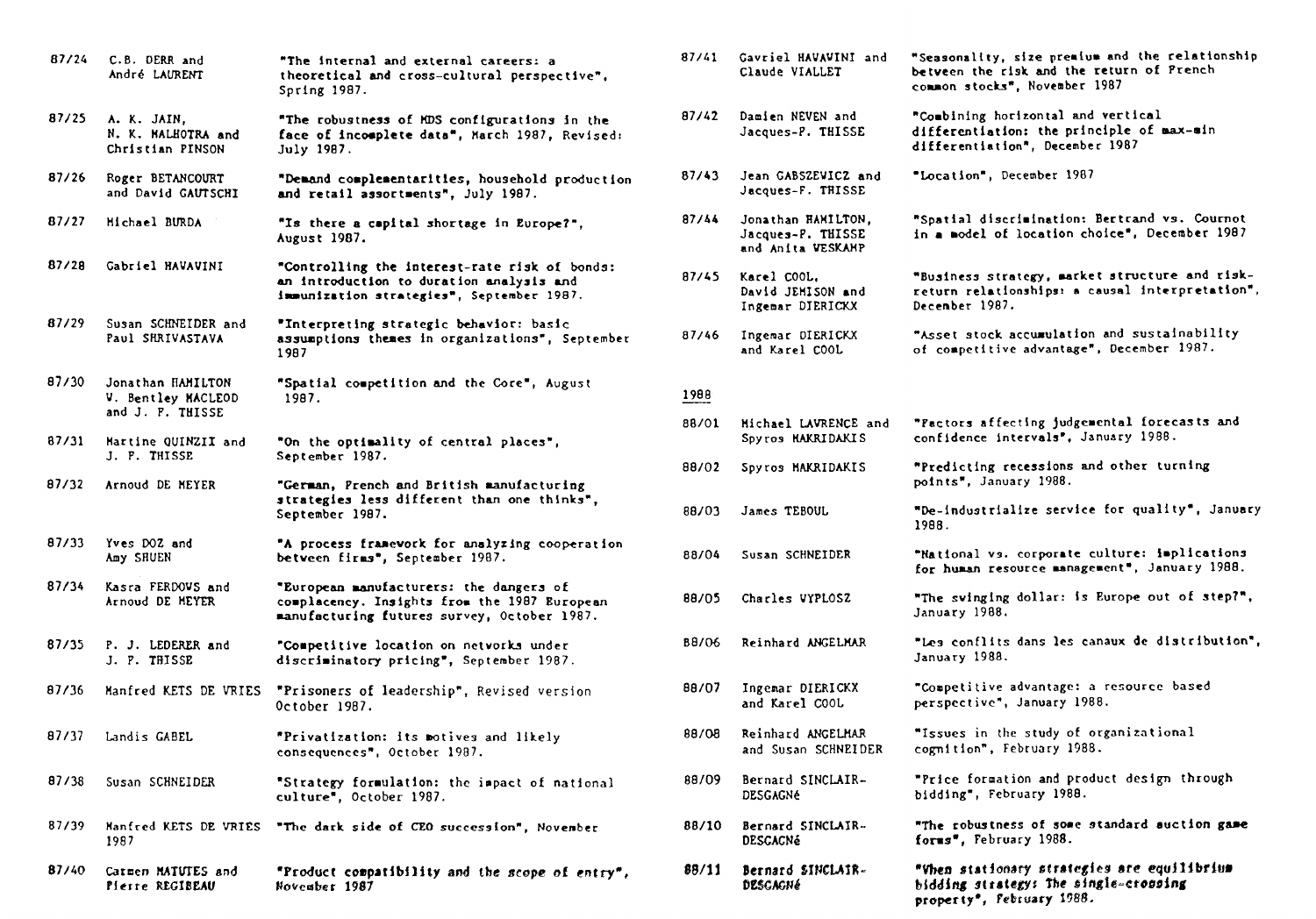| 88/12 | Spyros MAKRIDAKIS                                | "Business firms and managers in the 21st<br>century", February 1988                                                                                          | 88/29 | Naresh K. MALHOTRA,<br>Christian PINSON and<br>Arun K. JAIN | "Consumer cognitive complexity and the<br>dimensionality of multidimensional scaling<br>configurations", May 1988. |
|-------|--------------------------------------------------|--------------------------------------------------------------------------------------------------------------------------------------------------------------|-------|-------------------------------------------------------------|--------------------------------------------------------------------------------------------------------------------|
| 88/13 | Manfred KETS DE VRIES                            | "Alexithymia in organizational life: the<br>organization man revisited", February 1988.                                                                      | 88/30 | Catherine C. ECKEL<br>and Theo VERMAELEN                    | "The financial fallout from Chernobyl: ris<br>perceptions and regulatory response", Hay                            |
| 88/14 | Alain NOEL                                       | "The interpretation of strategies: a study of<br>the impact of CEOs on the corporation",<br>March 1988.                                                      | 88/31 | Sumantra GHOSHAL and<br>Christopher BARTLETT                | "Creation, adoption, and diffusion of<br>innovations by subsidiaries of multination<br>corporations", June 1988.   |
| 88/15 | Anil DEOLALIKAR and<br>Lars-Hendrik ROLLER       | "The production of and returns from industrial<br>innovation: an econometric analysis for a<br>developing country", December 1987.                           | 88/32 | Kasra FERDOVS and<br>David SACKRIDER                        | "International manufacturing: positioning<br>plants for success", June 1988.                                       |
| 88/16 | Gabriel HAVAWINI                                 | "Market efficiency and equity pricing:<br>international evidence and implications for<br>global investing", March 1988.                                      | 88/33 | Mihkel M. TOMBAK                                            | "The importance of flexibility in<br>manufacturing", June 1988.                                                    |
| 88/17 | Michael BURDA                                    | "Monopolistic competition, costs of adjustment                                                                                                               | 88/34 | Mihkel M. TOMBAK                                            | "Flexibility: an important dimension in<br>manufacturing", June 19B8.                                              |
|       |                                                  | and the behavior of European employment",<br>September 19B7.                                                                                                 | 88/35 | Minkel M. TOMBAK                                            | "A strategic analysis of investment in fle<br>manufacturing systems", July 1988.                                   |
| 88/18 | Michael BURDA                                    | "Reflections on "Vait Unemployment" in<br>Europe", November 1987, revised February 1988.                                                                     | 88/36 | Vikas TIBREVALA and<br>Bruce BUCHANAN                       | "A Predictive Test of the NBD Model that<br>Controls for Non-stationarity", June 1988.                             |
| 88/19 | H.J. LAVRENCE and<br>Spyros MAKRIDAKIS           | "Individual bias in judgements of confidence",<br>March 1988.                                                                                                | 88/37 | Murugappa KRISHNAN<br>Lars-Hendrik RÖLLER                   | "Regulating Price-Liability Competition To<br>Improve Velfare", July 1988.                                         |
| 8B/20 | Jean DERMINE,<br>Damien NEVEN and<br>J.F. THISSE | "Portfolio selection by mutual funds, an<br>equilibrium model", March 1988.                                                                                  | 88/38 | Manfred KETS DE VRIES                                       | "The Motivating Role of Envy: A Porgotten<br>Pactor in Management, April 88.                                       |
| 88/21 | James TEBOUL                                     | "De-industrialize service for quality",<br>March 1988 (88/03 Revised).                                                                                       | 88/39 | Manfred KETS DE VRIES                                       | "The Leader as Mirror : Clinical Reflectio<br>July 1988.                                                           |
| 88/22 | Lars-Hendrik RÖLLER                              | "Proper Quadratic Punctions with an Application<br>to AT&T", May 1987 (Revised March 1988).                                                                  | 88/40 | Josef LAKONISHOK and<br>Theo VERMAELEN                      | "Anomalous price behavior around repurchas<br>tender offers", August 1988.                                         |
| 88/23 | Sjur Didrik PLAM<br>and Georges ZACCOUR          | "Equilibres de Nash-Cournot dans le marché<br>européen du gaz: un cas où les solutions en                                                                    | 88/41 | Charles VYPLOSZ                                             | "Assymetry in the EMS: intentional or<br>systemic?", August 1988.                                                  |
|       |                                                  | boucle ouverte et en feedback coIncident",<br>Mars 1988                                                                                                      | 88/42 | Paul EVANS                                                  | "Organizational development in the<br>transnational enterprise", June 1988.                                        |
| 88/24 | B. Espen ECKBO and<br>Hervig LANGOHR             | "Information disclosure, means of payment, and<br>takeover premia. Public and Private tender<br>offers in France", July 1985, Sixth revision,<br>April 1988. | 88/43 | <b>B. SINCLAIR-DESGAGNE</b>                                 | "Group decision support systems implement<br>Bayesian rationality", September 1988.                                |
| 88/25 | Everette S. GARDNER<br>and Spyros MAKRIDAKIS     | "The future of forecasting", April 1988.                                                                                                                     | 88/44 | Essam MAHMOUD and<br>Spyros MAKRIDAKIS                      | "The state of the art and future direction<br>in combining forecasts", September 1988.                             |
| 88/26 | Siur Didrik FLAM<br>and Georges ZACCOUR          | "Semi-competitive Cournot equilibrium in<br>multistage oligopolies", April 1988.                                                                             | 88/45 | Robert KORAJCZYK<br>and Claude VIALLET                      | "An empirical investigation of internation<br>asset pricing", November 1986, revised Aug<br>1988.                  |
| 88/27 | Murugappa KRISHNAN<br>Lars-Hendrik RÖLLER        | "Entry game with resalable capacity",<br>April 1988.                                                                                                         | 88/46 | Yves DOZ and<br>Amy SHUEN                                   | "From intent to outcome: a process framewo<br>for partnerships", August 1988.                                      |
| 88/28 | Sumantra GROSHAL and<br>C. A. BARTLETT           | "The multinational corporation as a netvork:<br>perspectives from interorganizational theory",<br>May 1988.                                                  |       |                                                             |                                                                                                                    |

| "Business firms and managers in the 21st<br>century", February 1988                                                                                          | 88/29 | Naresh K. MALHOTRA,<br>Christian PINSON and<br>Arun K. JAIN | "Consumer cognitive complexity and the<br>dimensionality of multidimensional scaling<br>configurations", May 1988. |
|--------------------------------------------------------------------------------------------------------------------------------------------------------------|-------|-------------------------------------------------------------|--------------------------------------------------------------------------------------------------------------------|
| "Alexithymia in organizational life: the<br>organization man revisited", February 1988.                                                                      | 88/30 | Catherine C. ECKEL<br>and Theo VERHAELEN                    | "The financial fallout from Chernobyl: risk<br>perceptions and regulatory response", May 1988.                     |
| "The interpretation of strategies: a study of<br>the impact of CEOs on the corporation",<br>March 1988.                                                      | 88/31 | Sumantra GHOSHAL and<br>Christopher BARTLETT                | "Creation, adoption, and diffusion of<br>innovations by subsidiaries of multinational<br>corporations", June 1988. |
| "The production of and returns from industrial<br>innovation: an econometric analysis for a<br>developing country", December 1987.                           | 88/32 | Kasra FERDOVS and<br>David SACKRIDER                        | "International manufacturing: positioning<br>plants for success", June 1988.                                       |
| "Market efficiency and equity pricing:<br>international evidence and implications for<br>global investing", March 1988.                                      | 8B/33 | Mihkel M. TOMBAK                                            | "The importance of flexibility in<br>manufacturing", June 1988.                                                    |
| "Monopolistic competition, costs of adjustment                                                                                                               | 88/34 | Mihkel N. TOMBAK                                            | "Plexibility: an important dimension in<br>manufacturing", June 19B8.                                              |
| and the behavior of European employment",<br>September 19B7.                                                                                                 | 88/35 | Minkel M. TOMBAK                                            | "A strategic analysis of investment in flexible<br>manufacturing systems", July 1988.                              |
| "Reflections on "Vait Unemployment" in<br>Europe", November 1987, revised February 1988.                                                                     | 88/36 | Vikas TIBREVALA and<br>Bruce BUCHANAN                       | "A Predictive Test of the NBD Model that<br>Controls for Non-stationarity", June 1988.                             |
| "Individual bias in judgements of confidence",<br><b>March 1988.</b>                                                                                         | 8B/37 | Murugappa KRISHNAN<br>Lars-Hendrik RÖLLER                   | "Regulating Price-Liability Competition To<br>Improve Velfare", July 1988.                                         |
| "Portfolio selection by mutual funds, an<br>equilibrium model", March 1988.                                                                                  | 88/38 | Manfred KETS DE VRIES                                       | "The Motivating Role of Envy: A Porgotten<br>Pactor in Management, April 88.                                       |
| "De-industrialize service for quality",<br>Karch 1988 (88/03 Revised).                                                                                       | 88/39 | Manfred KETS DE VRIES                                       | "The Leader as Mirror: Clinical Reflections",<br>July 1988.                                                        |
| "Proper Quadratic Functions with an Application<br>to AT&T", May 1987 (Revised March 1988).                                                                  | 88/40 | Josef LAKONISHOK and<br>Theo VERMAELEN                      | "Anomalous price behavior around repurchase<br>tender offers", August 1988.                                        |
| "Equilibres de Nash-Cournot dans le marché<br>européen du gaz: un cas où les solutions en                                                                    | 88/41 | Charles VYPLOSZ                                             | "Assymetry in the EMS: intentional or<br>systemic?", August 1988.                                                  |
| boucle ouverte et en feedback coIncident",<br><b>Mars 1988</b>                                                                                               | 88/42 | Paul EVANS                                                  | "Organizational development in the<br>transnational enterprise", June 1988.                                        |
| "Information disclosure, means of payment, and<br>takeover premia. Public and Private tender<br>offers in France", July 1985, Sixth revision,<br>April 1988. | 88/43 | B. SINCLAIR-DESGAGNE                                        | "Group decision support systems implement<br>Bayesian rationality", September 1988.                                |
| "The future of forecasting", April 1988.                                                                                                                     | 88/44 | Essam MAHMOUD and<br>Spyros MAKRIDAKIS                      | "The state of the art and future directions"<br>in combining forecasts", September 1988.                           |
| "Semi-competitive Cournot equilibrium in<br>multistage oligopolies", April 1988.                                                                             | 88/45 | Robert KORAJCZYK<br>and Claude VIALLET                      | "An empirical investigation of international<br>asset pricing", November 1986, revised August<br>1988.             |
| "Entry game with resalable capacity",<br>April 1988.                                                                                                         | 88/46 | Yves DOZ and<br>Amy SHUEN                                   | "From intent to outcome: a process framework<br>for partnerships", August 1988.                                    |
|                                                                                                                                                              |       |                                                             |                                                                                                                    |